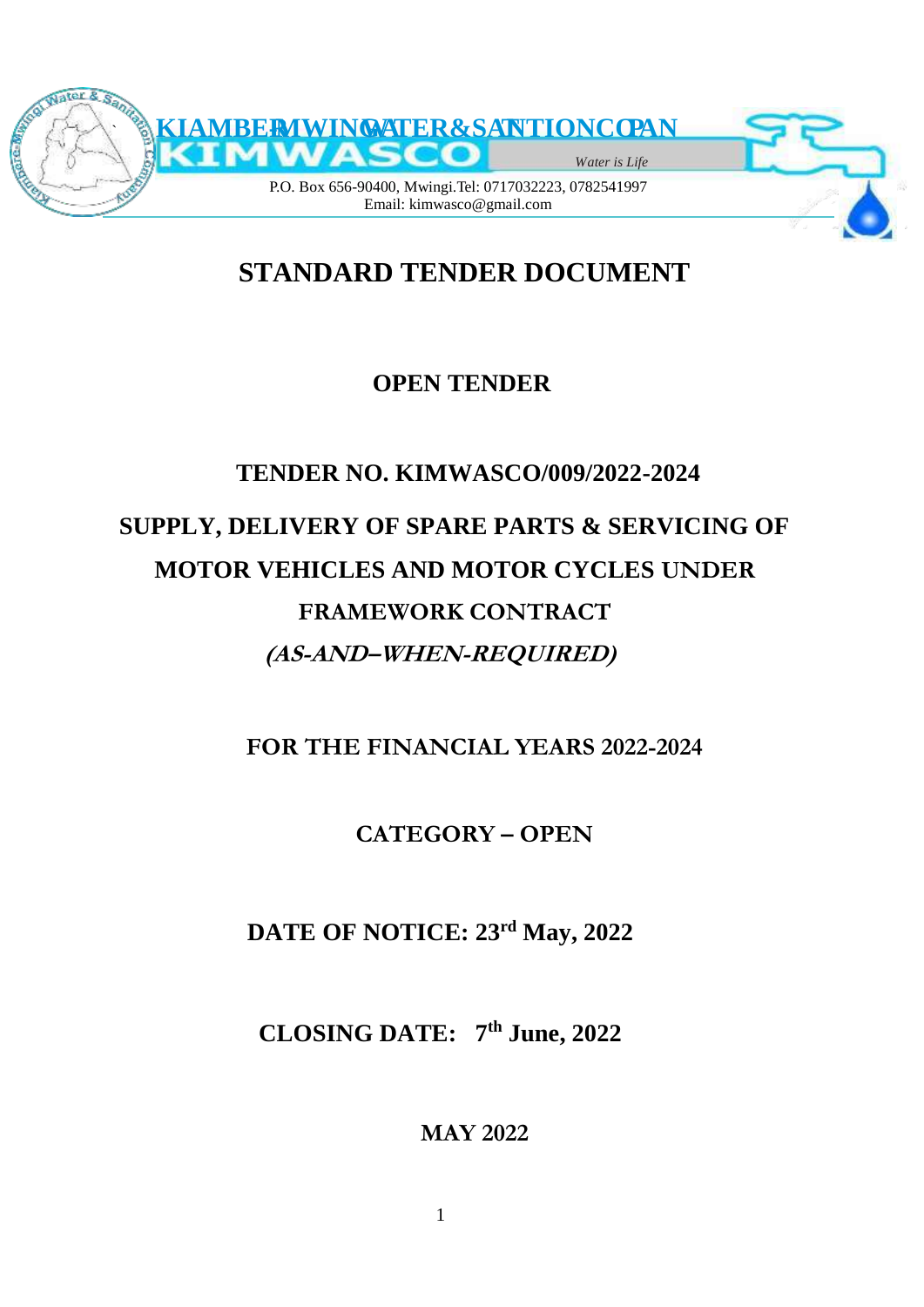#### **INTRODUCTION**

- 1.1 This Standard Tender Document has been prepared for use by public entities in Kenya
- 1.2 The following general directions should be observed when using the document.
	- (a) Specific details should be furnished in the Invitation to Tender and in the special conditions of contract. The final documents to be provided to the tenderers should not have blank spaces or give options
	- (b) The Instructions to Tenderers and the general conditions of contract should remain unchanged. Any necessary amendments to these parts should be made through the special conditions of contract and the appendix to instructions to tenderers.
- 1.3 (a) Information contained in the Invitation to Tender shall conform to the data and information in the tender documents to enable potential tenderers to decide whether or not to participate and shall indicate any important tender requirements.
	- (c) The Invitation to tender shall be issued as an advertisement in accordance with the regulations or a letter of invitation addressed to tenderers who have expressed interest following the invitation for expression of interest for which the invited

# **SECTION I INVITATION TO TENDER DATE; 23rd May, 2022**

## *SUPPLY, DELIVERY OF SPARE PARTS & SERVICING OF MOTOR VEHICLES AND MOTOR CYCLES UNDER FRAMEWORK CONTRACT - AS-AND-WHEN-REQUIRED TENDER NO. KIMWASCO/009/2022 - 2024*

Kiambere-Mwingi Water & Sanitation Company invites sealed bids from eligible candidates for supply/provision of the above item/services/works.

- 1.1 Interested eligible candidates may view/obtain the tender document by downloading it from the Kiambere-Mwingi Water & Sanitation Company's website: **[www.kimwasco.co.ke](http://www.kimwasco.co.ke/)**
- 2.0 Completed tender documents are to be enclosed in plain sealed envelopes marked with tender reference number and be deposited in the tender box situated at the **Kiambere-Mwingi Water & Sanitation Company, Mwingi Town Offices, Kenya News Agency building, Kyuso Garissa Road Junction** on or before **7 th June, 2022 at 12:00 noon.**

2.1 Prices quoted should be net inclusive of all taxes and delivery must be in Kenya Shillings and shall remain valid for 120 days from the closing date of the tender.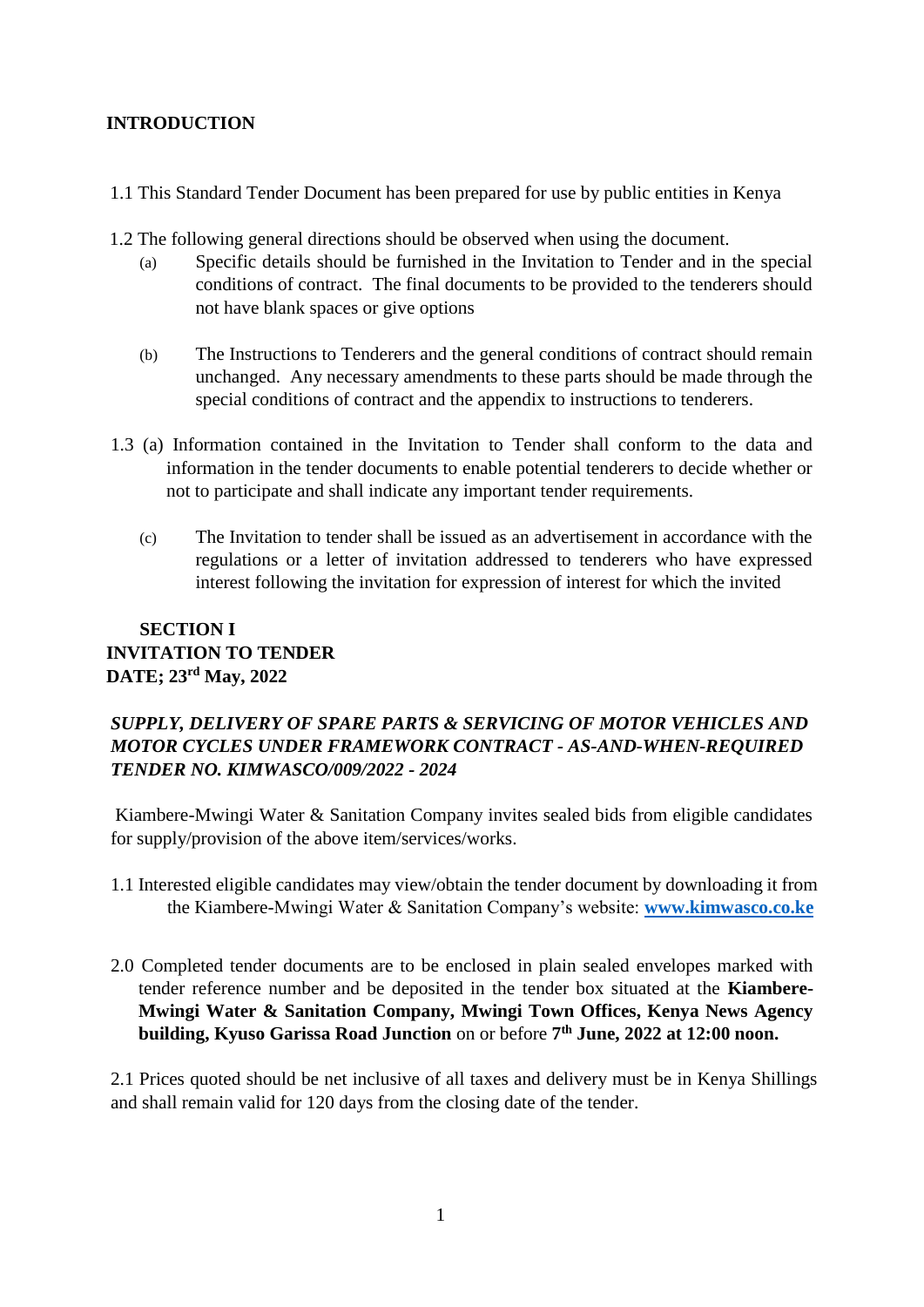2.2 Tenders will be opened immediately thereafter in the presence of the Candidates or their representatives who choose to attend at the address given above.

#### **THE MANAGING DIRECTOR KIAMBERE- MWINGI WATER & SANITATION CO. PO BOX 656 – 90400 MWINGI**

#### **SECTION II - INSTRUCTIONS TO TENDERERS**

#### **2.1 Eligible Tenderers**

- 2.1.1 This Invitation for Tenders is open to all tenderers eligible as described in the Invitation to Tender. Successful tenderers shall complete the supply of goods by the intended completion date specified in the Schedule of Requirements Section VI.
- 2.1.2 The procuring entity's employees, committee members, board members and their relative (spouse and children) are not eligible to participate in the tender.
- 2.1.3 Tenderers shall provide the qualification information statement that the tenderer (including all members of a joint venture and subcontractors) is not associated, or have been associated in the past, directly or indirectly, with a firm or any of its affiliates which have been engaged by the Procuring entity to provide consulting services for the preparation of the design, specifications, and other documents to be used for the procurement of the goods under this Invitation for tenders.
- 2.1.4 Tenderers shall not be under a declaration of ineligibility for corrupt and fraudulent practices.

#### **2.2 Eligible Goods**

- 2.2.1 All goods to be supplied under the contract shall have their origin in eligible source countries.
	- 2.2.2 For purposes of this clause, "origin" means the place where the goods are mined, grown, or produced. Goods are produced when, through manufacturing, processing, or substantial and major assembly of components, a commercially-recognized product results that is substantially different in basic characteristics or in purpose or utility from its components
	- 2.2.3 The origin of goods is distinct from the nationality of the tenderer.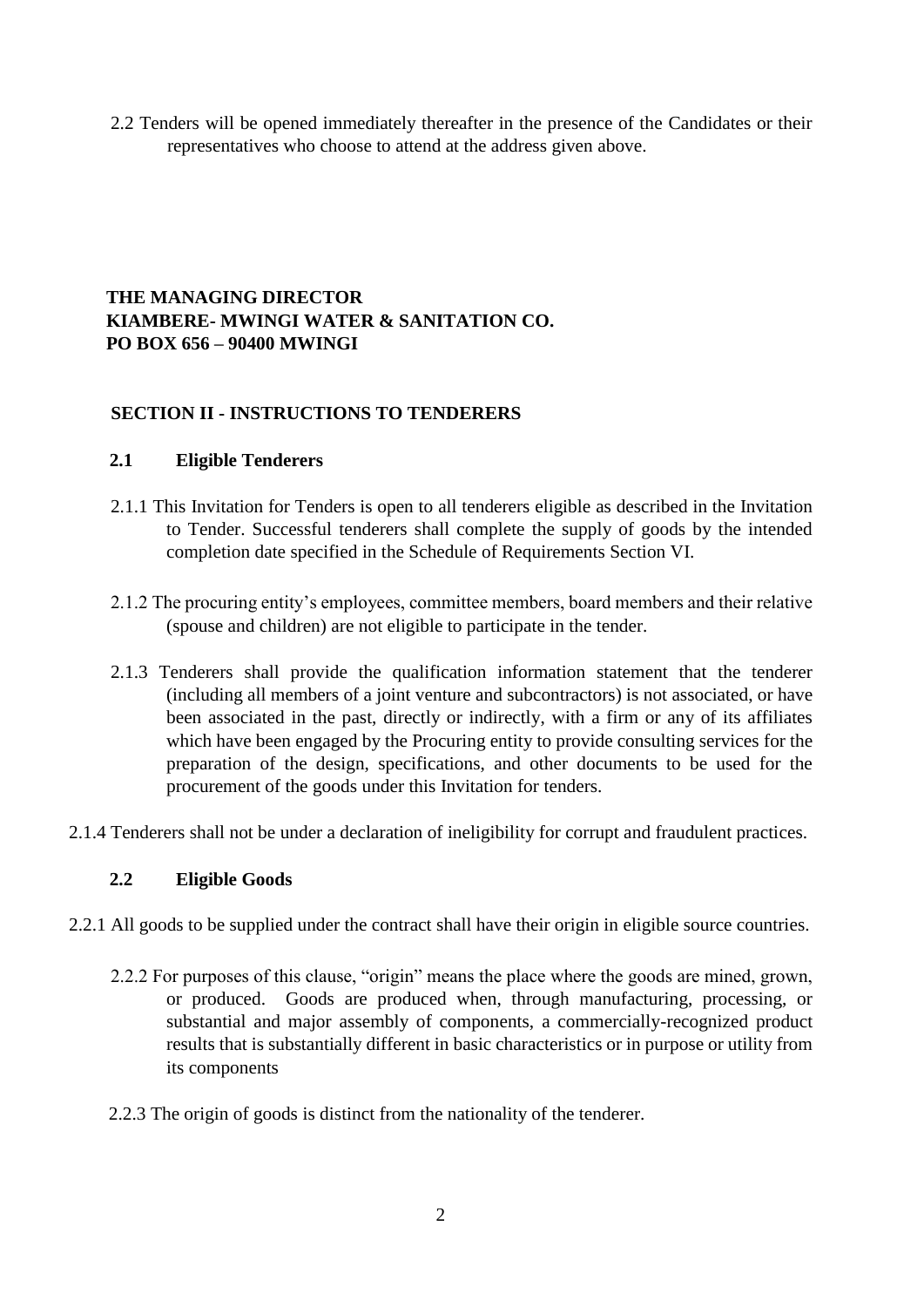#### **2.3 Cost of Tendering**

- 2.3.1 The Tenderer shall bear all costs associated with the preparation and submission of its tender, and the procuring entity, will in no case be responsible or liable for those costs, regardless of the conduct or outcome of the tendering process.
- 2.3.2 All firms found capable of performing the contract satisfactorily in accordance with the set prequalification criteria shall be prequalified.

## **2.4. The Tender Document**

- 2.4.1 The tender document comprises the documents listed below and addenda issued in accordance with clause 2.6 of these instructions to Tenderers
	- (i) Invitation to Tender
	- (ii) Instructions to tenderers
	- (iii) General Conditions of Contract
	- (iv) Special Conditions of Contract
	- (v) Schedule of requirements
	- (vi) Technical Specifications
	- (vii) Tender Form and Price Schedules
	- (viii) Tender Security Form
	- (ix) Contract Form
	- (x) Performance Security Form
	- (xi) Bank Guarantee for Advance Payment Form
	- (xii) Manufacturer's Authorization Form
	- (xiii) Confidential Business Questionnaire
- 2.4.2 The Tenderer is expected to examine all instructions, forms, terms, and specifications in the tender documents. Failure to furnish all information required by the tender documents or to submit a tender not substantially responsive to the tender documents in every respect will be at the tenderers risk and may result in the rejection of its tender.

#### **2.5 Clarification of Documents**

2.5.1 A prospective tenderer requiring any clarification of the tender document may notify the Procuring entity in writing or by post at the entity's address indicated in the Invitation to Tender. The Procuring entity will respond in writing to any request for clarification of the tender documents, which it receives not later than seven (7) days prior to the deadline for the submission of tenders, prescribed by the procuring entity. Written copies of the Procuring entities response (including an explanation of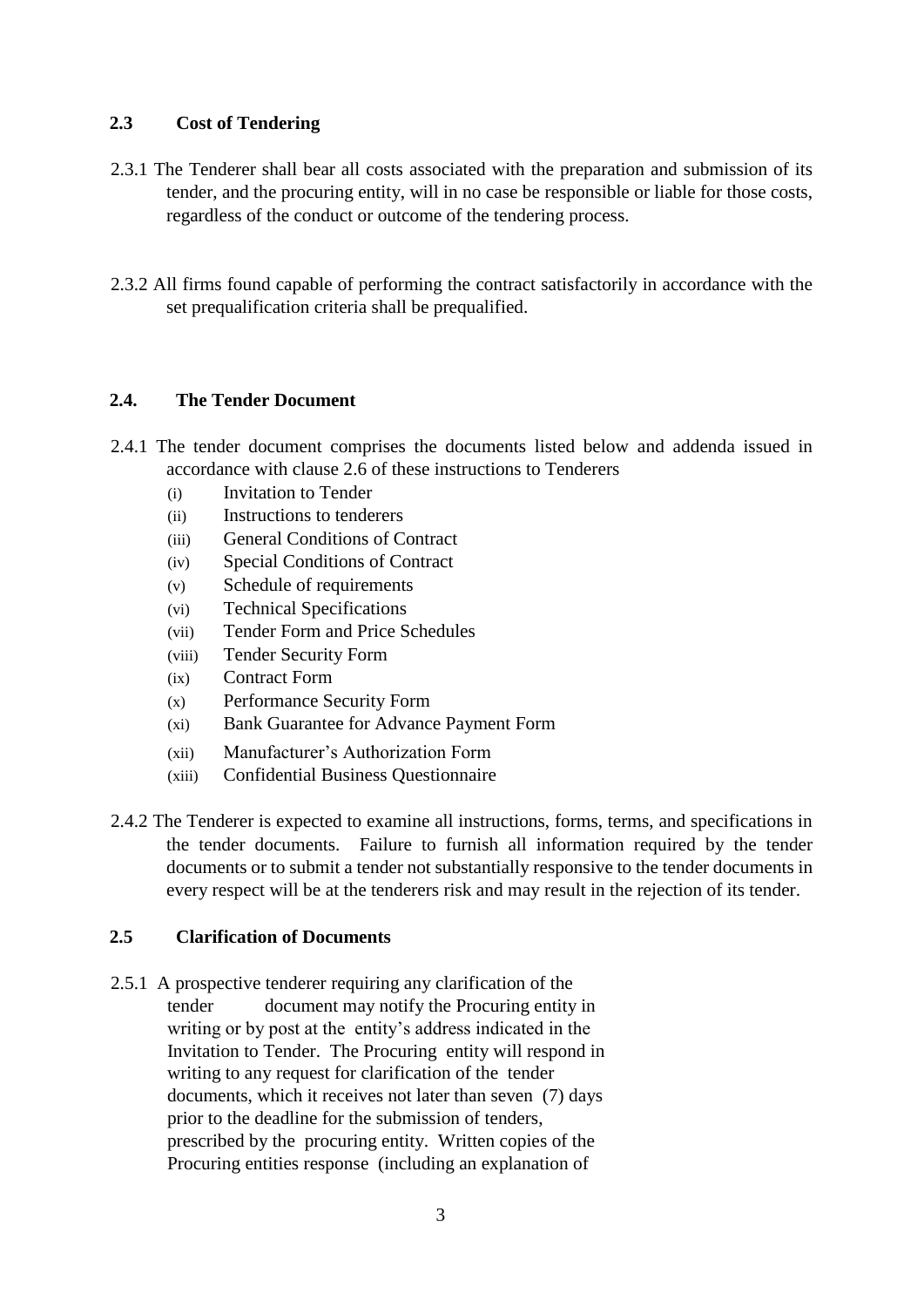the query but without identifying the source of inquiry) will be sent to all prospective tenderers that have received the tender document.

2.5.2 The procuring entity shall reply to any clarifications sought by the tenderer within 3 days of receiving the request to enable the tenderer to make timely submission of its tender.

#### **2.6 Amendment of Documents**

- 2.6.1 At any time prior to the deadline for submission of tenders, the Procuring entity, for any reason, whether at its own initiative or in response to a clarification requested by a prospective tenderer, may modify the tender documents by amendment.
- 2.6.2 All prospective candidates that have received the tender documents will be notified of the amendment in writing or by post and will be binding on them.
- 2.6.3 In order to allow prospective tenderers reasonable time in which to take the amendment into account in preparing their tenders, the Procuring entity, at its discretion, may extend the deadline for the submission of tenders.

### **2.7 Language of Tender**

2.7.1 The tender prepared by the tenderer, as well as all correspondence and documents relating to the tender exchange by the tenderer and the Procuring entity, shall be written in English language, provided that any printed literature furnished by the tenderer may be written in another language provided they are accompanied by an accurate English translation of the relevant passages in which case, for purposes of interpretation of the tender, the English translation shall govern.

#### **2.8 Documents Comprising of Tender**

- 2.8.1 The tender prepared by the tenderers shall comprise the following components (a) a Tender Form and a Price Schedule completed in accordance with paragraph 2.9, 2.10 and 2.11 below
	- (b) documentary evidence established in accordance with paragraph 2.1 that the tenderer is eligible to tender and is qualified to perform the contract if its tender is accepted;
	- (c) documentary evidence established in accordance with paragraph 2.2 that the goods and ancillary services to be supplied by the tenderer are eligible goods and services and conform to the tender documents; and
	- (d) tender security furnished in accordance with paragraph 2.14

# **2.9 Tender Forms**

2.9.1 The tenderer shall complete the Tender Form and the appropriate Price Schedule furnished in the tender documents, indicating the goods to be supplied, a brief description of the goods, their country of origin, quantity, and prices.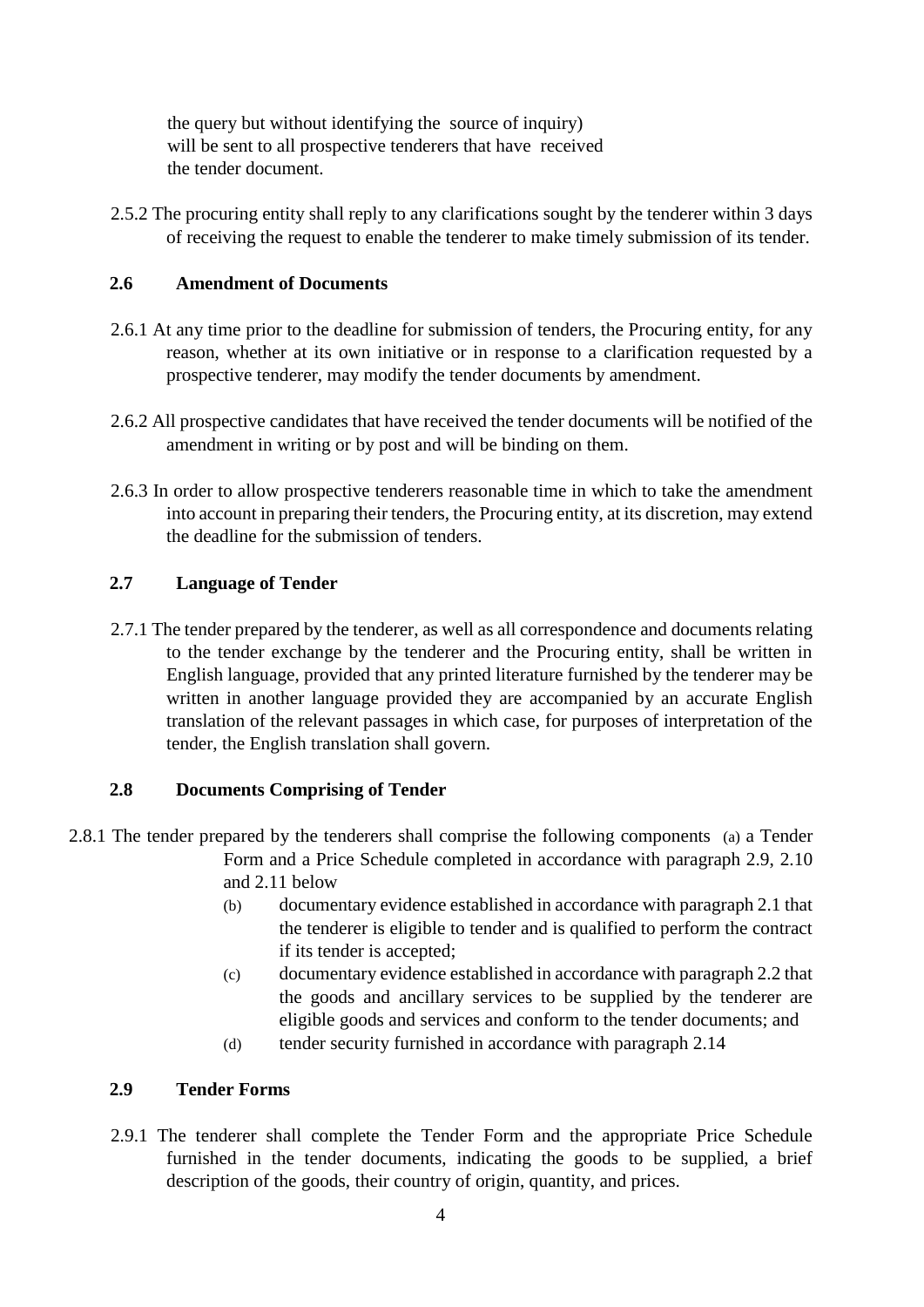#### **2.10 Tender Prices**

- 2.10.1 The tenderer shall indicate on the appropriate Price Schedule the unit prices and total tender price of the goods it proposes to supply under the contract
- 2.10.2 Prices indicated on the Price Schedule shall include all costs including taxes, insurances and delivery to the premises of the entity.
- 2.10.3 Prices quoted by the tenderer shall be fixed during the Tender's performance of the contract and not subject to variation on any account. A tender submitted with an adjustable price quotation will be treated as non-responsive and will be rejected, pursuant to paragraph 2.22
- 2.10.4 The validity period of the tender shall be 60 days from the date of opening of the tender.

#### **2.11 Tender Currencies**

2.11.1 Prices shall be quoted in Kenya Shillings unless otherwise specified in the Appendix to Instructions to Tenderers.

#### **2.12 Tenderers Eligibility and Qualifications**

- 2.12.1 Pursuant to paragraph 2.1. the tenderer shall furnish, as part of its tender, documents establishing the tenderers eligibility to tender and its qualifications to perform the contract if its tender is accepted.
- 2.12.2The documentary evidence of the tenderers eligibility to tender shall establish to the Procuring entity's satisfaction that the tenderer, at the time of submission of its tender, is from an eligible source country as defined under paragraph 2.1
- 2.12.3The documentary evidence of the tenderers qualifications to perform the contract if its tender is accepted shall be established to the Procuring entity's satisfaction;
	- (a) that, in the case of a tenderer offering to supply goods under the contract which the tenderer did not manufacture or otherwise produce, the tenderer has been duly authorized by the goods' Manufacturer or producer to supply the goods.
	- (b) that the tenderer has the financial, technical, and production capability necessary to perform the contract;
	- (c) that, in the case of a tenderer not doing business within Kenya, the tenderer is or will be (if awarded the contract) represented by an Agent in Kenya equipped, and able to carry out the Tenderer's maintenance, repair, and spare partsstocking obligations prescribed in the Conditions of Contract and/or Technical Specifications.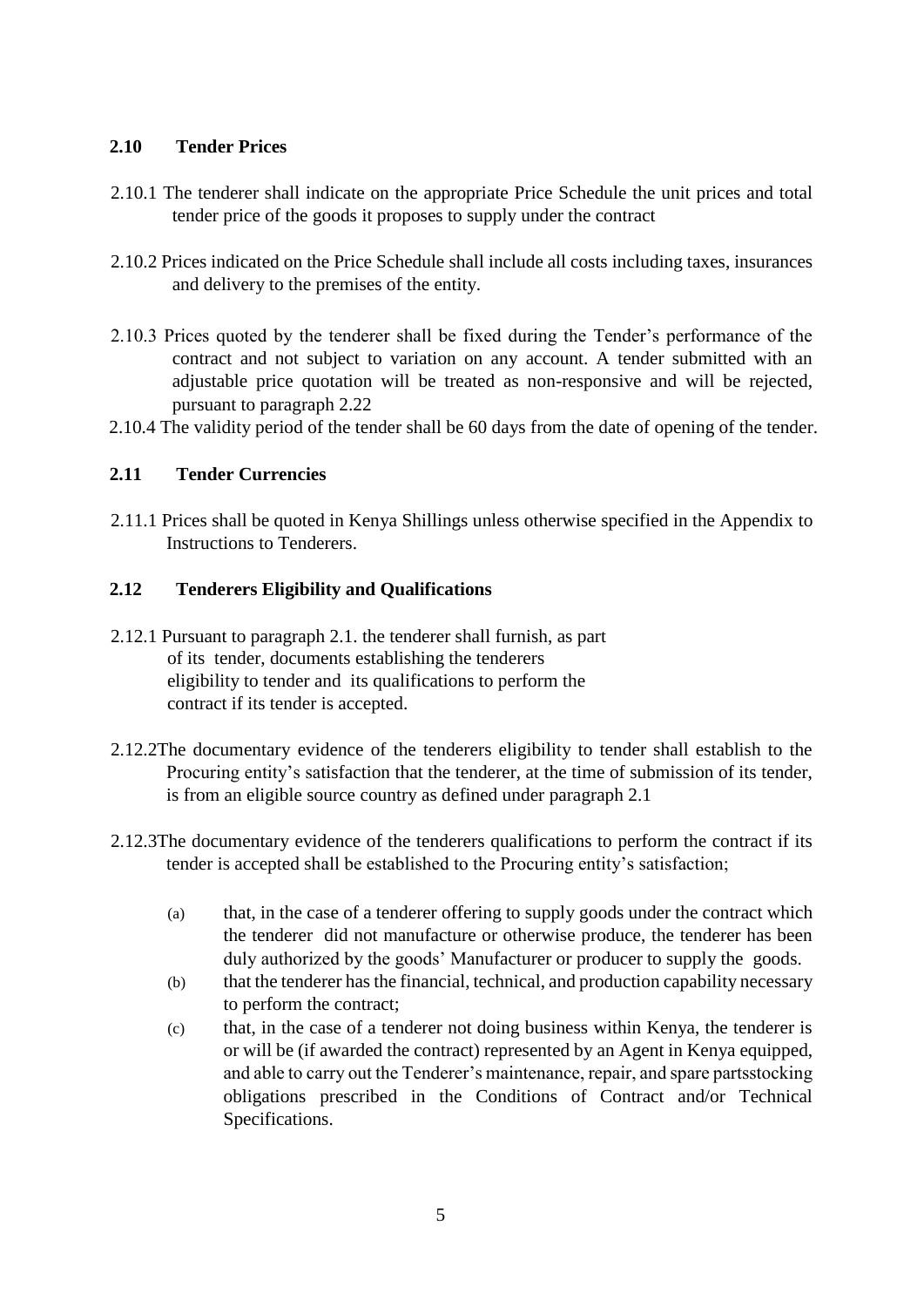#### **2.13 Goods Eligibility and Conformity to Tender Documents**

- 2.13.1 Pursuant to paragraph 2.2 of this section, the tenderer shall furnish, as part of its tender documents establishing the eligibility and conformity to the tender documents of all goods which the tenderer proposes to supply under the contract
- 2.13.2 The documentary evidence of the eligibility of the goods shall consist of a statement in the Price Schedule of the country of origin of the goods and services offered which shall be confirmed by a certificate of origin issued at the time of shipment.
- 2.13.3 The documentary evidence of conformity of the goods to the tender documents may be in the form of literature, drawings, and data, and shall consist of:
	- (a) a detailed description of the essential technical and performance characteristic of the goods;
	- (b) a list giving full particulars, including available source and current prices of spare parts, special tools, etc., necessary for the proper and continuing functioning of the goods for a period of two (2) years, following commencement of the use of the goods by the Procuring entity; and
	- (c) a clause-by-clause commentary on the Procuring entity's Technical Specifications demonstrating substantial responsiveness of the goods and service to those specifications, or a statement of deviations and exceptions to the provisions of the Technical Specifications.
- 2.13.4 For purposes of the documentary evidence to be furnished pursuant to paragraph 2.13.3(c) above, the tenderer shall note that standards for workmanship, material, and equipment, as well as references to brand names or catalogue numbers designated by the Procurement entity in its Technical Specifications, are intended to be descriptive only and not restrictive. The tenderer may substitute alternative standards, brand names, and/or catalogue numbers in its tender, provided that it demonstrates to the Procurement entity's satisfaction that the substitutions ensure substantial equivalence to those designated in the Technical Specifications.

#### **2.14 Tender Security**

- 2.14.1 The tenderer shall furnish, as part of its tender, a tender security for the amount specified in the Appendix to Invitation to Tenderers.
- 2.14.2 The tender security shall be in the amount of  $0.5 2$  per cent of the tender price. (No tender security is Required)
- 2.14.3 The tender security is required to protect the Procuring entity against the risk of Tenderer's conduct which would warrant the security's forfeiture, pursuant to paragraph 2.14.7
- 2.14.4 The tender security shall be denominated in Kenya Shillings or in another freely convertible currency, and shall be in the form of a bank guarantee or a bank draft issued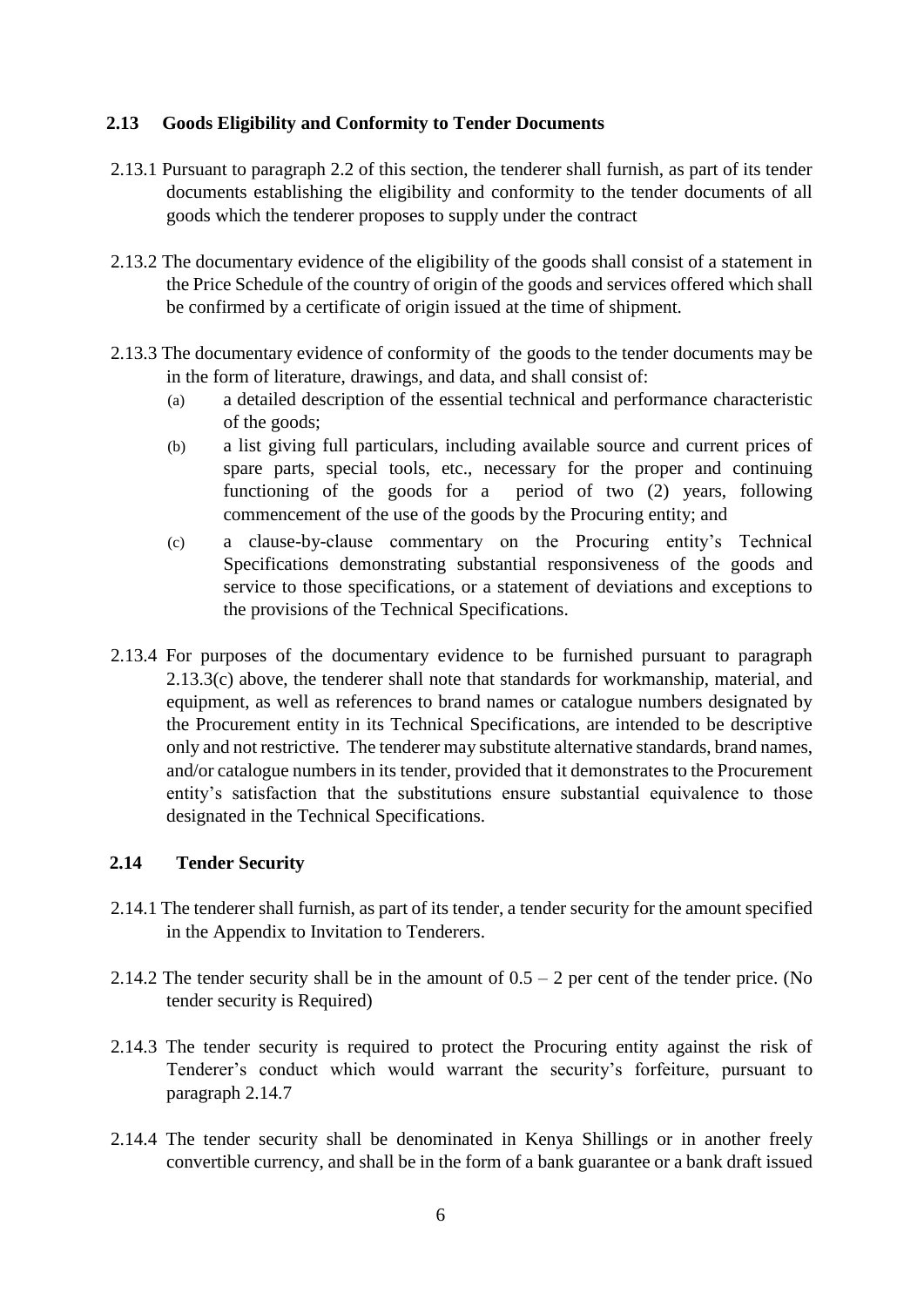by a reputable bank located in Kenya or abroad, or a guarantee issued by a reputable insurance company in the form provided in the tender documents or another form acceptable to the Procuring entity and valid for thirty (30) days beyond the validity of the tender.

- 2.14.5 Any tender not secured in accordance with paragraph 2.14.1 and 2.14.3 will be rejected by the Procuring entity as non responsive, pursuant to paragraph 2.22
- 2.14.6 Unsuccessful Tenderer's tender security will be discharged or returned as promptly as possible as but not later than thirty (30) days after the expiration of the period of tender validity prescribed by the Procuring entity.
- 2.14.7 The successful Tenderer's tender security will be discharged upon the tenderer signing the contract, pursuant to paragraph 2.27 and furnishing the performance security, pursuant to paragraph 2.28
- 2.14.8 The tender security may be forfeited:

(a) if a tenderer withdraws its tender during the period of tender validity specified by the procuring entity on the Tender Form; or (b) in the case of a successful tenderer, if the tenderer fails: (i) to sign the contract in accordance with paragraph 2.27 or (ii) to furnish performance security in accordance with paragraph 2.28

#### **2.15 Validity of Tenders**

- 2.15.1 Tenders shall remain valid for 90 days or as specified in the Invitation to Tender after the date of tender opening prescribed by the Procuring entity, pursuant to paragraph 2.18. A tender valid for a shorter period shall be rejected by the Procuring entity as non responsive.
- 2.15.2 In exceptional circumstances, the Procuring entity may solicit the Tenderer's consent to an extension of the period of validity. The request and the responses thereto shall be made in writing. The tender security provided under paragraph 2.14 shall also be suitably extended. A tenderer may refuse the request without forfeiting its tender security. A tenderer granting the request will not be required nor permitted to modify its tender.

#### **2.16 Format and Signing of Tender**

- 2.16.1 The Procuring entity shall prepare two copies of the tender, clearly marking each "ORIGINAL TENDER" and "COPY OF TENDER," as appropriate. In the event of any discrepancy between them, the original shall govern.
- 2.16.2 The original and all copies of the tender shall be typed or written in indelible ink and shall be signed by the tenderer or a person or persons duly authorized to bind the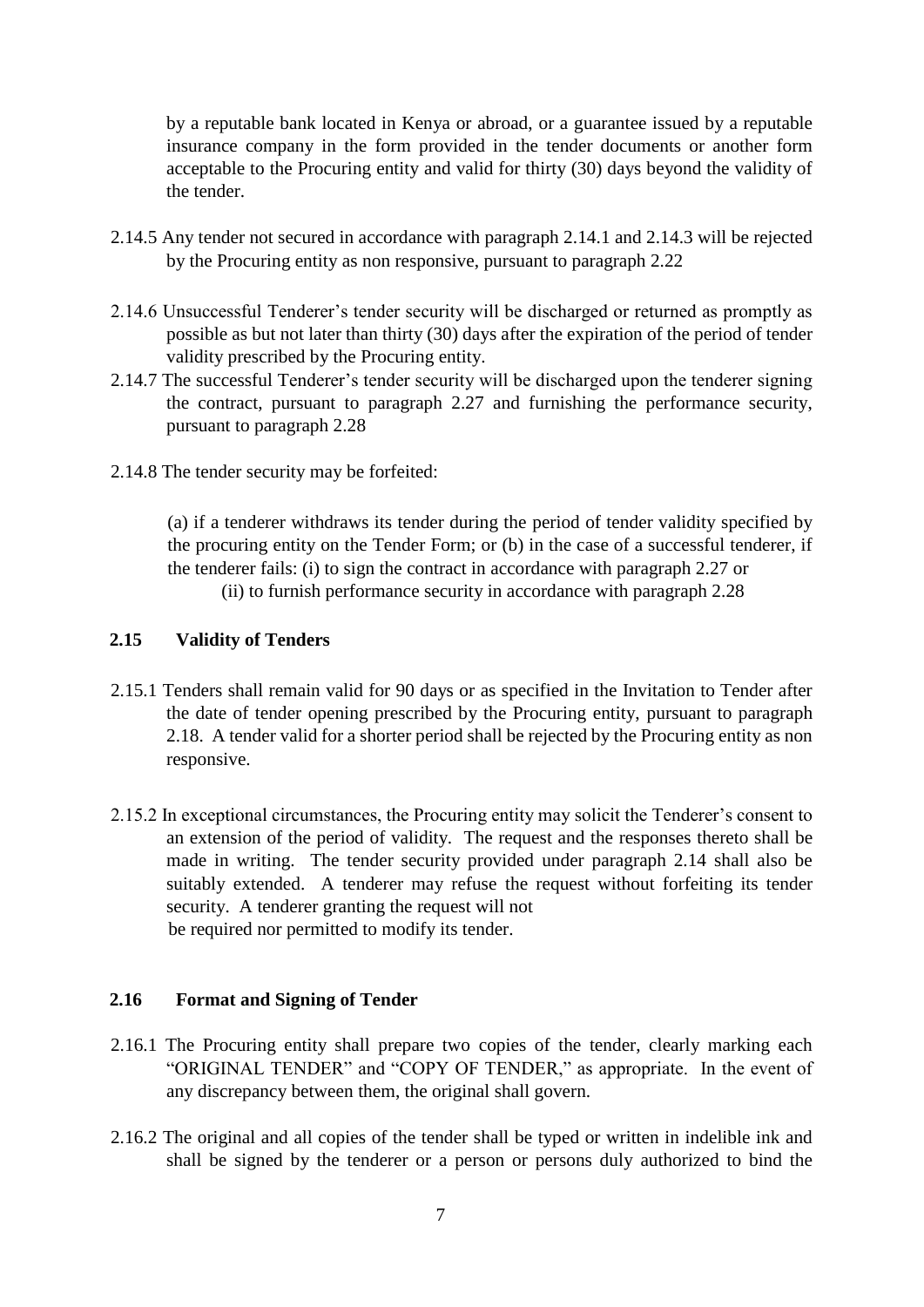tenderer to the contract. The latter authorization shall be indicated by written powerofattorney accompanying the tender. All pages of the tender, except for unamended printed literature, shall be initialed by the person or persons signing the tender.

2.16.3 The tender shall have no interlineations, erasures, or overwriting except as necessary to correct errors made by the tenderer, in which case such corrections shall be initialed by the person or persons signing the tender.

#### **2.17 Sealing and Marking of Tenders**

- 2.17.1 The Tenderer shall seal the original and each copy of the tender in separate envelopes, duly marking the envelopes as "ORIGINAL" and "COPY." The envelopes shall then be sealed in an outer envelope.
- 2.17.2 The inner and outer envelopes shall: (a) be addressed to the Procuring entity at the address given in the Invitation to Tender:
- 2.17.3 The inner envelopes shall also indicate the name and address of the tenderer to enable the tender to be returned unopened in case it is declared "late".
- 2.17.4 If the outer envelope is not sealed and marked as required by paragraph 2.17.2, the Procuring entity will assume no responsibility for the tender's misplacement or premature opening.

#### **2.18 Deadline for Submission of Tenders**

2.18.1 The Procuring entity may, at its discretion, extend this deadline for the submission of tenders by amending the tender documents in accordance with paragraph 2.6, in which case all rights and obligations of the Procuring entity and candidates previously subject to the deadline will therefore be subject to the deadline as extended

#### **2.19 Modification and Withdrawal of Tenders**

- 2.19.1 The tenderer may modify or withdraw its tender after the tender's submission, provided that written notice of the modification, including substitution or withdrawal of the tenders, is received by the Procuring Entity prior to the deadline prescribed for submission of tenders.
- 2.19.2 The Tenderer's modification or withdrawal notice shall be prepared, sealed, marked, and dispatched in accordance with the provisions of paragraph 2.17. A withdrawal notice may also be sent by cable, telex but followed by a signed confirmation copy, postmarked not later than the deadline for submission of tenders.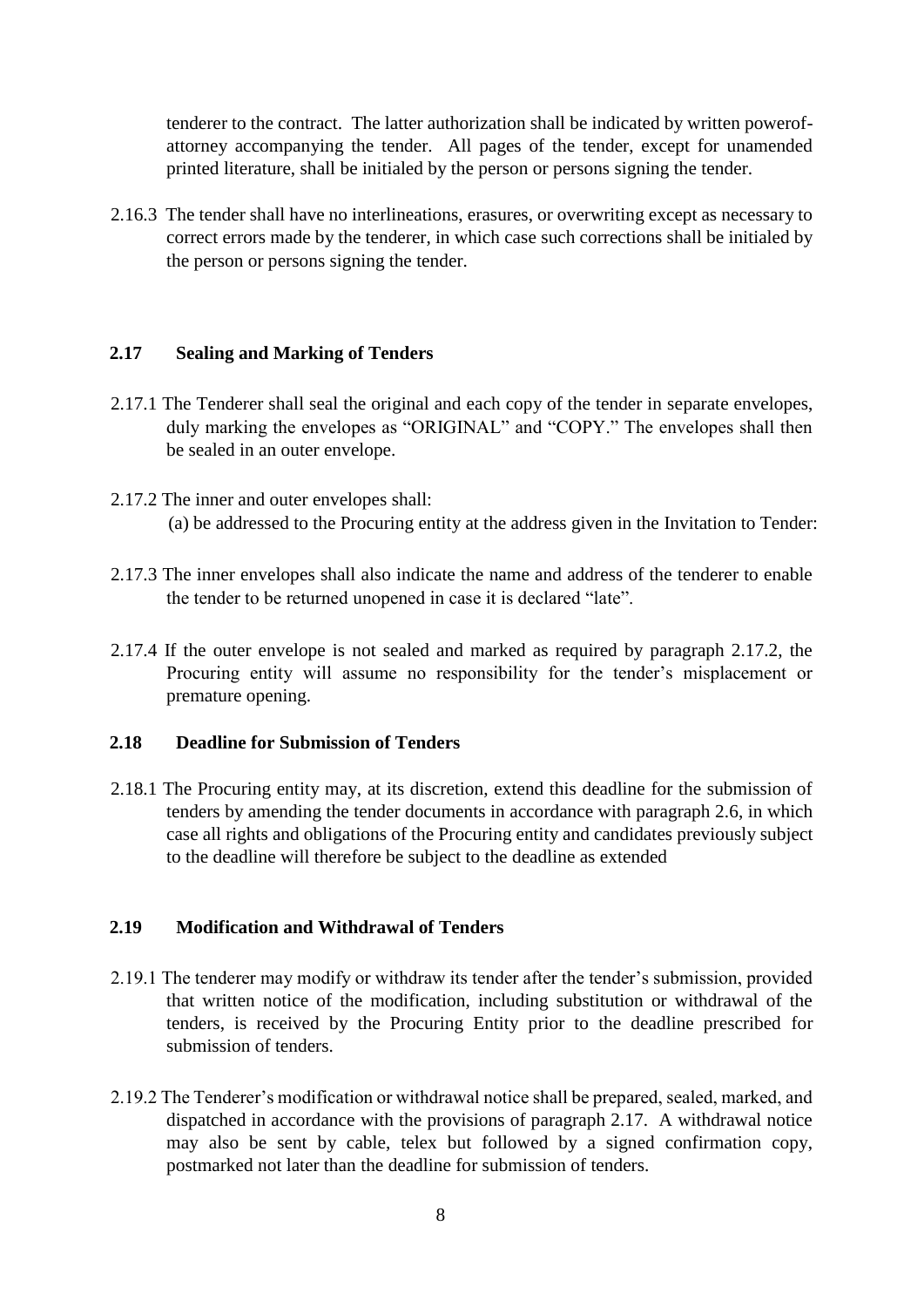- 2.19.3 No tender may be modified after the deadline for submission of tenders.
- 2.19.4 No tender may be withdrawn in the interval between the deadline for submission of tenders and the expiration of the period of tender validity specified by the tenderer on the Tender Form. Withdrawal of a tender during this interval may result in the Tenderer's forfeiture of its tender security, pursuant to paragraph 2.14.7
- 2.19.5 The procuring entity may at any time terminate procurement proceedings before contract award and shall not be liable to any person for the termination.
- 2.19.6 The procuring entity shall give prompt notice of the termination to the tenderers and on request give its reasons for termination within 14 days of receiving the request from any tenderer.

#### **2.20 Opening of Tenders**

2.20.1 The Procuring entity will open all tenders in the presence of tenderers' representatives who choose to attend, at and in the location specified in the Invitation to Tender.

The tenderers' representatives who are present shall sign a register evidencing their attendance.

- 2.20.2 The tenderers' names, tender modifications or withdrawals, tender prices, discounts and the presence or absence of requisite tender security and such other details as the Procuring entity, at its discretion, may consider appropriate, will be announced at the opening.
- 2.20.3 The Procuring entity will prepare minutes of the tender opening.

#### **2.21 Clarification of Tenders**

- 2.21.1 To assist in the examination, evaluation and comparison of tenders the Procuring entity may, at its discretion, ask the tenderer for a clarification of its tender. The request for clarification and the response shall be in writing, and no change in the prices or substance of the tender shall be sought, offered, or permitted.
- 2.21.2 Any effort by the tenderer to influence the Procuring entity in the Procuring entity's tender evaluation, tender comparison or contract award decisions may result in the rejection of the tenderers' tender.

#### **2.22 Preliminary Examination**

2.22.1 The Procuring entity will examine the tenders to determine whether they are complete, whether any computational errors have been made, whether required sureties have been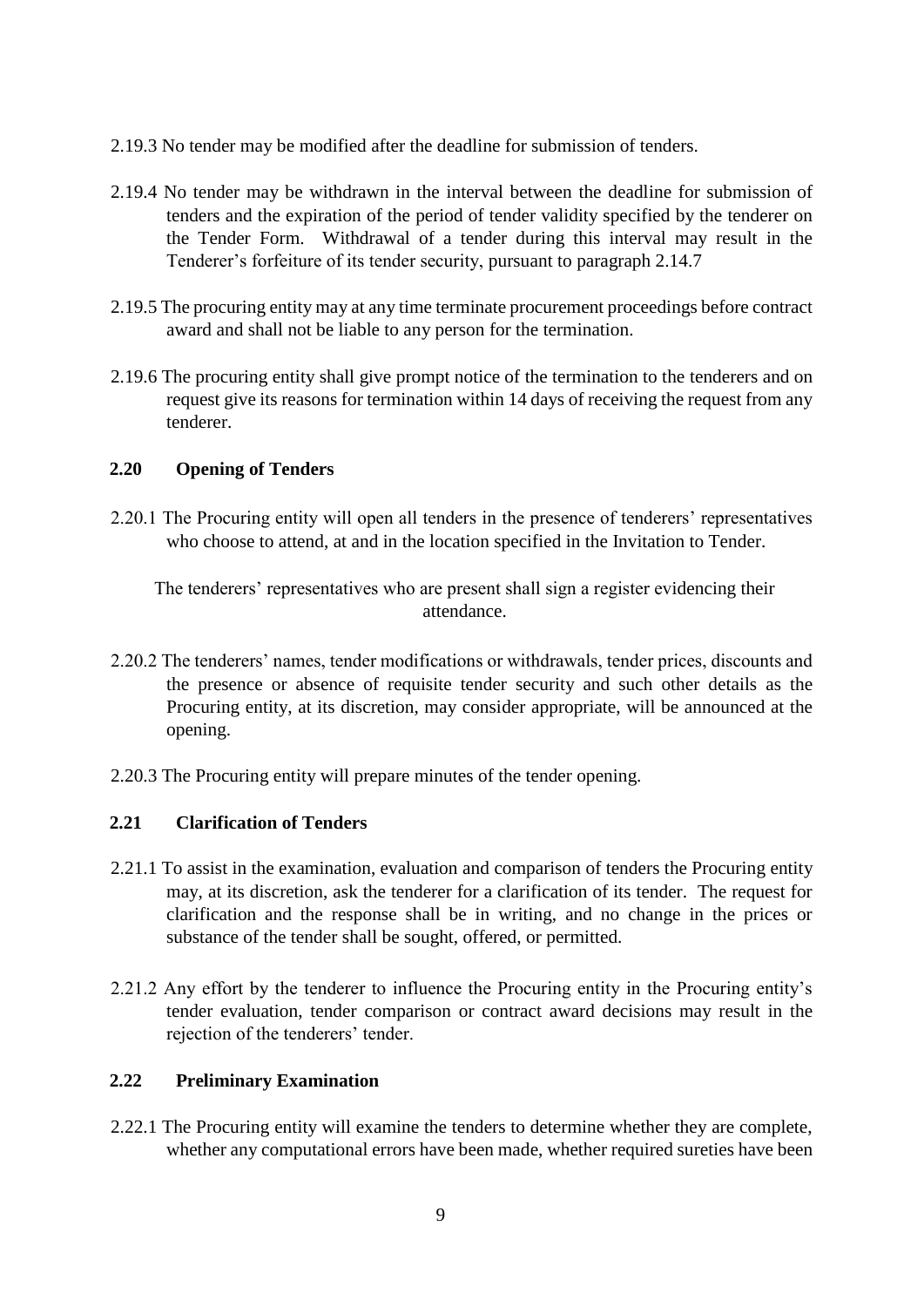furnished, whether the documents have been properly signed, and whether the tenders are generally in order.

- 2.22.2 Arithmetical errors will be rectified on the following basis. If there is a discrepancy between the unit price and the total price that is obtained by multiplying the unit price and quantify, the unit price shall prevail, and the total price shall be corrected. If the candidate does not accept the correction of the errors, its tender will be rejected, and its tender security forfeited. If there is a discrepancy between words and figures the amount in words will prevail
- 2.22.3 The Procuring entity may waive any minor informality or non-conformity or irregularity in a tender which does not constitute a material deviation, provided such waiver does not prejudice or effect the relative ranking of any tenderer.
- 2.22.4 Prior to the detailed evaluation, pursuant to paragraph 2.23 the Procuring entity will determine the substantial responsiveness of each tender to the tender documents. For purposes of these paragraphs, a substantially responsive tender is one, which conforms to all the terms and conditions of the tender documents without material deviations. The Procuring entity's determination of a tender's responsiveness is to be based on the contents of the tender itself without recourse to extrinsic evidence.
- 2.22.5 If a tender is not substantially responsive, it will be rejected by the Procuring entity and may not subsequently be made responsive by the tenderer by correction of the non conformity.

#### **2.23 Conversion to Single Currency**

2.23.1 Where other currencies are used, the procuring entity will convert these currencies to Kenya Shillings using the selling exchange rate on the date of tender closing provided by the Central Bank of Kenya.

#### **2.24 Evaluation and Comparison of Tenders**

- 2.24.1 The Procuring entity will evaluate and compare the tenders which have been determined to be substantially responsive, pursuant to paragraph 2.22
- 2.24.2 The tender evaluation committee shall evaluate the tender within 30 days of the validity period from the date of opening the tender.
- 2.24.3 A tenderer who gives false information in the tender document about its qualification or who refuses to enter into a contract after notification of contract award shall be considered for debarment from participating in future public procurement.

#### **2.25 Preference**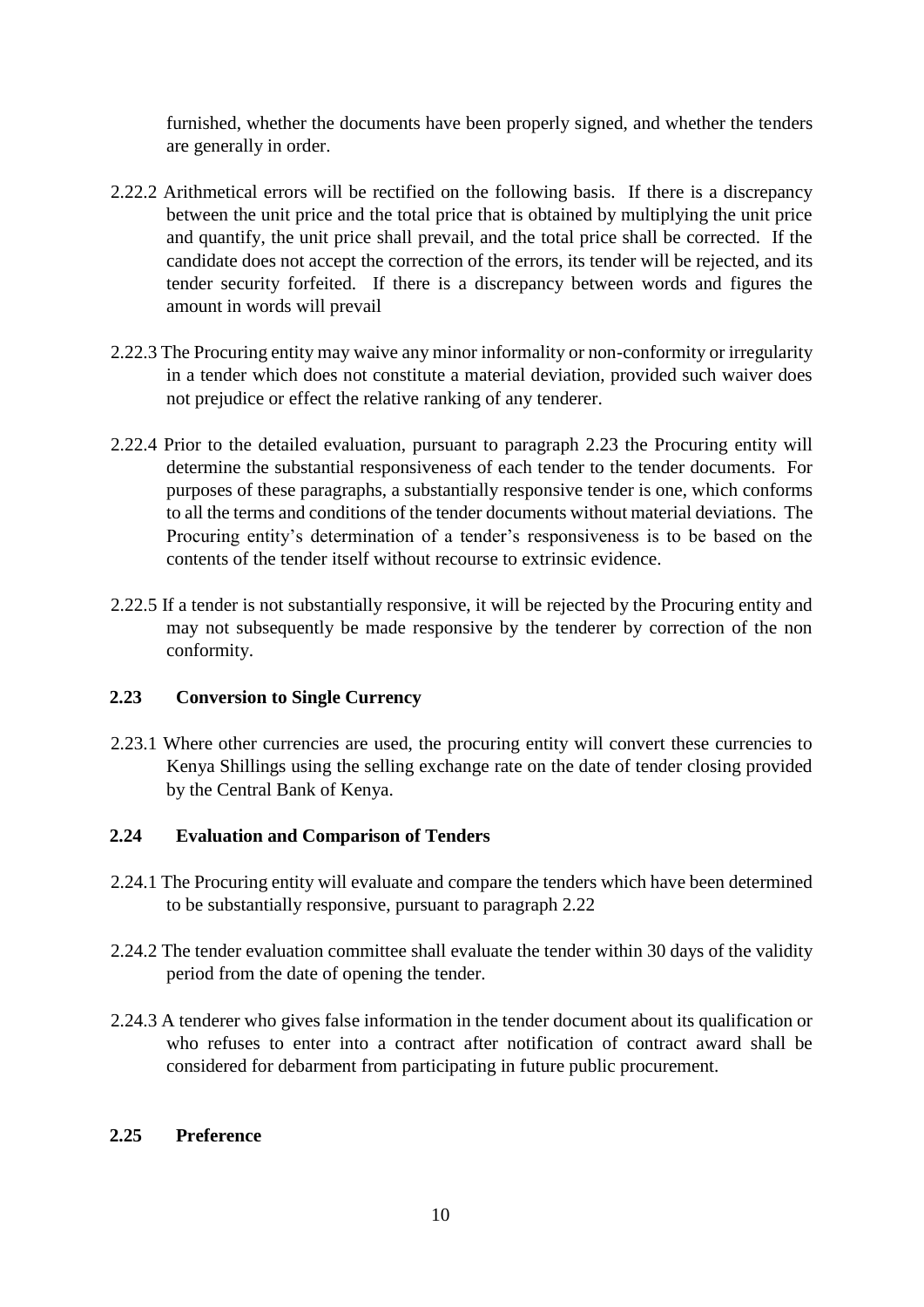2.25.1 Preference where allowed in the evaluation of tenders shall not exceed 15%

#### **2.26 Contacting the Procuring entity**

- 2.26.1 Subject to paragraph 2.21 no tenderer shall contact the Procuring entity on any matter related to its tender, from the time of the tender opening to the time the contract is awarded.
- 2.26.2 Any effort by a tenderer to influence the Procuring entity in its decisions on tender, evaluation, tender comparison, or contract award may result in the rejection of the Tenderer's tender.

### **2.27 Award of Contract**

### (a) **Post-qualification**

- 2.27.1 In the absence of pre-qualification, the Procuring entity will determine to its satisfaction whether the tenderer that is selected as having submitted the lowest evaluated responsive tender is qualified to perform the contract satisfactorily.
- 2.27.2 The determination will take into account the tenderer financial, technical, and production capabilities. It will be based upon an examination of the documentary evidence of the tenderers qualifications submitted by the tenderer, pursuant to paragraph 2.12.3 as well as such other information as the Procuring entity deems necessary and appropriate.

2.27.3 An affirmative determination will be a prerequisite for award of the contract to the tenderer. A negative determination will result in rejection of the Tenderer's tender, in which event the Procuring entity will proceed to the next lowest evaluated tender to make a similar determination of that Tenderer's capabilities to perform satisfactorily.

#### (b) **Award Criteria**

2.27.4 The Procuring entity will award the contract to the successful tenderer(s) whose tender has been determined to be substantially responsive and has been determined to be the lowest evaluated tender, provided further that the tenderer is determined to be qualified to perform the contract satisfactorily.

# (c) **Procuring entity's Right to Vary quantities**

2.27.5 The Procuring entity reserves the right at the time of contract award to increase or decrease the quantity of goods originally specified in the Schedule of requirements without any change in unit price or other terms and conditions

#### (d) **Procuring entity's Right to accept or Reject any or All Tenders**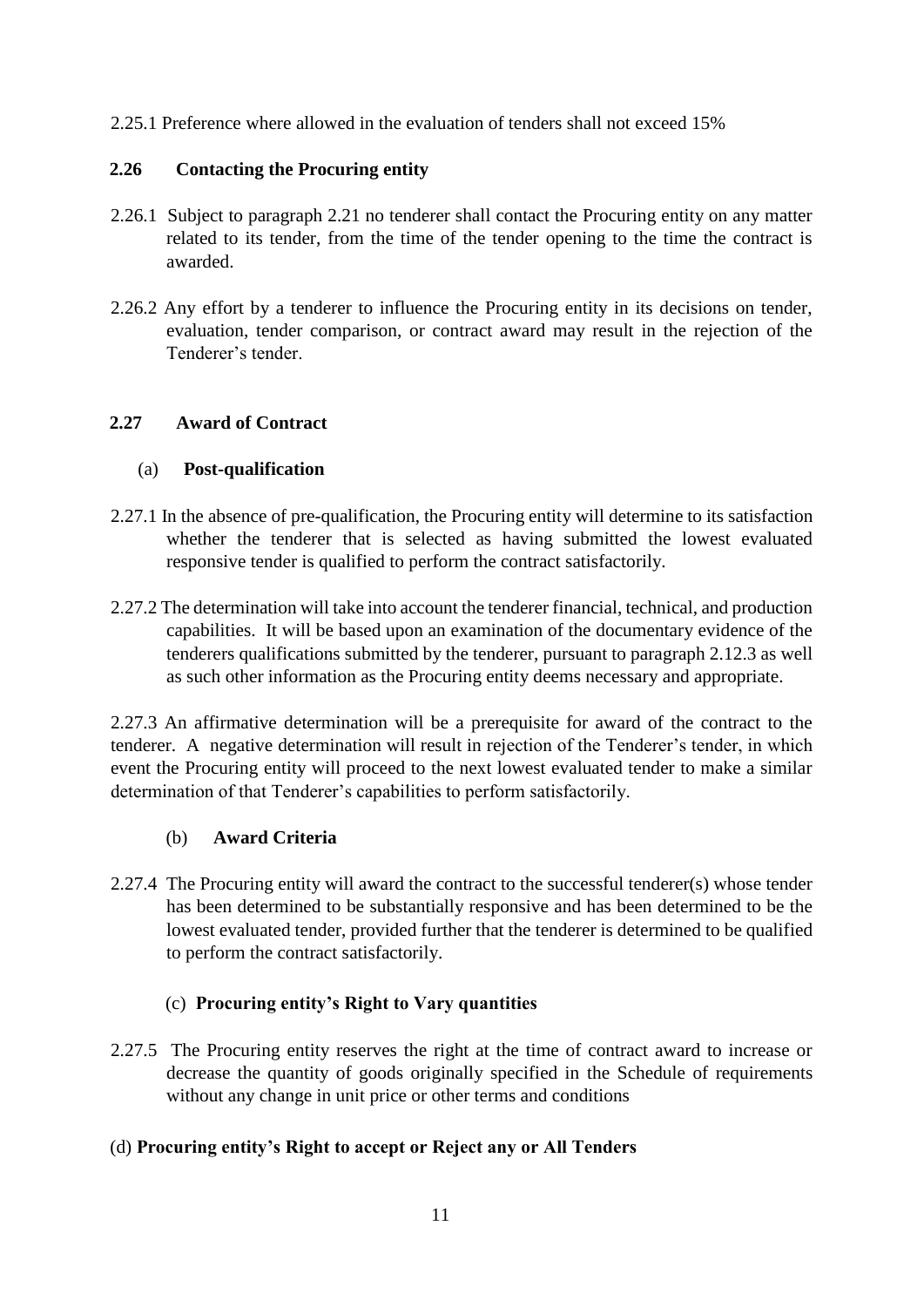2.27.6 The Procuring entity reserves the right to accept or reject any tender, and to annul the tendering process and reject all tenders at any time prior to contract award, without thereby incurring any liability to the affected tenderer or tenderers or any obligation to inform the affected tenderer or tenderers of the grounds for the Procuring entity's action

#### **2.28 Notification of Award**

- 2.28.1 Prior to the expiration of the period of tender validity, the Procuring entity will notify the successful tenderer in writing that its tender has been accepted.
- 2.28.2 The notification of award will constitute the formation of the Contract but will have to wait until the contract is finally signed by both parties
- 2.28.3 Upon the successful Tenderer's furnishing of the performance security pursuant to paragraph 2.28, the Procuring entity will promptly notify each unsuccessful Tenderer and will discharge its tender security, pursuant to paragraph 2.14

### **2.29 Signing of Contract**

- 2.29.1 At the same time as the Procuring entity notifies the successful tenderer that its tender has been accepted, the Procuring entity will send the tenderer the Contract Form provided in the tender documents, incorporating all agreements between the parties.
- 2.29.2 The parties to the contract shall have it signed within 30 days from the date of notification of contract award unless thee is an administrative review request.
- 2.29.3 Within thirty (30) days of receipt of the Contract Form, the successful tenderer shall sign and date the contract and return it to the Procuring entity.

# **2.30 Performance Security**

- 2.30.1 Within Thirty (30) days of the receipt of notification of award from the Procuring entity, the successful tenderer shall furnish the performance security in accordance with the Conditions of Contract, in the Performance Security Form provided in the tender documents, or in another form acceptable to the Procuring entity.
- 2.30.2 Failure of the successful tenderer to comply with the requirements of paragraph 2.27 or paragraph 2.28 shall constitute sufficient grounds for the annulment of the award and forfeiture of the tender security, in which event the Procuring entity may make the award to the next lowest evaluated Candidate or call for new tenders.

# **2.31 Corrupt or Fraudulent Practices**

2.31.1 The Procuring entity requires that tenderers observe the highest standard of ethics during the procurement process and execution of contracts when used in the present regulations, the following terms are defined as follows;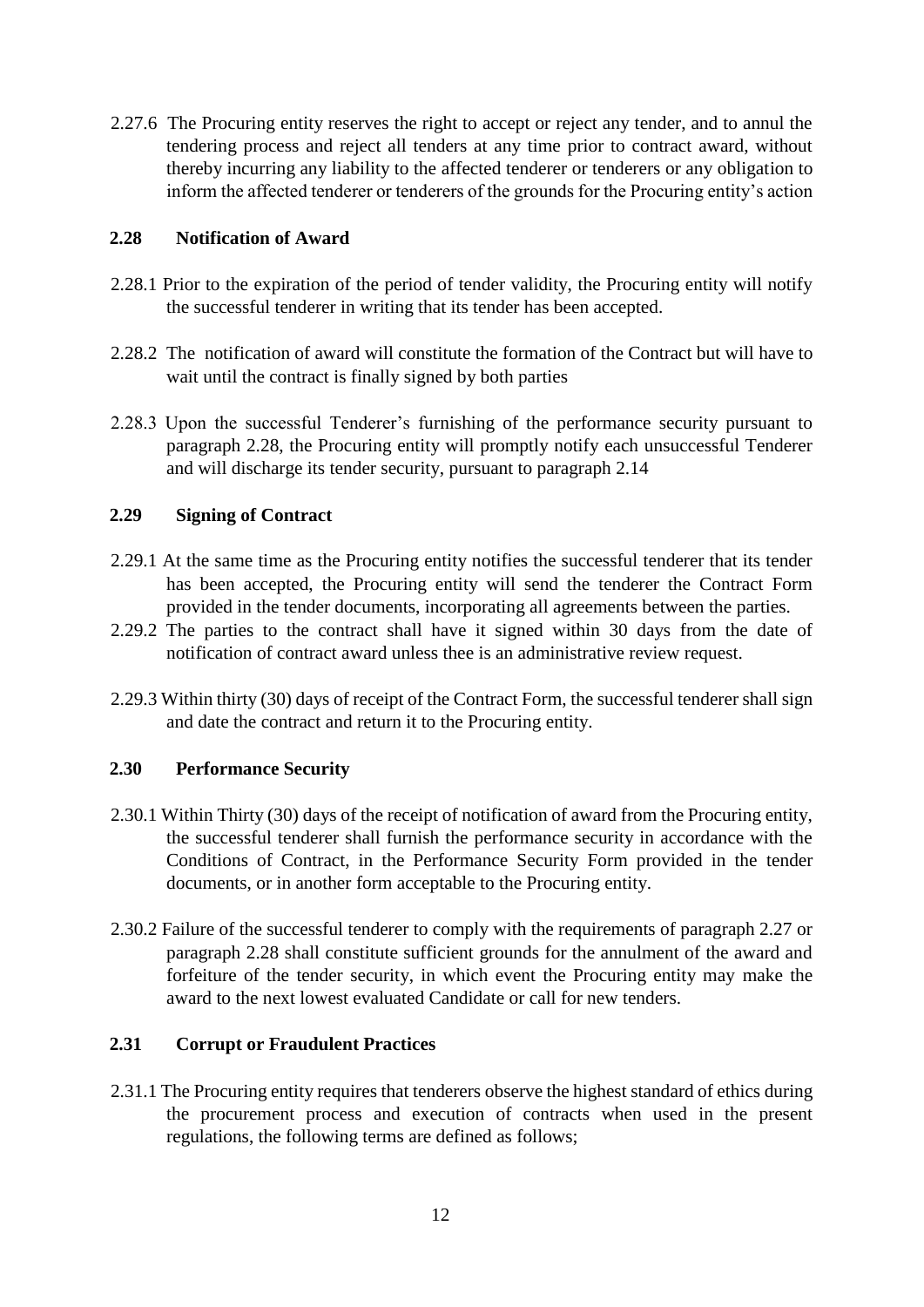- (i) "corrupt practice" means the offering, giving, receiving, or soliciting of anything of value to influence the action of a public official in the procurement process or in contract execution; and
- (ii) "fraudulent practice" means a misrepresentation of facts in order to influence a procurement process or the execution of a contract to the detriment of the Procuring entity, and includes collusive practice among tenderer (prior to or after tender submission) designed to establish tender prices at artificial noncompetitive levels and to deprive the Procuring entity of the benefits of free and open competition;
- 2.31.2 The procuring entity will reject a proposal for award if it determines that the tenderer recommended for award has engaged in corrupt or fraudulent practices in competing for the contract in question.
- 2.31.3 Further a tenderer who is found to have indulged in corrupt or fraudulent practices risks being debarred from participating in public procurement in Kenya.

### **Appendix to Instructions to Tenderers**

#### **Notes on the Appendix to the Instruction to Tenderers**

- 1. The Appendix to instructions to tenderers is intended to assist the procuring entity in providing specific information in relation to the corresponding clause in the instructions to Tenderers included in Section II and has to be prepared for each specific procurement.
- 2. The procuring entity should specify in the appendix information and requirements specific to the circumstances of the procuring entity, the goods to be procured and the tender evaluation criteria that will apply to the tenders.
- 3. In preparing the Appendix the following aspects should be taken into consideration;
- (a) The information that specifies and complements provisions of Section II to be incorporated
- (b) Amendments and/or supplements if any, to provisions of

Section II as necessitated by the circumstances of the goods to be procured to be also incorporated

- 4. Section II should remain unchanged and can only be amended through the Appendix.
- 5. Clauses to be included in this part must be consistent with the public procurement law and the regulations.

#### **Appendix to Instructions to Tenderers**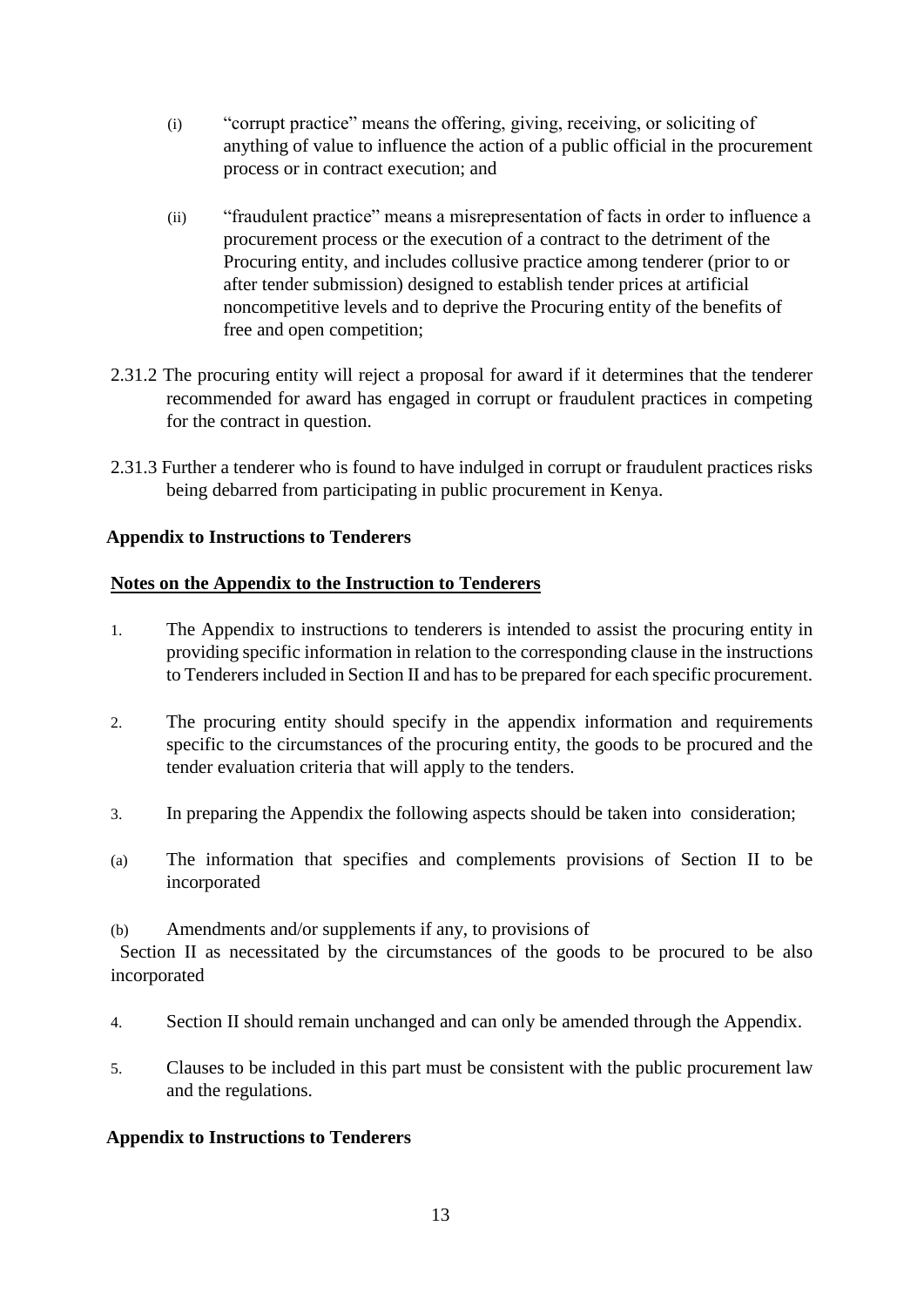The following information regarding the particulars of the tender shall complement supplement or amend the provisions of the instructions to tenderers. Wherever there is a conflict between the provision of the instructions to tenderers and the provisions of the appendix, the provisions of the appendix herein shall prevail over those of the instructions to tenderers

| <b>INSTRUCTIONS TO TENDERERS</b><br><b>REFERENCE</b> | <b>PARTICULARS OF APPENDIX TO</b><br><b>INSTRUCTIONS TO TENDERS</b> |
|------------------------------------------------------|---------------------------------------------------------------------|
| 2.1.1                                                | Indicate eligible tenderers                                         |
|                                                      | <b>Open</b>                                                         |
| 2.14.1                                               | Indicate particulars of tender security $(N/A)$                     |
| 2.18.1                                               | Indicate day, date and time of closing $-7th$                       |
|                                                      | June, 2022 12:00Noon                                                |
| 2.29.1                                               | As in $2.18.1$ above                                                |
| 2.29.1                                               | Indicate particulars of performance security                        |

*(Complete as necessary)* 

#### **SECTION III - GENERAL CONDITIONS OF CONTRACT**

#### **3.1 Definitions**

3.1.1 In this Contract, the following terms shall be interpreted as indicated :- (a) "The Contract" means the agreement entered into between the Procuring entity and the tenderer, as recorded in the Contract Form signed by the parties, including all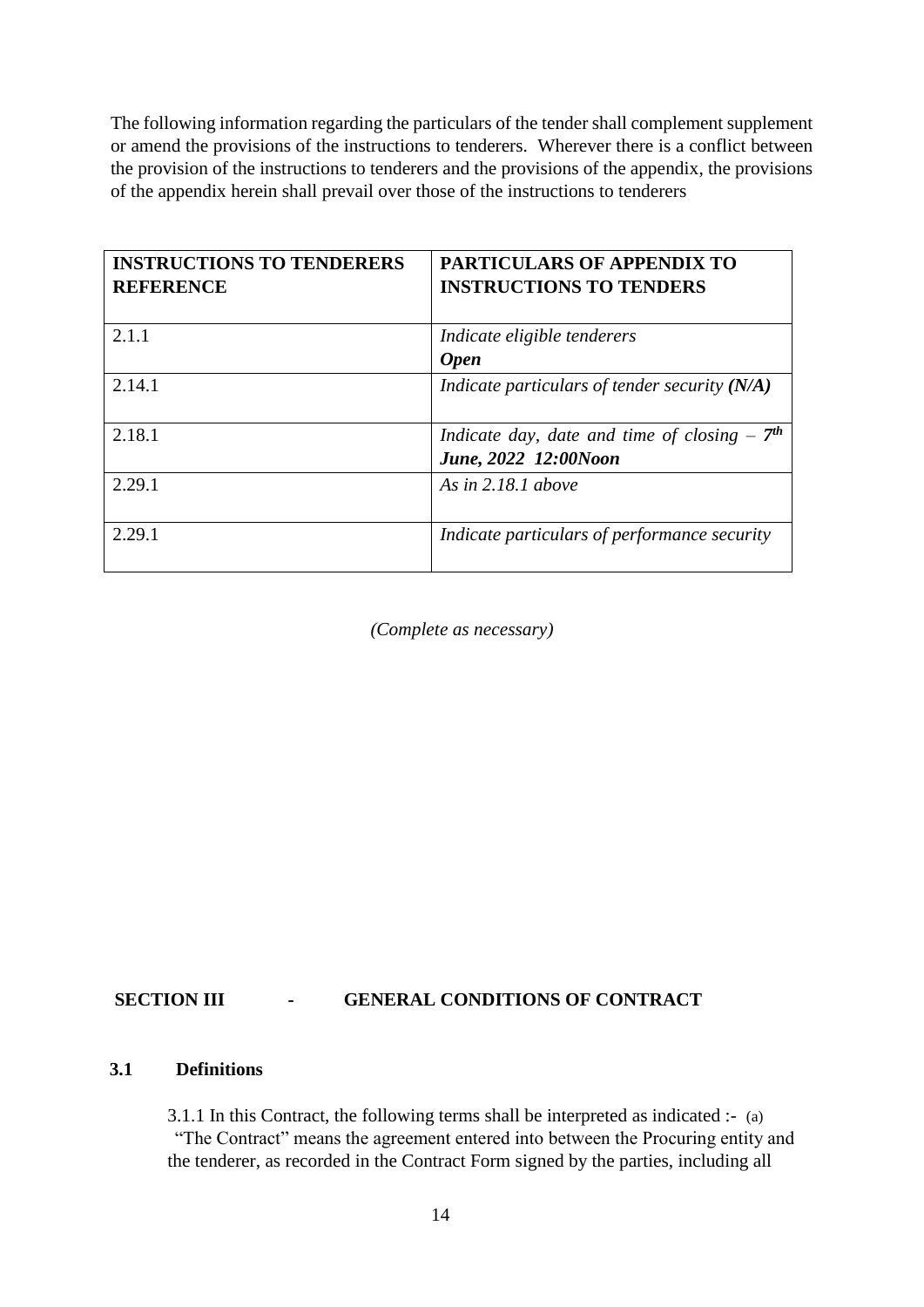attachments and appendices thereto and all documents incorporated by reference therein.

- (b) "The Contract Price" means the price payable to the tenderer under the Contract for the full and proper performance of its contractual obligations
- (c) "The Goods" means all of the equipment, machinery, and/or other materials, which the tenderer is required to supply to the Procuring entity under the **Contract**
- (d) "The Procuring entity" means the organization purchasing the Goods under this Contract.
- (e) "The Tenderer' means the individual or firm supplying the Goods under this Contract.

### **3.2 Application**

3.2.1 These General Conditions shall apply in all Contracts made by the Procuring entity for the procurement installation and commissioning of equipment

### **3.3 Country of Origin**

- 3.3.1 For purposes of this clause, "Origin" means the place where the Goods were mined, grown or produced.
- 3.3.2 The origin of Goods and Services is distinct from the nationality of the tenderer.

#### **3.4 Standards**

3.4.1 The Goods supplied under this Contract shall conform to the standards mentioned in the Technical Specifications.

#### **3.5 Use of Contract Documents and Information**

- 3.5.1 The tenderer shall not, without the Procuring entity's prior written consent, disclose the Contract, or any provision therefore, or any specification, plan, drawing, pattern, sample, or information furnished by or on behalf of the Procuring entity in connection therewith, to any person other than a person employed by the tenderer in the performance of the Contract.
- 3.5.2 The tenderer shall not, without the Procuring entity's prior written consent, make use of any document or information enumerated in paragraph 3.5.1 above
- 3.5.3 Any document, other than the Contract itself, enumerated in paragraph 3.5.1 shall remain the property of the Procuring entity and shall be returned (all copies) to the Procuring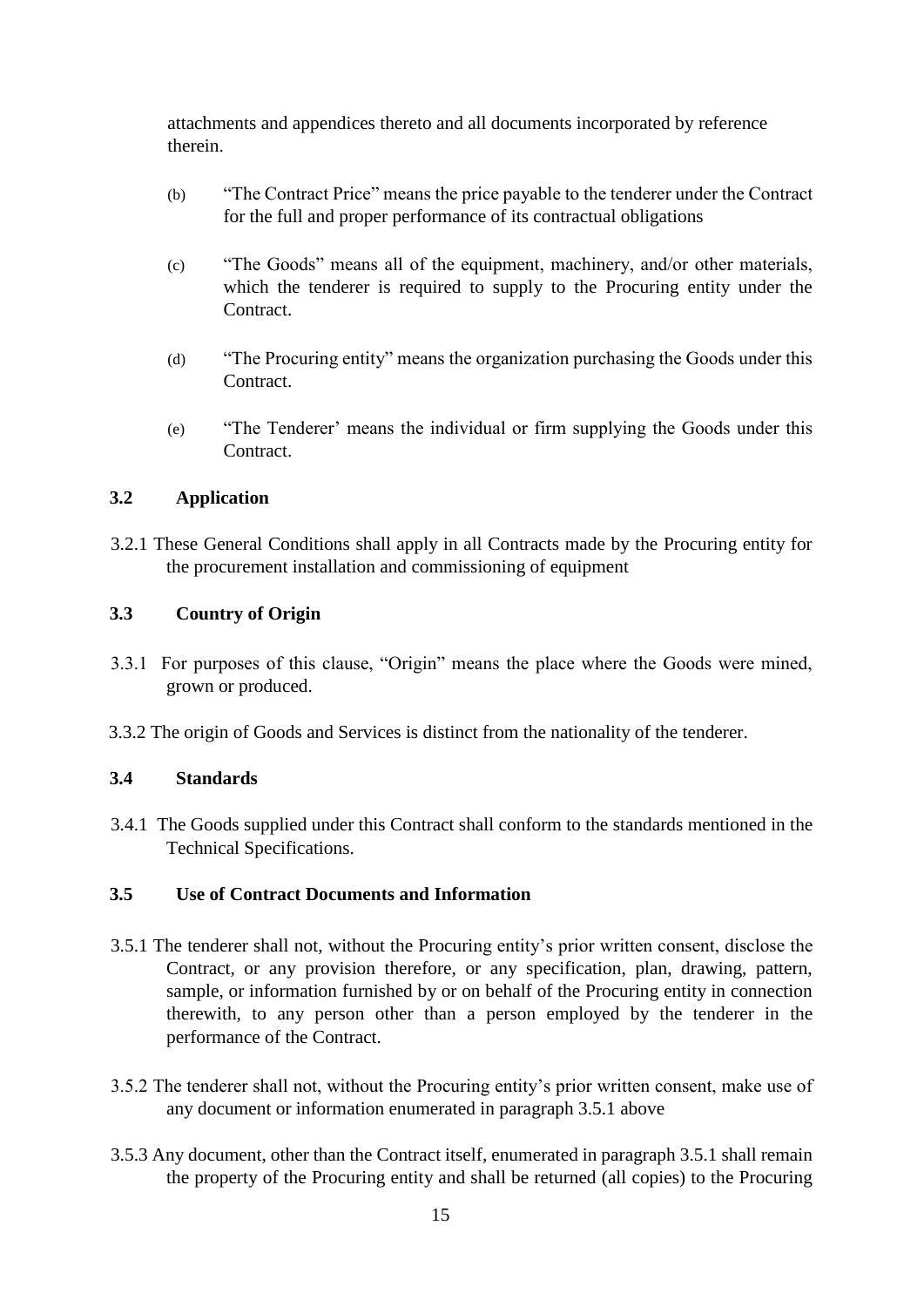entity on completion of the Tenderer's performance under the Contract if so required by the Procuring entity

### **3.6 Patent Rights**

3.6.1 The tenderer shall indemnify the Procuring entity against all third-party claims of infringement of patent, trademark, or industrial design rights arising from use of the Goods or any part thereof in the Procuring entity's country

### **3.7 Performance Security**

- 3.7.1 Within thirty (30) days of receipt of the notification of Contract award, the successful tenderer shall furnish to the Procuring entity the performance security in the amount specified in Special Conditions of Contract.
- 3.7.2 The proceeds of the performance security shall be payable to the Procuring entity as compensation for any loss resulting from the Tenderer's failure to complete its obligations under the Contract.
- 3.7.3 The performance security shall be denominated in the currency of the Contract, or in a freely convertible currency acceptable to the Procuring entity and shall be in the form of a bank guarantee or an irrevocable letter of credit issued by a reputable bank located in Kenya or abroad, acceptable to the Procuring entity, in the form provided in the tender documents.

3.7.4 The performance security will be discharged by the Procuring entity and returned to the Candidate not

> later than thirty (30) days following the date of completion of the Tenderer's performance obligations under the Contract, including any warranty obligations, under the Contract

#### **3.8 Inspection and Tests**

- 3.8.1 The Procuring entity or its representative shall have the right to inspect and/or to test the goods to confirm their conformity to the Contract specifications. The Procuring entity shall notify the tenderer in writing in a timely manner, of the identity of any representatives retained for these purposes.
- 3.8.2 The inspections and tests may be conducted in the premises of the tenderer or its subcontractor(s), at

point of delivery, and/or at the Goods' final destination If conducted on the premises of the tenderer or its subcontractor(s), all reasonable facilities and assistance, including access to drawings and production data, shall be furnished to the inspectors at no charge to the Procuring entity.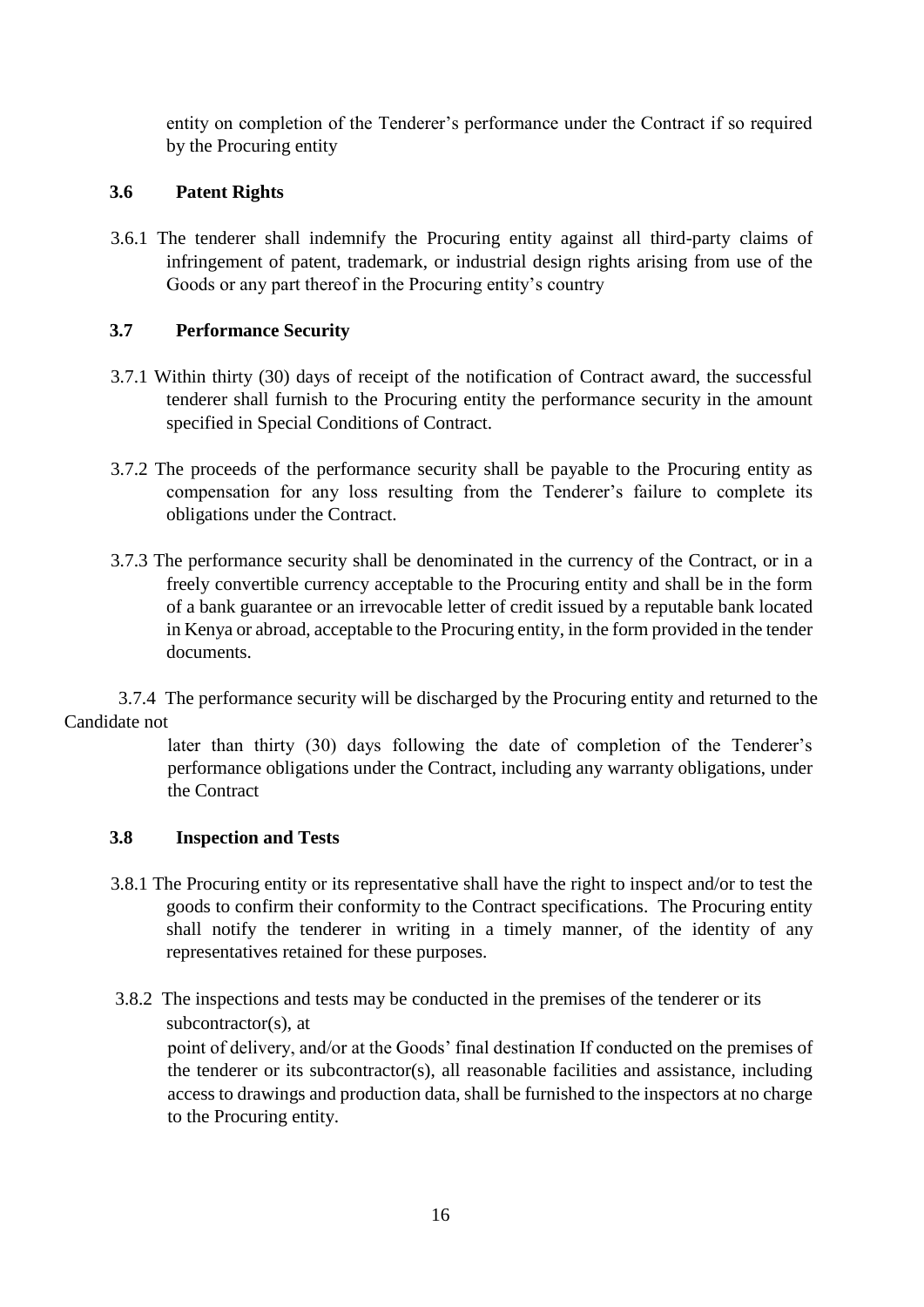- 3.8.3 Should any inspected or tested goods fail to conform to the Specifications, the Procuring entity may reject the equipment, and the tenderer shall either replace the rejected equipment or make alterations necessary to make specification requirements free of costs to the Procuring entity.
- 3.8.4 The Procuring entity's right to inspect, test and where necessary, reject the goods after the Goods' arrival shall in no way be limited or waived by reason of the equipment having previously been inspected, tested and passed by the Procuring entity or its representative prior to the equipment delivery.
- 3.8.5 Nothing in paragraph 3.8 shall in any way release the tenderer from any warranty or other obligations under this Contract.

### **3.9 Packing**

- 3.9.1 The tenderer shall provide such packing of the Goods as is required to prevent their damage or deterioration during transit to their final destination, as indicated in the Contract.
- 3.9.2 The packing, marking, and documentation within and outside the packages shall comply strictly with such special requirements as shall be expressly provided for in the Contract

### **3.10 Delivery and Documents**

3.10.1 Delivery of the Goods shall be made by the tenderer in accordance with the terms specified by Procuring entity in its Schedule of Requirements and the Special Conditions of Contract

#### **3.11 Insurance**

3.11.1 The Goods supplied under the Contract shall be fully insured against loss or damage incidental to manufacturer or acquisition, transportation, storage, and delivery in the manner specified in the Special conditions of contract.

#### **3.12 Payment**

- 3.12.1 The method and conditions of payment to be made to the tenderer under this Contract shall be specified in Special Conditions of Contract
- 3.12.2 Payments shall be made promptly by the Procuring entity as specified in the contract

#### **3.13 Prices**

3.13.1 Prices charged by the tenderer for goods delivered and services, performed under the Contract shall not, with the exception of any price adjustments authorized in Special Conditions of Contract, vary from the prices by the tenderer in its tender.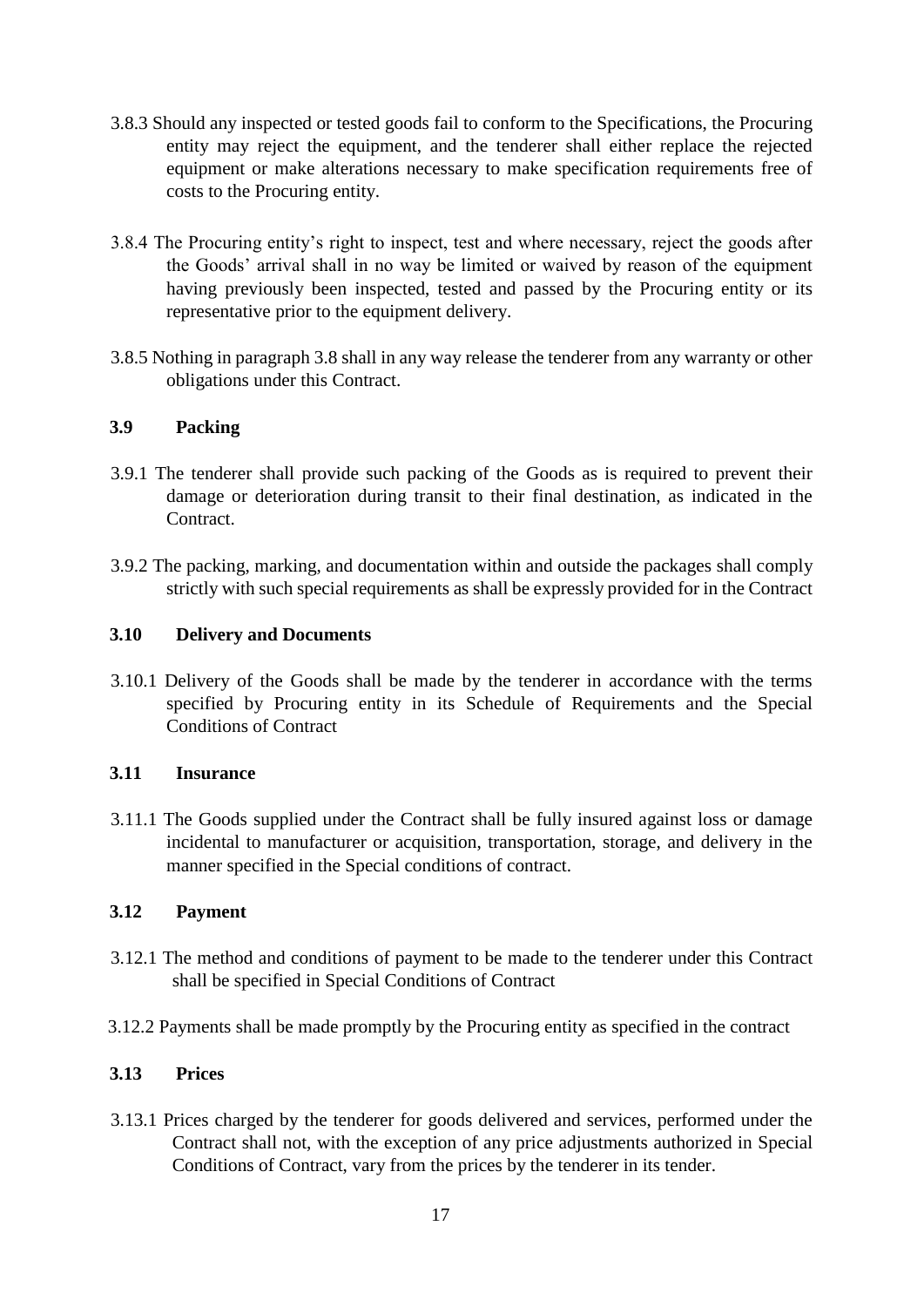- 3.13.2 Contract price variations shall not be allowed for contracts not exceeding one year (12 months)
	- 3.13.3 Where contract price variation is allowed, the variation shall not exceed 10% of the original contract price.
	- 3.13.4 Price variation request shall be processed by the procuring entity within 30 days of receiving the request.

#### **3.14. Assignment**

3.14.1 The tenderer shall not assign, in whole or in part, its obligations to perform under this Contract, except with the Procuring entity's prior written consent

#### **3.15 Subcontracts**

3.15.1 The tenderer shall notify the Procuring entity in writing of all subcontracts awarded under this Contract if not already specified in the tender. Such notification, in the original tender or later, shall not relieve the tenderer from any liability or obligation under the Contract

#### **3.16 Termination for default**

- 3.16.1 The Procuring entity may, without prejudice to any other remedy for breach of Contract, by written notice of default sent to the tenderer, terminate this Contract in whole or in part
	- (a) if the tenderer fails to deliver any or all of the goods within the period(s) specified in the Contract, or within any extension thereof granted by the Procuring entity
	- (b) if the tenderer fails to perform any other obligation(s) under the Contract
	- (c) if the tenderer, in the judgment of the Procuring entity has engaged in corrupt or fraudulent practices in competing for or in executing the Contract
- 3.16.2 In the event the Procuring entity terminates the Contract in whole or in part, it may procure, upon such terms and in such manner as it deems appropriate, equipment similar to those undelivered, and the tenderer shall be liable to the Procuring entity for any excess costs for such similar goods.

#### **3.17 Liquidated Damages**

3.17.1. If the tenderer fails to deliver any or all of the goods within the period(s) specified in the contract, the procuring entity shall, without prejudice to its other remedies under the contract, deduct from the contract prices liquidated damages sum equivalent to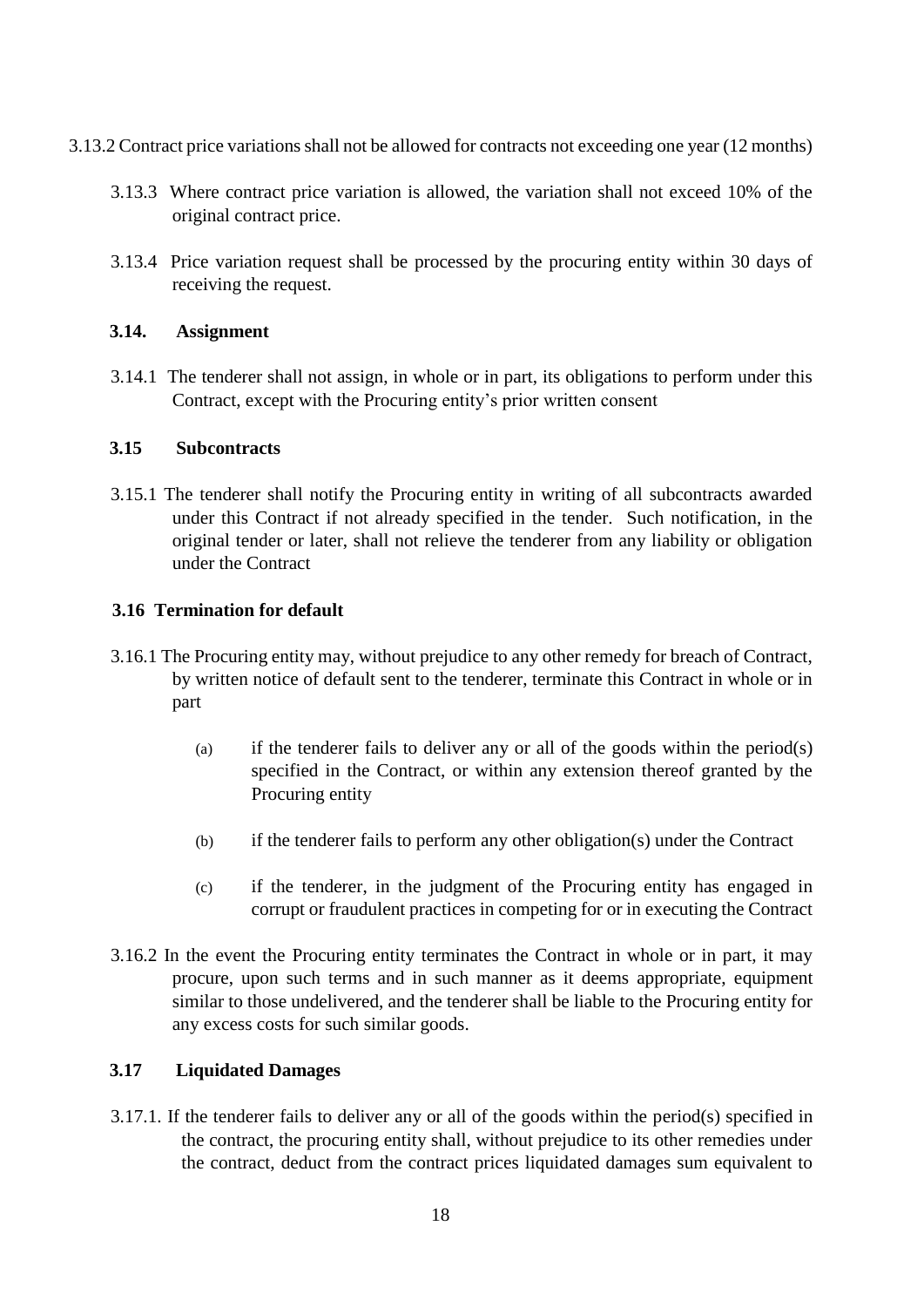0.5% of the delivered price of the delayed items up to a maximum deduction of 10% of the delayed goods. After this the tenderer may consider termination of the contract.

### **3.18 Resolution of Disputes**

- 3.18.1 The procuring entity and the tenderer shall make every effort to resolve amicably by direct informal negotiation and disagreement or dispute arising between them under or in connection with the contract
- 3.18.2 If, after thirty (30) days from the commencement of such informal negotiations both parties have been unable to resolve amicably a contract dispute, either party may require adjudication in an agreed national or international forum, and/or international arbitration.

#### **3.19 Language and Law**

3.19.1 The language of the contract and the law governing the contract shall be English language and the Laws of Kenya respectively unless otherwise stated.

#### **3.20 Force Majeure**

3.20.1 The tenderer shall not be liable for forfeiture of its performance security or termination for default if and to the extent that it's delay in performance or other failure to perform its obligations under the Contract is the result of an event of Force Majeure.

# **SECTION IV - SPECIAL CONDITIONS OF CONTRACT**

#### **Notes on Special Conditions of Contract**

The clauses in this section are intended to assist the procuring entity in providing contractspecific information in relation to corresponding clauses in the General Conditions of Contract.

The provisions of Section IV complement the General Conditions of Contract included in Section III, specifying contractual requirements linked to the special circumstances of the procuring entity and the goods being procured. In preparing Section IV, the following aspects should be taken into consideration.

- (a) Information that complement provisions of Section III must be incorporated and
- (b) Amendments and/or supplements to provisions of Section III, as necessitated by the circumstances of the goods being procured must also be incorporated.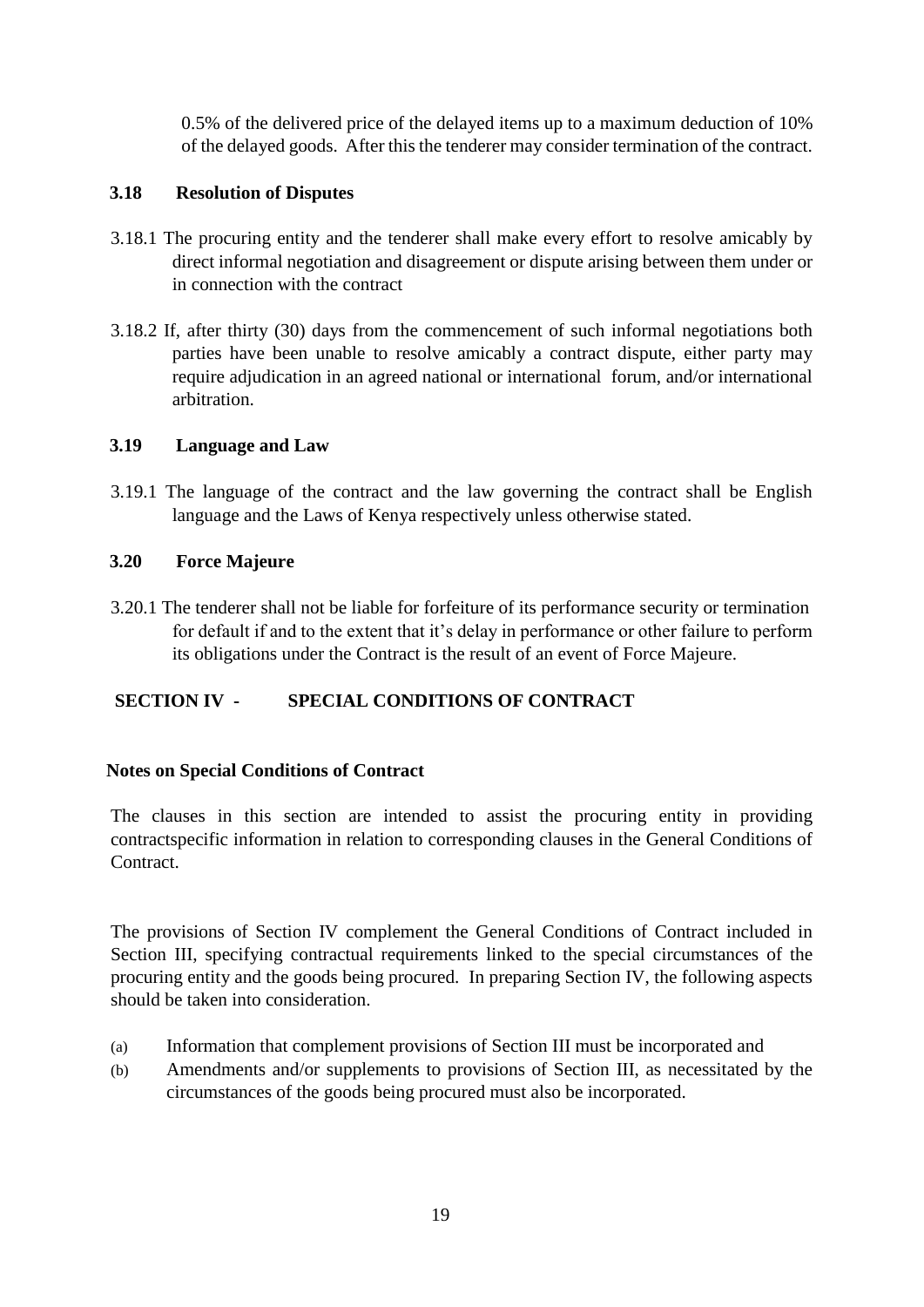#### **SECTION IV - SPECIAL CONDITIONS OF CONTRACT**

- 4.1. Special Conditions of Contract shall supplement the General Conditions of Contract. Whenever there is a conflict, between the GCC and the SCC, the provisions of the SCC herein shall prevail over these in the GCC.
- 42. Special conditions of contract as relates to the GCC

| <b>REFERENCE OF GCC</b>        | SPECIAL CONDITIONS OF CONTRACT |
|--------------------------------|--------------------------------|
| 3.7.1 performance security     | N/A                            |
|                                |                                |
| 3.12.1 terms of payment        | Through LPO                    |
| 3.18.1 resolutions of disputes | Through arbitration            |
|                                |                                |
|                                |                                |

#### **SECTION V - TECHNICAL SPECIFICATIONS**

#### **5.1 General**

- 5.1.1 These specifications describe the requirements for goods. Tenderers are requested to submit with their offers the detailed specifications, drawings, catalogues, etc for the products they intend to supply
- 5.1.2 Tenderers must indicate on the specifications sheets whether the equipment offered comply with each specified requirement.
- 5.1.3 All the dimensions and capacities of the equipment to be supplied shall not be less than those required in these specifications. Deviations from the basic requirements, if any shall be explained in detail in writing with the offer, with supporting data such as calculation sheets, etc. The procuring entity reserves the right to reject the products, if such deviations shall be found critical to the use and operation of the products.
- 5.1.4 The tenderers are requested to present information along with their offers as follows:
	- (i) Shortest possible delivery period of each product
	- (ii) Information on proper representative and/or workshop for back-up service/repair and maintenance including their names and addresses.
- 5.1.5 Below are specifications for the services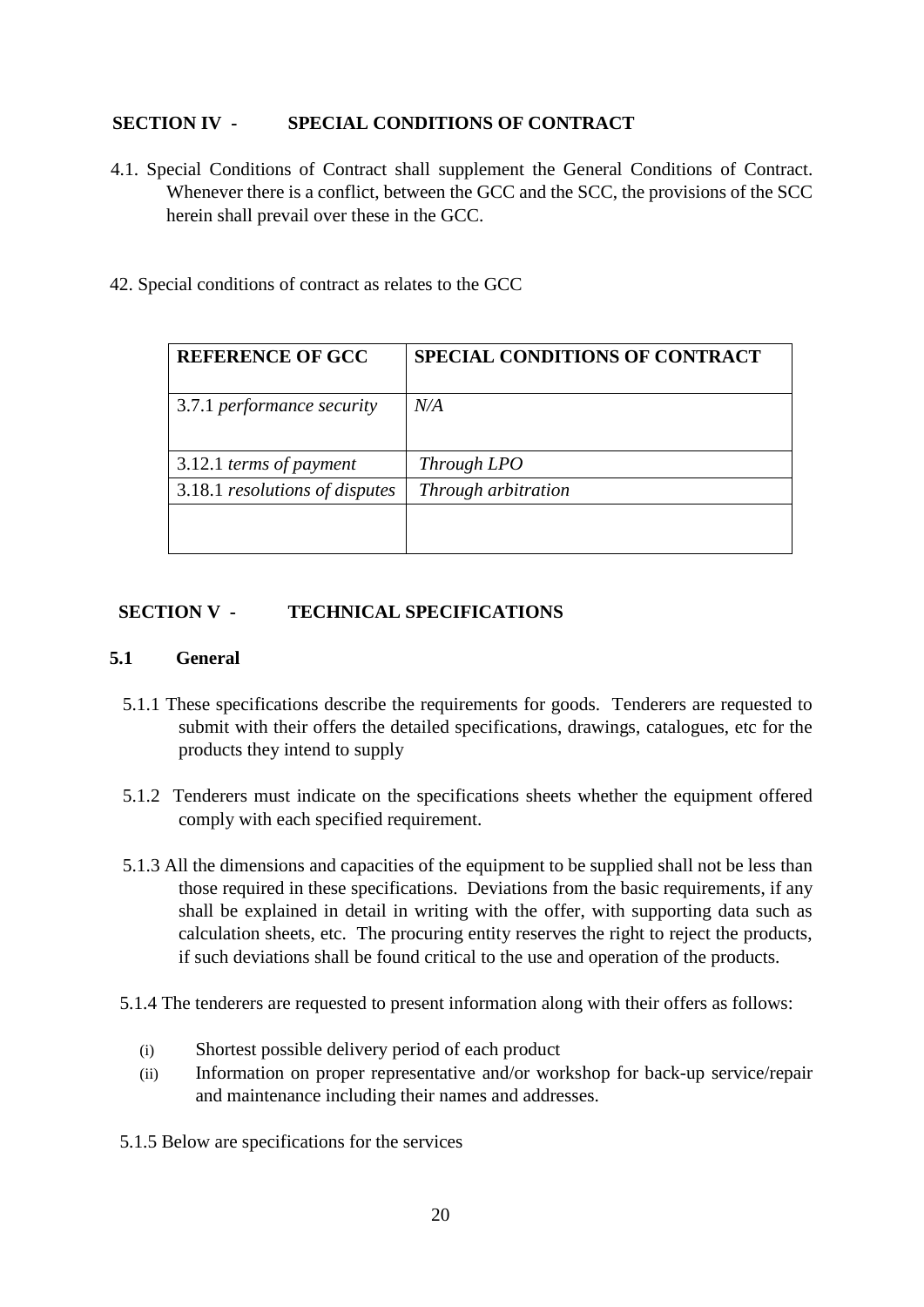### **SECTION VI**

#### **FRAMEWORK AGREEMENT FOR SUPPLY, DELIVERY OF SPARE PARTS & SERVICING OF MOTOR VEHICLES AND MOTOR CYCLES AS-AND-WHEN-REQUIRED**

**Quote in the table below must be inclusive of taxes and labour costs.**

#### **TENDER NUMBER: KIMWASCO/009/2022-2024**

**TENDER NAME: Supply, Delivery of Spare Parts & Servicing of Motor Vehicles & Motor Cycles** 

| PRICE SCHEDULE FOR PARTS FOR ISUZU AS-AND-WHEN-REQUIRED |  |  |  |  |
|---------------------------------------------------------|--|--|--|--|
|---------------------------------------------------------|--|--|--|--|

| $S/N0$ .         | <b>Item Description</b>          | Unit        | <b>UNIT COST(Kshs)</b> |
|------------------|----------------------------------|-------------|------------------------|
|                  | PARTS FOR ISUZU F.V.Z MODEL 65D1 | Pcs         |                        |
| 1.               | Engine oil                       | Pcs         |                        |
| 2.               | Main oil filter                  | Pcs         |                        |
| 3.               | By pass oil filter               | Pcs         |                        |
| $\overline{4}$ . | Main fuel filter                 | Pcs         |                        |
| 5.               | Tank fuel filter                 | Pcs         |                        |
| 6.               | Air cleaner element              | Pcs         |                        |
| 7.               | Front shock absorber             | Pcs         |                        |
| 8.               | Tie-rod end                      | Pcs         |                        |
| 9.               | King pin                         | Pcs         |                        |
| 10.              | Spring bursts                    | Pcs         |                        |
| 11.              | Spring pin                       | Pcs         |                        |
| 12.              | Main spring leaf                 | Pcs         |                        |
| 13.              | Rear spring leaf                 | Pcs         |                        |
| 14.              | Centre bolt                      | Pcs         |                        |
| 15.              | Front wheel bearings             | Pcs         |                        |
| 16.              | Rear wheel bearings              | Pcs         |                        |
| 17.              | Front humb oil seal              | Pcs         |                        |
| 18.              | Rear humb oil seal               | Pcs         |                        |
| 19.              | Clutch plate                     | <b>Sets</b> |                        |
| 20.              | Pressure plate                   | Sets        |                        |
| 21.              | Release bearing                  | Sets        |                        |
| 22.              | Center rubber                    | Pcs         |                        |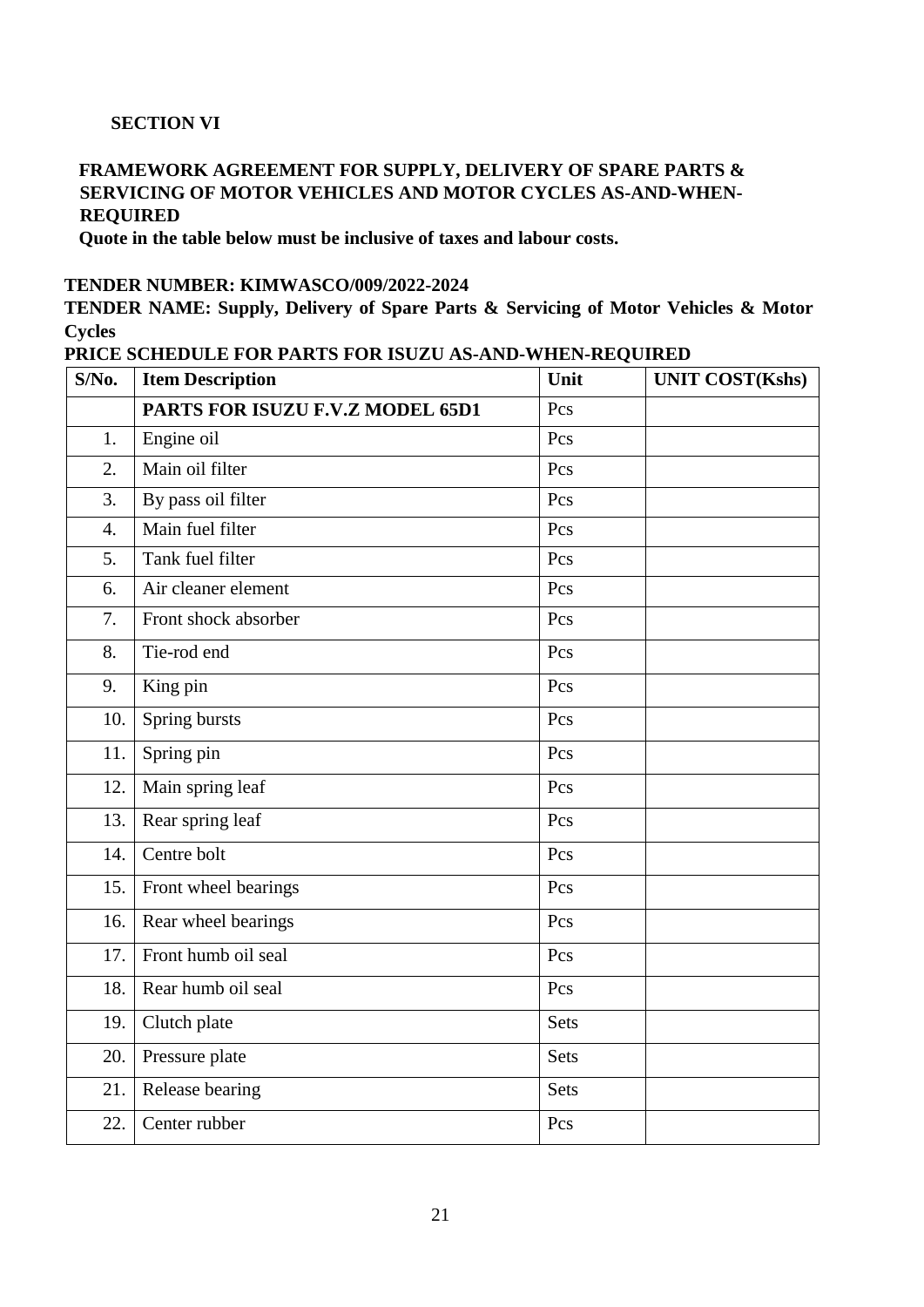| 23. | Clutch plate                     | Pcs  |  |
|-----|----------------------------------|------|--|
| 24. | Clutch lower cylinder            | Pcs  |  |
| 25. | <b>Booster</b>                   | Pcs  |  |
| 26. | Pipe connector                   | Pcs  |  |
| 27. | Wiper blade                      | Pcs  |  |
| 28. | Wiper arm                        | Pcs  |  |
| 29. | Magnetic valve                   | Pcs  |  |
| 30. | Hand brake                       | Sets |  |
|     | PARTS FOR ISUZU F.V.Z MODEL 65D1 |      |  |
| 31. | <b>Brake linning</b>             | Set  |  |
| 32. | Brake drum                       | Pcs  |  |
| 33. | Brake adjuster rod               | Pcs  |  |
| 34. | Brake adjuster lock              | Pcs  |  |
| 35. | <b>Starter</b>                   | Pcs  |  |
| 36. | Alternator                       | Pcs  |  |
| 37. | Spring quarter pin               | Pcs  |  |
| 38. | Foot brake value                 | Pcs  |  |
| 39. | High pressure cartridge pipe     | Pcs  |  |
| 40. | Gear selector cables             | Set  |  |
| 41. | Rear control arm bushes          | Pcs  |  |
| 42. | Rear control arm                 | Sets |  |
| 43. | Control arm special bolt         | Pcs  |  |
| 44. | Radiator water coolant           | Pcs  |  |
| 45. | Gear box mountain                | Sets |  |
| 46. | Engine mountain                  | Sets |  |
| 47. | Clutch mini pack                 | Pcs  |  |
| 48. | Froud axel                       | Pcs  |  |
| 49. | Spring hunger                    | Pcs  |  |
| 50. | Air cleaner                      | Pcs  |  |
| 51. | Silencer                         | Pcs  |  |
| 52. | Exhaust pipes                    | Pcs  |  |
| 53. | Diesel tank                      | Pcs  |  |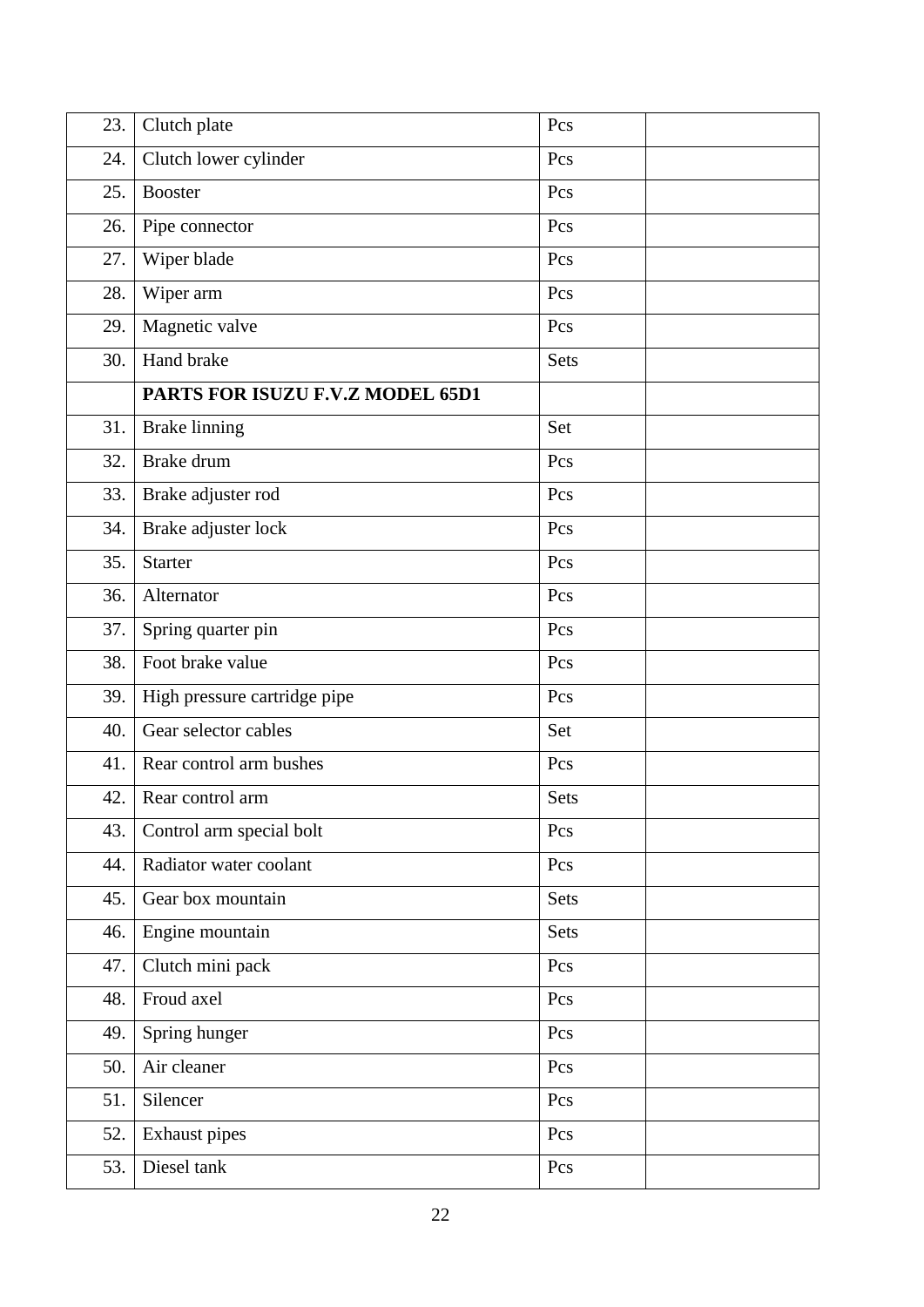| 54. Tank bracket             | Pcs |  |
|------------------------------|-----|--|
| 55. Tank fuel filter housing | Pcs |  |
| 56.   Battery chamber        | Pcs |  |

| 57.              | Air controller valve            | Pcs  |  |
|------------------|---------------------------------|------|--|
| 58.              | Cabin mountain                  | Sets |  |
| 59.              | Fun belts                       | Pcs  |  |
| 60.              | Steering box                    | Pcs  |  |
| 61.              | Injector pump                   | Pcs  |  |
|                  | PARTS FOR ISUZU F.V.Z MODEL65D1 |      |  |
| 1.               | Injector nozzle                 | Sets |  |
| 2.               | <b>Battery</b>                  | Pcs  |  |
| 3.               | <b>Battery</b> cables           | Pcs  |  |
| $\overline{4}$ . | Wiper washer tank               | Pcs  |  |
| 5.               | Wiper                           | Pcs  |  |
| 6.               | Wiper arm                       | Pcs  |  |
| 7.               | Horn                            | Sets |  |
| 8.               | <b>Bonnet</b>                   | Pcs  |  |
| 9.               | Stopper motor                   | Pcs  |  |
| 10.              | <b>Blower</b> motor             | Pcs  |  |
| 11.              | Dash board assembly             | Sets |  |
| 12.              | Relay                           | Pcs  |  |
| 13.              | Fuse                            | Pcs  |  |
| 14.              | Fuse holder                     | Pcs  |  |
|                  | 15. Clock assembly              | Pcs  |  |
| 16.              | Speedo clock                    | Pcs  |  |
| 17.              | Room light assembly             | Pcs  |  |
| 18.              | Cigar lighter                   | Pcs  |  |
| 19.              | Rear light assembly             | Pcs  |  |
| 20.              | Wind screen                     | Pcs  |  |
| 21.              | Wind screen rubber              | Pcs  |  |
| 22.              | Sun vizier                      | Pcs  |  |
|                  |                                 |      |  |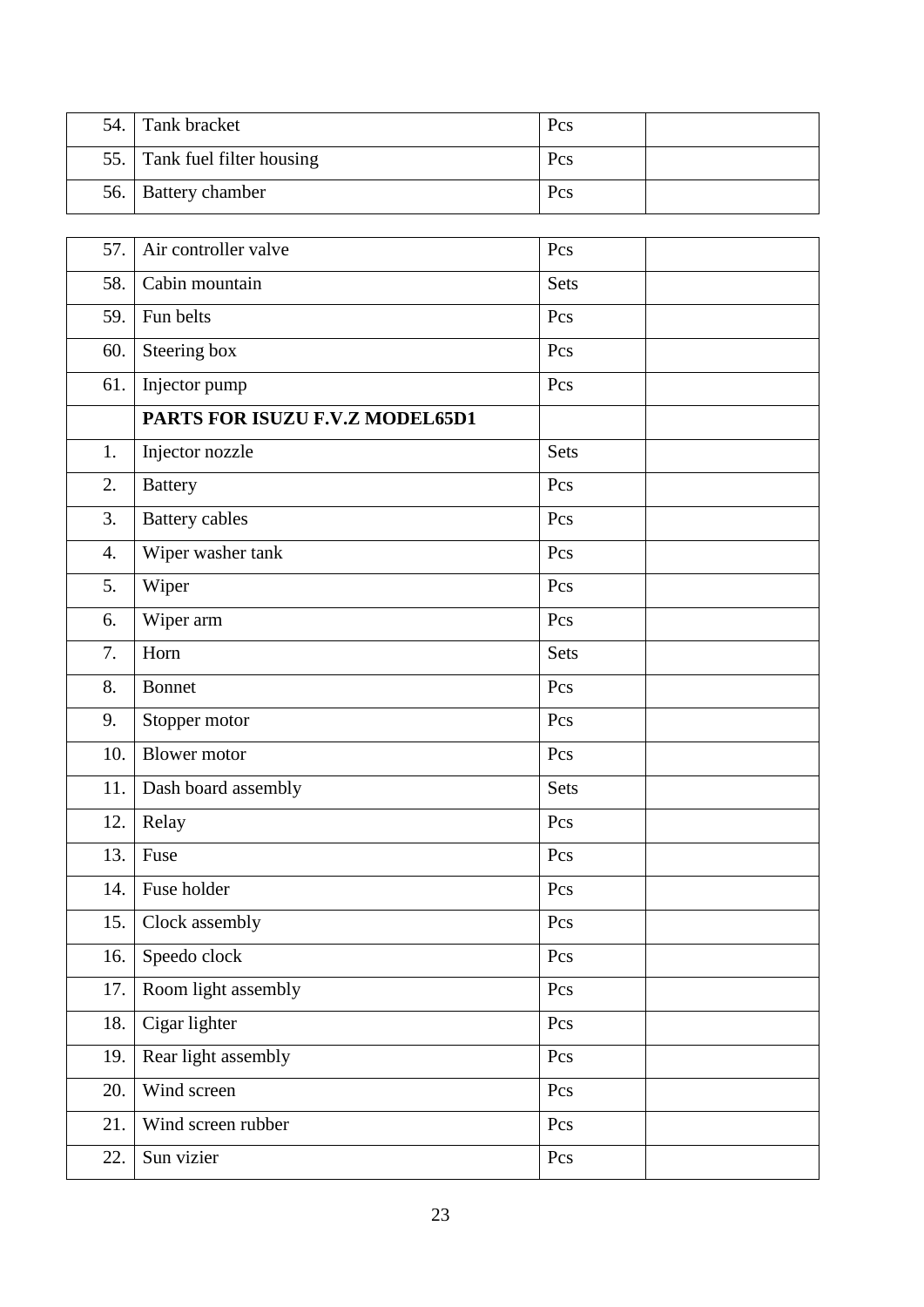| 23. | Bonnet cable          | Pcs         |  |
|-----|-----------------------|-------------|--|
| 24. | Bonnet lock           | Pcs         |  |
| 25. | Head light            | Pcs         |  |
| 26. | <b>Bumper</b>         | Pcs         |  |
|     | 27. Cabin rear glass  | Pcs         |  |
|     | 28. Cabin rear rubber | <b>Sets</b> |  |
| 29. | Door dust rubber      | Pcs         |  |

| 30.              | Side corner panel                              | Pcs         |  |
|------------------|------------------------------------------------|-------------|--|
| 31.              | Mad flaps                                      | Pcs         |  |
|                  | <b>ENGINE PARTS FOR F.V.Z/FVX</b><br>MODEL65D1 |             |  |
| 1.               | Piston                                         | Sets        |  |
| 2.               | Piston ring                                    | Sets        |  |
| 3.               | Main bearing                                   | <b>Sets</b> |  |
| $\overline{4}$ . | Con bearing                                    | Sets        |  |
| 5.               | Inlet valve                                    | Sets        |  |
| 6.               | Outlet valve                                   | Sets        |  |
| 7.               | Valve guide                                    | <b>Sets</b> |  |
| 8.               | Connecting arm                                 | Sets        |  |
| 9.               | Camshaft                                       | Pcs         |  |
| 10.              | Crankshaft                                     | Pcs         |  |
| 11.              | Rocker arm shaft                               | Pcs         |  |
| 12.              | Cam shaft bearing                              | Sets        |  |
| 13.              | Cooling pan guide                              | Pcs         |  |
| 14.              | Cooling pan                                    | Pcs         |  |
| 15.              | Air compressor                                 | Pcs         |  |
| 16.              | Power steering pump                            | Pcs         |  |
| 17.              | Fuel return pipe                               | Pcs         |  |
| 18.              | Water pipe                                     | <b>Sets</b> |  |
| 19.              | Fuel injection pipe                            | Pcs         |  |
| 20.              | Injection pump bearing cover                   | Pcs         |  |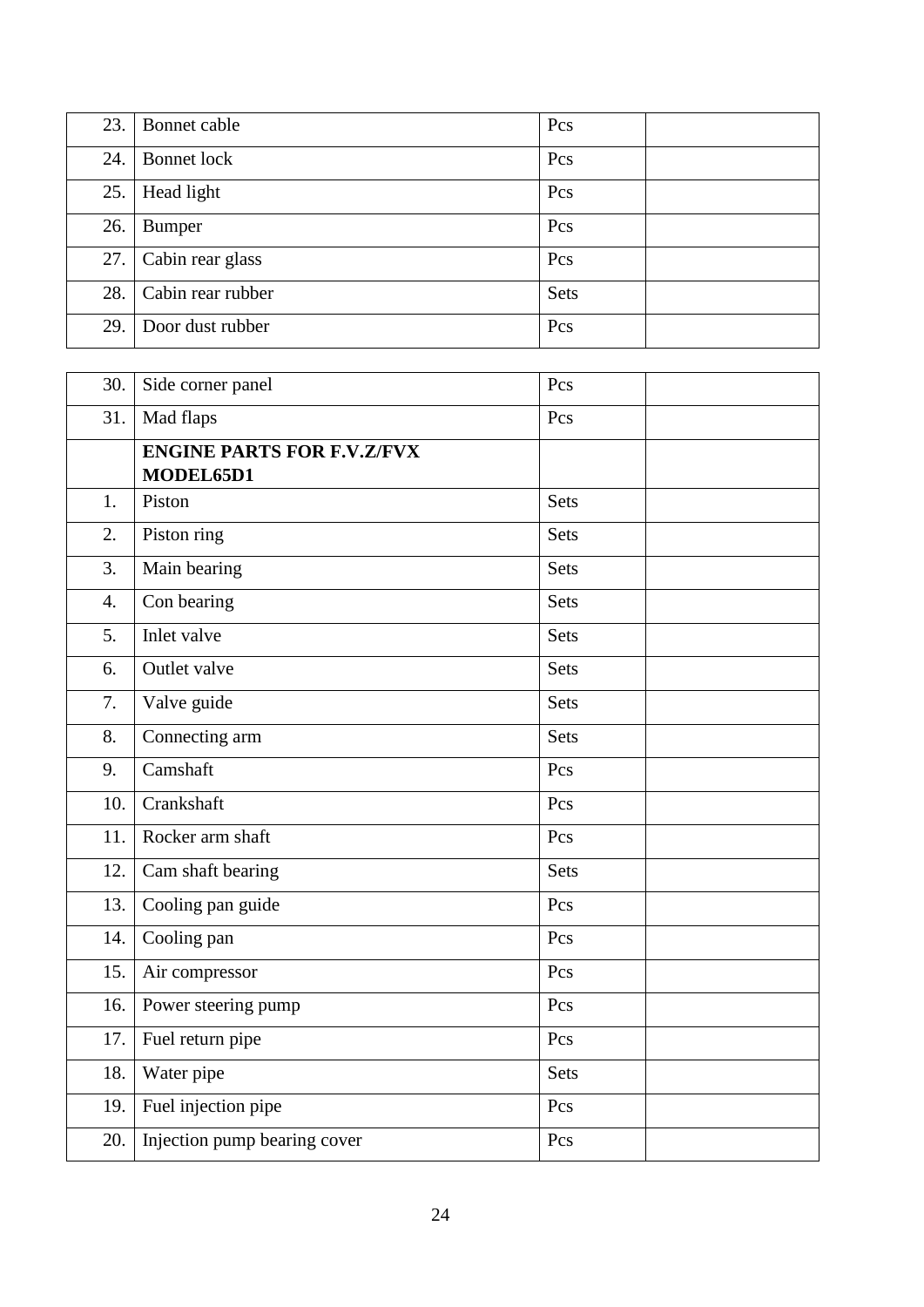| 21. Crank shaft domper pulley | Pcs |  |
|-------------------------------|-----|--|
| 22. Timing gear               | Pcs |  |
| $23.$ Tappet                  | Pcs |  |
| 24. Oiling jet                | Pcs |  |

| 25. | Idler gear                    | Pcs                     |  |
|-----|-------------------------------|-------------------------|--|
| 26. | Rocker arm bearing            | Pcs                     |  |
| 27. | Injection pipes sleeve        | Pcs                     |  |
| 28. | Injection nozzle holder clamp | Pcs                     |  |
| 29. | Crank shaft timing gear       | Pcs                     |  |
| 30. | Piston sleeve                 | Sets                    |  |
|     |                               |                         |  |
|     | PARTS FOR ISUZU D-MAX         |                         |  |
| 31. | Engine oil                    | Pcs                     |  |
| 32. | Oil filter                    | Pcs                     |  |
| 33. | Fuel filter                   | Pcs                     |  |
| 34. | Sedimentary fuel filter       | Pcs                     |  |
| 35. | Air cleaner element           | Pcs                     |  |
| 36. | Rear shock absorber           | Pcs                     |  |
| 37. | Front shock absorber          | Pcs                     |  |
| 38. | Brake pad                     | Sets                    |  |
| 39. | Rear brake drum               | Pcs                     |  |
| 40. | Upper arm ball joint          | Pcs                     |  |
| 41. | Lower arm ball joint          | Pcs                     |  |
| 42. | Main spring                   | Pcs                     |  |
| 43. | Rear brake lining adjust rod  | $\mathop{\mathrm{PCs}}$ |  |
| 44. | Rear brake lining adjust lock | Pcs                     |  |
| 45. | Rear spring bush              | Pcs                     |  |
| 46. | Rear wheel bearing            | Pcs                     |  |
| 47. | Front wheel bearing           | Pcs                     |  |
| 48. | Rear spring U' bolt           | Pcs                     |  |
| 49. | Brake master cylinder         | Pcs                     |  |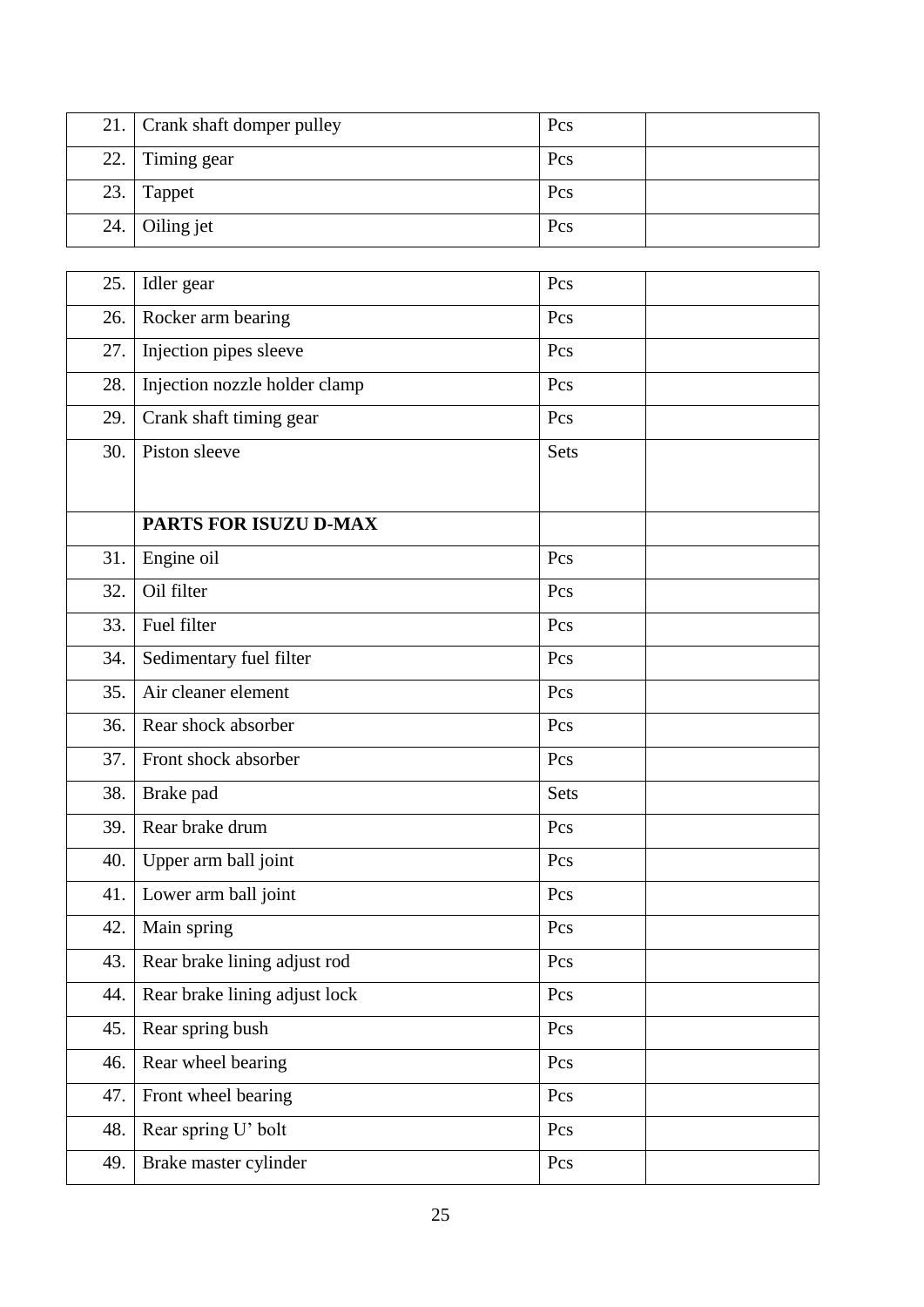|     | 50. Upper clutch master      | Pcs |  |
|-----|------------------------------|-----|--|
|     | 51. Lower clutch master      | Pcs |  |
| 52. | Fog light                    | Pcs |  |
| 53. | Steering link                | Pcs |  |
| 54. | Stabilizer link              | Pcs |  |
| 55. | Stabilizer bush              | Pcs |  |
|     | 56.   Radiator water coolant | Pcs |  |
| 57. | Rear tail light              | Pcs |  |

**Name of Tenderer:**……………………………………………………………….....................

**Signature**……………………………….. **Date & Stamp**………………………………

# **SPARE PARTS FOR MOTOR BIKE TVS, 150CC AS-AND-WHEN-REQUIRED**

| S/No. | <b>ITEM Description</b>  | <b>UNIT</b> | <b>UNIT PRICE</b> |
|-------|--------------------------|-------------|-------------------|
| 1.    | <b>Spark Plug</b>        | Pc          |                   |
| 2.    | Piston Kit               | Pc          |                   |
| 3.    | <b>Piston Rings</b>      | Pc          |                   |
| 4.    | <b>Magnet Cock</b>       | Pc          |                   |
| 5.    | Crankshaft               | Kit         |                   |
| 6.    | <b>Timing Chain</b>      | Pc          |                   |
| 7.    | <b>Inlet Valve</b>       | Set         |                   |
| 8.    | <b>Exhaust Valve</b>     | Set         |                   |
| 9.    | Gasket Kit               | Kit         |                   |
| 10.   | <b>Valve Seals</b>       | Pc          |                   |
| 11.   | Engine Oil Seal Kit      | Kit         |                   |
| 12.   | Fuel Tank                | Pc          |                   |
| 13.   | <b>Fuel Gauge</b>        | Kit         |                   |
| 14.   | Engine Block             | Kit         |                   |
| 15.   | <b>Cylinder Head</b>     | Kit         |                   |
| 16.   | <b>Ignition Coil</b>     | Pc          |                   |
| 17.   | <b>Ignition Lock</b>     | Pc          |                   |
| 18.   | Side Covers Left & Right | Set         |                   |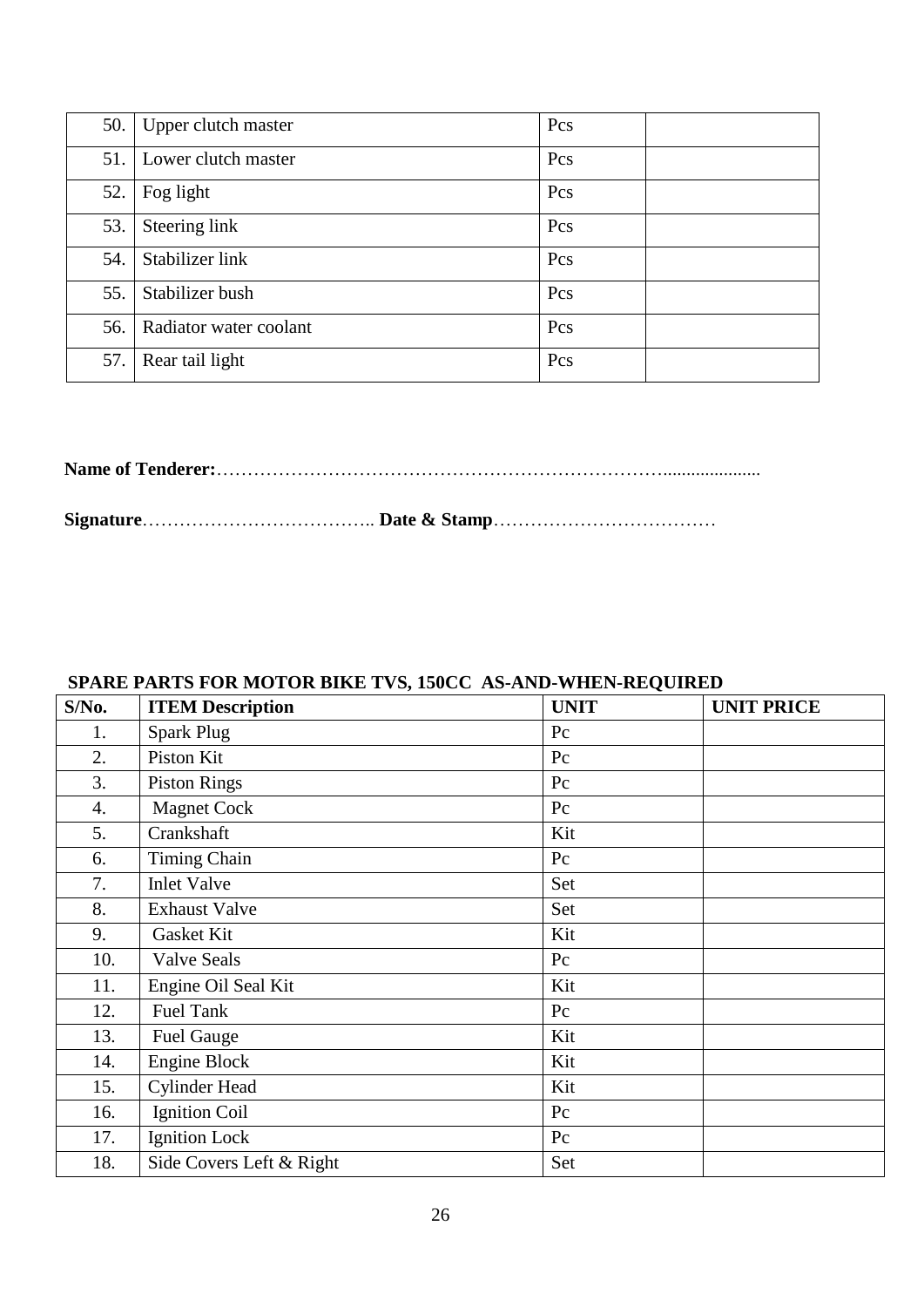| 19. | <b>Clutch Housing</b>     | Pc          |
|-----|---------------------------|-------------|
| 20. | <b>Clutch Plates</b>      | Kit         |
| 21. | Side Bearing-NO 62D5      | $P_{c}$     |
| 22. | <b>Rear Tire Bearings</b> | $P_{c}$     |
| 23. | Tire 300X 18              | $P_{\rm C}$ |
| 24. | Tire 300X 17              | $P_{c}$     |
| 25. | Tire 410X 16              | $P_{c}$     |
| 26. | Tire 275X 19              | $P_{c}$     |
| 27. | Tire 275X 17              | $P_{c}$     |
| 28. | Drive Set                 | Kit         |

| 29. | Wiring Set                   | Kit         |
|-----|------------------------------|-------------|
| 30. | <b>Signals Indicators</b>    | $P_{\rm C}$ |
| 31. | <b>Kick Start</b>            | $P_{\rm C}$ |
| 32. | <b>Starter Motor</b>         | $P_{\rm C}$ |
| 33. | <b>Gear Shaft</b>            | $P_{\rm C}$ |
| 34. | Gear Lever                   | $P_{\rm C}$ |
| 35. | <b>Crank Cable</b>           | $P_{\rm C}$ |
| 36. | <b>Head Light Bulb</b>       | $P_{\rm C}$ |
| 37. | Tail Light Bulb              | $P_{\rm C}$ |
| 38. | <b>Tail Light Assembly</b>   | $P_{\rm C}$ |
| 39. | Oil Filter                   | $P_{\rm C}$ |
| 40. | <b>Fuel Filter</b>           | $P_{\rm C}$ |
| 41. | Timing Chain Guide           | $P_{\rm C}$ |
| 42. | Timing Chain Tenner          | $P_{\rm C}$ |
| 43. | Carburetor                   | Kit         |
| 44. | <b>Swing Arm Bushes</b>      | Kit         |
| 45. | <b>Front Shock Absorbers</b> | Pair        |
| 46. | Rear Shock Absorbers         | Pair        |
| 47. | Saddle Seat                  | $P_{\rm C}$ |
| 48. | Head Light Cowling           | $P_{\rm C}$ |
| 49. | <b>Head Light Assembly</b>   | Kit         |
| 50. | <b>Clutch Cable</b>          | $P_{\rm C}$ |
| 51. | <b>Accelerator Cable</b>     | $P_{\rm C}$ |
| 52. | <b>Chock Cable</b>           | $P_{\rm C}$ |
| 53. | Speedo Meter Cable           | $P_{\rm C}$ |
| 54. | Mirror Holder L/R            | Pair        |
| 55. | <b>Clutch Lever</b>          | $P_{\rm C}$ |
| 56. | <b>Brake Lever</b>           | $P_{\rm C}$ |
| 57. | Speedo Meter Crock           | Kit         |
| 58. | Speedo Meter Gear            | Kit         |
| 59. | Helmet                       | $P_{\rm C}$ |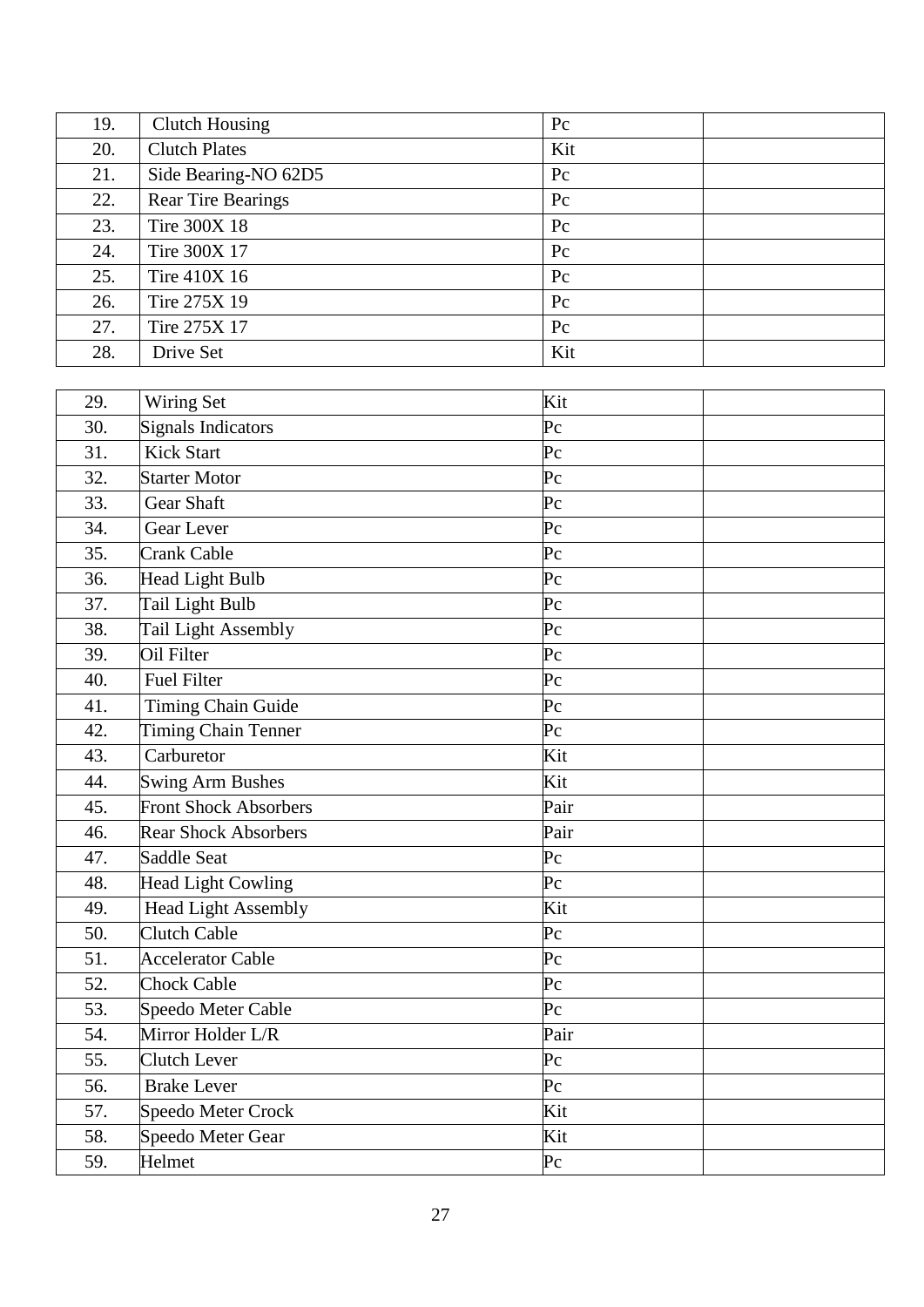| 60. | <b>Riding Suit</b>                | Pair        |
|-----|-----------------------------------|-------------|
| 61. | <b>Fuel Cock</b>                  | $P_{\rm C}$ |
| 62. | <b>CDI UNIT</b>                   | $P_{\rm C}$ |
| 63. | <b>Flasher Unit</b>               | $P_{\rm C}$ |
| 64. | Regulator                         | $P_{\rm C}$ |
| 65. | Side Covers L/R                   | Pair        |
| 66. | <b>Crome Rim Rear</b>             | $P_{\rm C}$ |
| 67. | Crome Rim (Front)                 | $P_{\rm C}$ |
| 68. | <b>Carburetor Assembly</b>        | Kit         |
| 69. | Air Cleaner                       | $P_{\rm C}$ |
| 70. | <b>Foot Rest</b>                  | $P_{\rm C}$ |
| 71. | Oil Pump                          | $P_{\rm C}$ |
| 72. | <b>Mounting Dumper Rubbers</b>    | Pair        |
| 73. | Chain Box                         | Kit         |
| 74. | <b>Sprocket Studs</b>             | Kit         |
| 75. | <b>Sprocket Sitting</b>           | Pc          |
| 76. | Bearing 6004                      | Pc          |
| 77. | Bearing 6301                      | Pc          |
| 78. | Bearing 6001                      | Pc          |
| 79. | Bearing 6204                      | Pc          |
| 80. | Bearing 6302                      | Pc          |
| 81. | <b>Spokes 275X19</b>              | Pc          |
| 82. | Spokes 410X16                     | Pc          |
| 83. | Throttle Grip Rubber              | Pair        |
| 84. | Kick Return Spring                | Pc          |
| 85. | <b>Head Bud Socket</b>            | Pc          |
| 86. | <b>Starter Rollers Kit</b>        | Kit         |
| 87. | Handle Bar                        | $\rm{P}c$   |
| 88. | <b>Shock Absorber Stem</b>        | Pc          |
| 89. | <b>Fuel Tank Lock</b>             | Kit         |
| 90. | Side Cover Lock                   | Kit         |
| 91. | <b>Gear Box Assembly</b>          | Kit         |
| 92. | Shock Absorber Oil Seals          | Pair        |
| 93. | <b>Shock Absorber Rubber Boot</b> | Pair        |
| 94. | <b>Ball Race</b>                  | Pc          |
| 95. | <b>Brake Cable</b>                | Pc          |
| 96. | Dimmer Switch Left                | Pc          |
| 97. | Handle Switch Right               | Pc          |

**Name of Tenderer:……………………………………………………………….....................**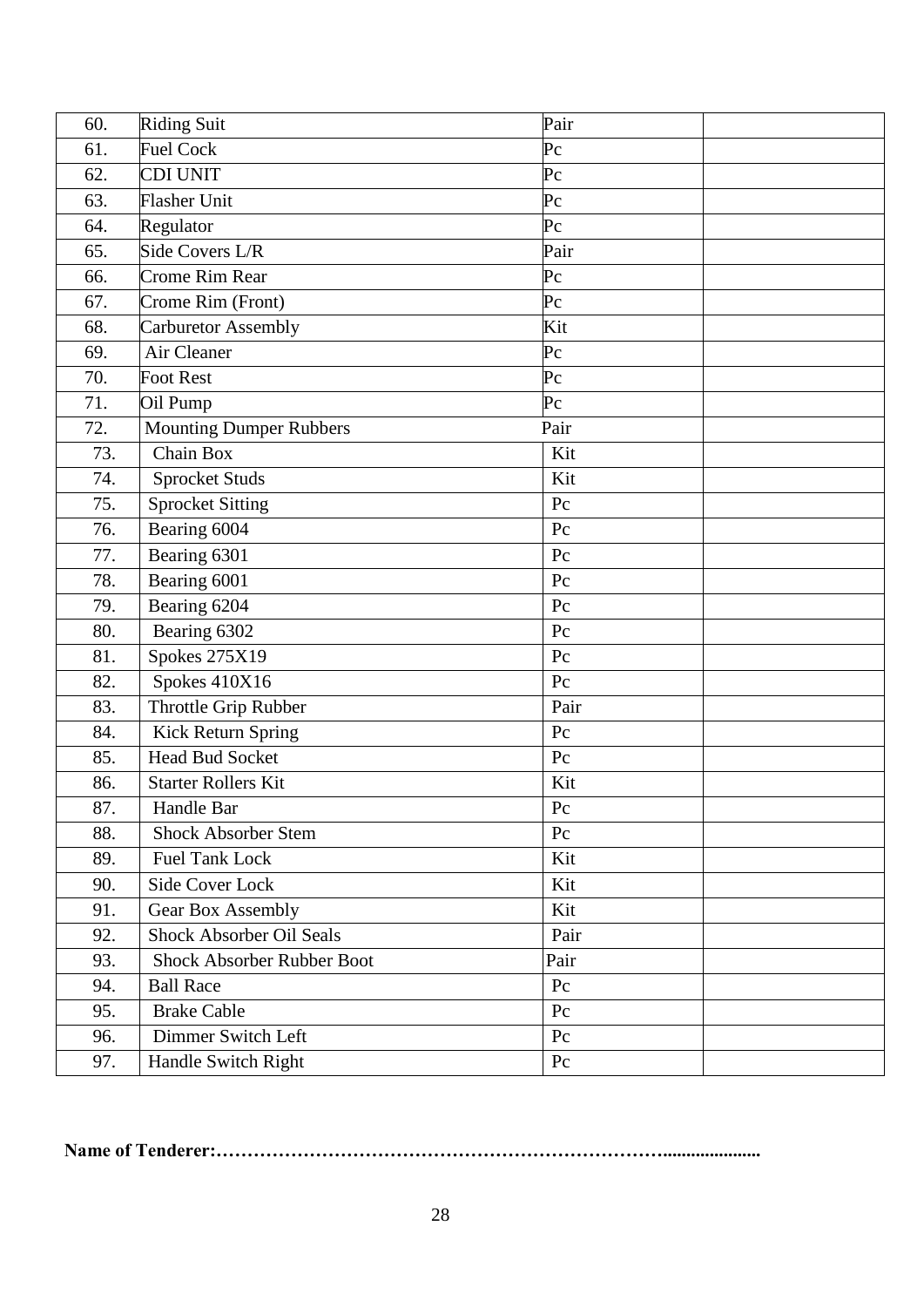**Signature……………………………….. Date & Stamp………………………………** 

| $S/N0$ . | <b>ITEM Description</b> | <b>UNIT</b> | <b>UNIT PRICE</b> |
|----------|-------------------------|-------------|-------------------|
| 1.       | <b>Spark Plug</b>       | Pc          |                   |
| 2.       | Piston Kit              | $P_{c}$     |                   |
| 3.       | <b>Piston Rings</b>     | $P_{c}$     |                   |
| 4.       | <b>Magnet Cock</b>      | $P_{c}$     |                   |
| 5.       | Crankshaft              | Kit         |                   |
| 6.       | Timing Chain            | $P_{c}$     |                   |
| 7.       | <b>Inlet Valve</b>      | Set         |                   |
| 8.       | <b>Exhaust Valve</b>    | Set         |                   |
| 9.       | Gasket Kit              | Kit         |                   |
| 10.      | <b>Valve Seals</b>      | $P_{c}$     |                   |
| 11.      | Engine Oil Seal Kit     | Kit         |                   |

# **SPARE PARTS FOR MOTOR BIKE TVS, 125CC AS-AND-WHEN-REQUIRED**

| 12. | <b>Fuel Tank</b>          | Pc          |
|-----|---------------------------|-------------|
| 13. | <b>Fuel Gauge</b>         | Kit         |
| 14. | <b>Engine Block</b>       | Kit         |
| 15. | Cylinder Head             | Kit         |
| 16. | Ignition Coil             | $P_{\rm C}$ |
| 17. | Ignition Lock             | $P_{\rm C}$ |
| 18. | Side Covers Left & Right  | Set         |
| 19. | <b>Clutch Housing</b>     | $P_{\rm C}$ |
| 20. | <b>Clutch Plates</b>      | Kit         |
| 21. | Side Bearing-NO 62D5      | $P_{\rm C}$ |
| 22. | <b>Rear Tire Bearings</b> | $P_{\rm C}$ |
| 23. | Tire 300X 18              | $P_{\rm C}$ |
| 24. | Tire 300X 17              | Pc          |
| 25. | Tire 410X 16              | $P_{\rm C}$ |
| 26. | Tire 275X 19              | $P_{\rm C}$ |
| 27. | Tire 275X 17              | $P_{\rm C}$ |
| 28. | Drive Set                 | Kit         |
| 29. | Wiring Set                | Kit         |
| 30. | <b>Signals Indicators</b> | $P_{\rm C}$ |
| 31. | <b>Kick Start</b>         | $P_{\rm C}$ |
| 32. | <b>Starter Motor</b>      | $P_{\rm C}$ |
| 33. | Gear Shaft                | $P_{\rm C}$ |
| 34. | Gear Lever                | $P_{\rm C}$ |
| 35. | Crank Cable               | $P_{\rm C}$ |
| 36. | <b>Head Light Bulb</b>    | $P_{\rm C}$ |
| 37. | Tail Light Bulb           | Pc          |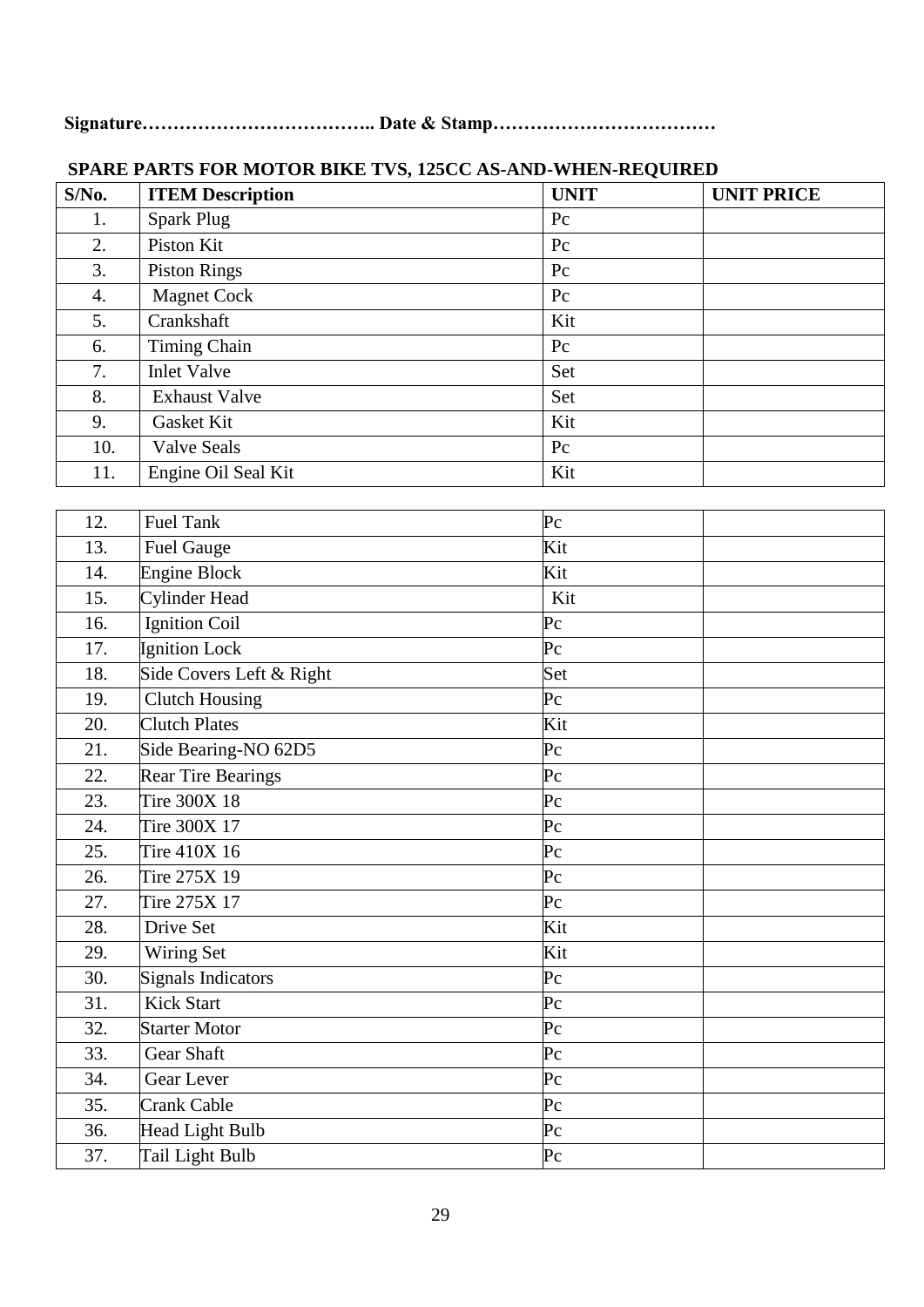| 38. | Tail Light Assembly            | $P_{\rm C}$ |  |
|-----|--------------------------------|-------------|--|
| 39. | Oil Filter                     | $P_{\rm C}$ |  |
| 40. | <b>Fuel Filter</b>             | $P_{\rm C}$ |  |
| 41. | Timing Chain Guide             | $P_{\rm C}$ |  |
| 42. | Timing Chain Tenner            | $P_{\rm C}$ |  |
| 43. | Carburetor                     | Kit         |  |
| 44. | <b>Swing Arm Bushes</b>        | Kit         |  |
| 45. | <b>Front Shock Absorbers</b>   | Pair        |  |
| 46. | <b>Rear Shock Absorbers</b>    | Pair        |  |
| 47. | Saddle Seat                    | $P_{\rm C}$ |  |
| 48. | <b>Head Light Cowling</b>      | $P_{\rm C}$ |  |
| 49. | Head Light Assembly            | Kit         |  |
| 50. | <b>Clutch Cable</b>            | $P_{\rm C}$ |  |
| 51. | <b>Accelerator Cable</b>       | $P_{\rm C}$ |  |
| 52. | <b>Chock Cable</b>             | $P_{\rm C}$ |  |
| 53. | Speedo Meter Cable             | $P_{\rm C}$ |  |
| 54. | Mirror Holder L/R              | Pair        |  |
| 55. | Clutch Lever                   | $P_{\rm C}$ |  |
| 56. | <b>Brake Lever</b>             | Pc          |  |
| 57. | Speedo Meter Crock             | Kit         |  |
| 58. | Speedo Meter Gear              | Kit         |  |
| 59. | Helmet                         | Pc          |  |
| 60. | <b>Riding Suit</b>             | Pair        |  |
| 61. | <b>Fuel Cock</b>               | Pc          |  |
| 62. | <b>CDI UNIT</b>                | Pc          |  |
| 63. | Flasher Unit                   | Pc          |  |
| 64. | Regulator                      | Pc          |  |
| 65. | Side Covers L/R                | Pair        |  |
| 66. | <b>Crome Rim Rear</b>          | Pc          |  |
| 67. | Crome Rim (Front)              | Pc          |  |
| 68. | <b>Carburetor Assembly</b>     | Kit         |  |
| 69. | Air Cleaner                    | $P_{C}$     |  |
| 70. | Foot Rest                      | Pc          |  |
| 71. | Oil Pump                       | Pc          |  |
| 72. | <b>Mounting Dumper Rubbers</b> | Pair        |  |
| 73. | Chain Box                      | Kit         |  |
| 74. | <b>Sprocket Studs</b>          | Kit         |  |
| 75. | <b>Sprocket Sitting</b>        | Pc          |  |
| 76. | Bearing 6004                   | Pc          |  |
| 77. | Bearing 6301                   | Pc          |  |
| 78. | Bearing 6001                   | Pc          |  |
| 79. | Bearing 6204                   | Pc          |  |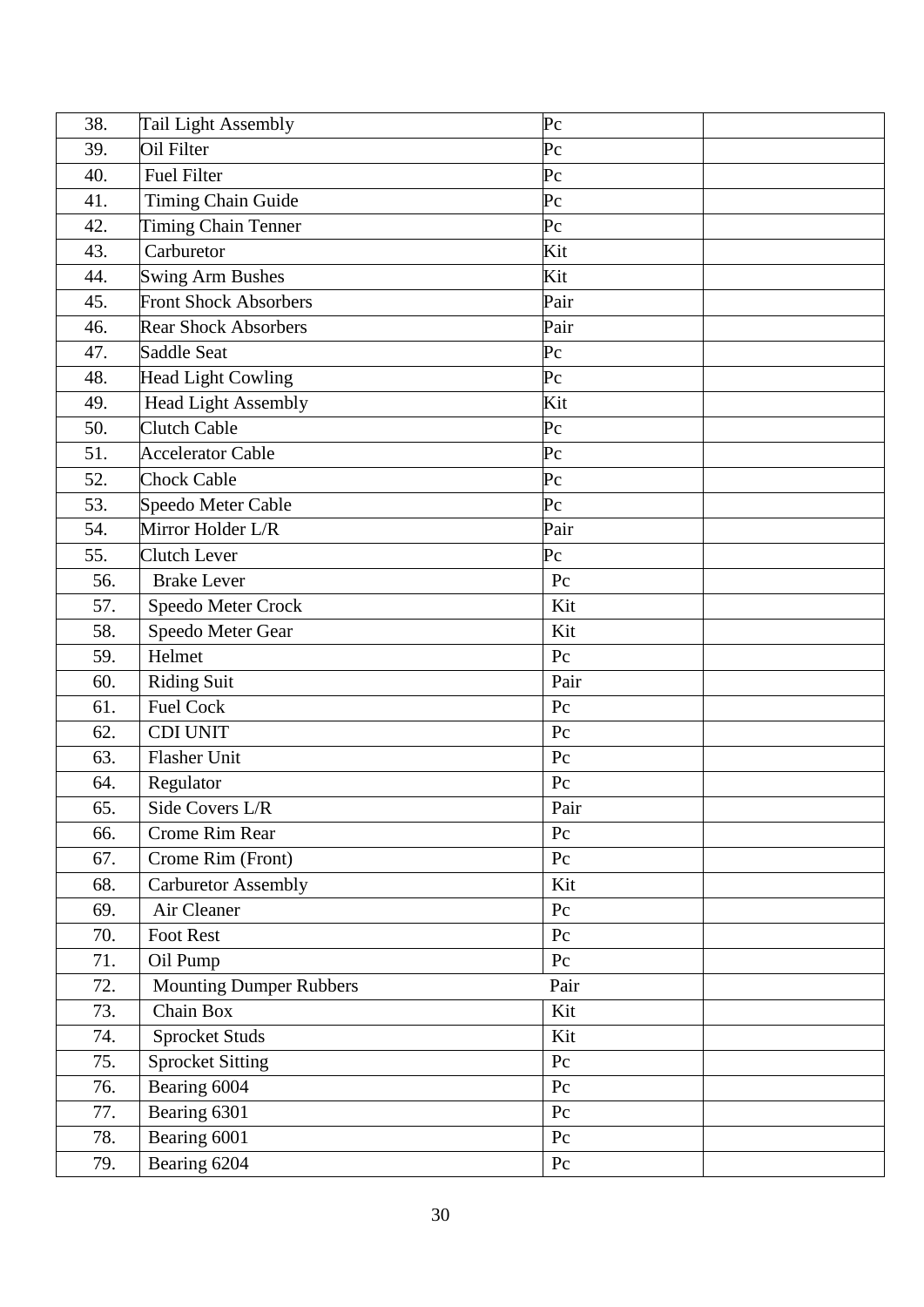| 80. | Bearing 6302                      | Pc   |  |
|-----|-----------------------------------|------|--|
| 81. | <b>Spokes 275X19</b>              | Pc   |  |
| 82. | Spokes 410X16                     | Pc   |  |
| 83. | Throttle Grip Rubber              | Pair |  |
| 84. | Kick Return Spring                | Pc   |  |
| 85. | <b>Head Bud Socket</b>            | Pc   |  |
| 86. | <b>Starter Rollers Kit</b>        | Kit  |  |
| 87. | Handle Bar                        | Pc   |  |
| 88. | <b>Shock Absorber Stem</b>        | Pc   |  |
| 89. | <b>Fuel Tank Lock</b>             | Kit  |  |
| 90. | Side Cover Lock                   | Kit  |  |
| 91. | Gear Box Assembly                 | Kit  |  |
| 92. | <b>Shock Absorber Oil Seals</b>   | Pair |  |
| 93. | <b>Shock Absorber Rubber Boot</b> | Pair |  |
| 94. | <b>Ball Race</b>                  | Pc   |  |
| 95. | <b>Brake Cable</b>                | Pc   |  |
| 96. | Dimmer Switch Left                | Pc   |  |
| 97. | Handle Switch Right               | Pc   |  |

**Name of Tenderer:**……………………………………………………………….....................

**Signature**……………………………….. **Date & Stamp**………………………………

# **SECTION VII: EVALUATION CRITERIA**

#### **STAGE 1: PRELIMINARY EVALUATION/MANDATORY REQUIREMENTS**

Eligible bidders should note that only those meeting the criteria indicated below as minimum, supported by the relevant documents at submission will be considered for further evaluation: -

| S/NO.                  | <b>Mandatory Requirement</b>                                 | <b>Responsive or Not</b> |
|------------------------|--------------------------------------------------------------|--------------------------|
|                        |                                                              | <b>Responsive</b>        |
| 1.                     | Must Submit a copy of certificate of Registration/           |                          |
|                        | Incorporation                                                |                          |
| $\mathcal{D}_{\alpha}$ | Must Submit a copy of a current/valid Tax Compliance or      |                          |
|                        | Exemption certificate from Kenya Revenue Authority           |                          |
| 3.                     | Must Fill the Price Schedule in the format provided          |                          |
| 4.                     | Must Fill the tender form in the format provided             |                          |
| 5.                     | Must submit a dully filled and signed Confidential Business  |                          |
|                        | Questionnaire in the format provided                         |                          |
| 6.                     | Must fill, sign and stamp the self declaration form attached |                          |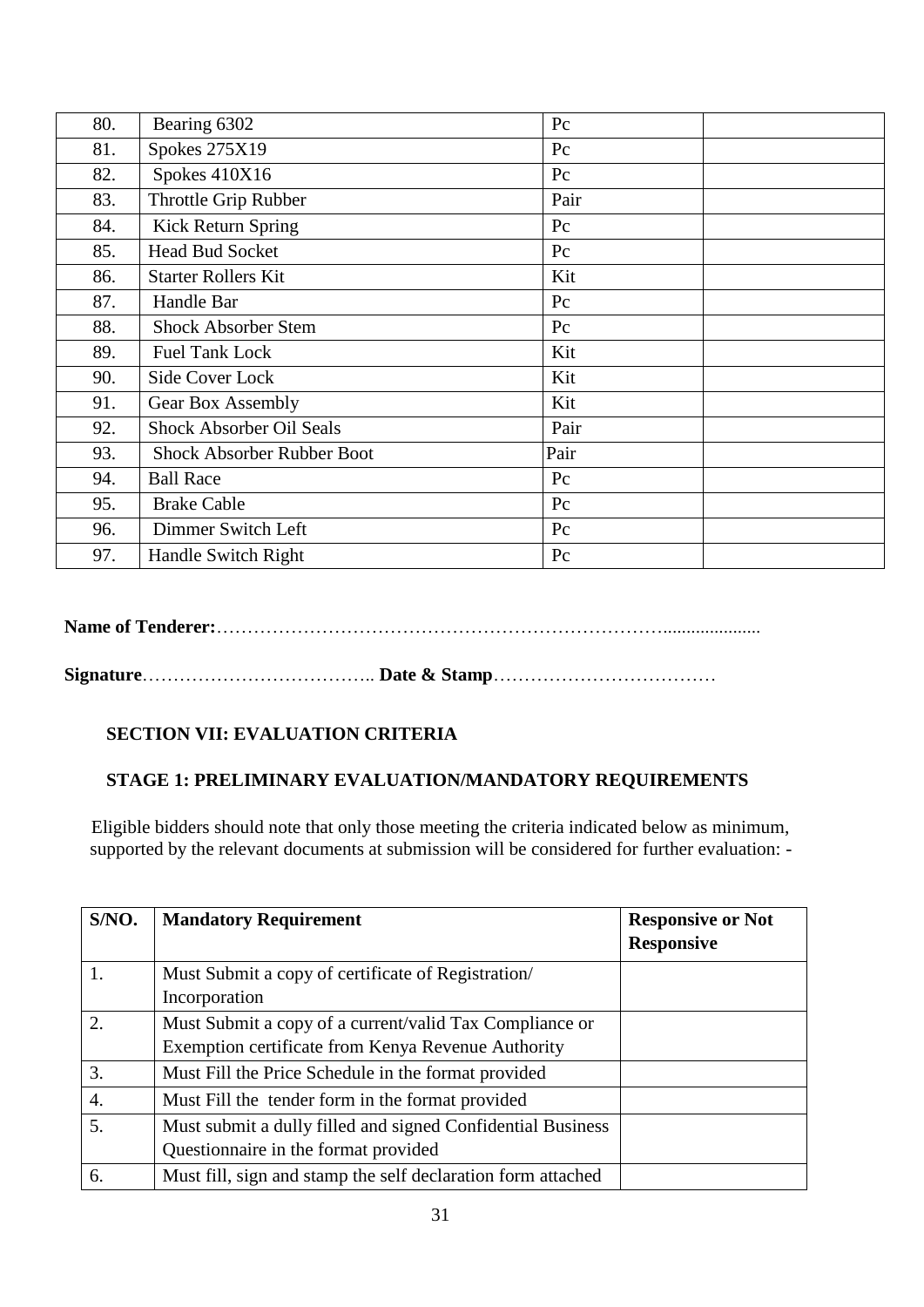|    | Copy of CR12 for Registered Limited Company and copies    |  |
|----|-----------------------------------------------------------|--|
|    | of ID cards of the Directors/Owners                       |  |
| 8. | Copy of Single Business Permit/Licence                    |  |
| 9. | Compliance with section $74(1)$ (i) of the PPAD Act, 2015 |  |
|    | that makes it a mandatory "requirement of                 |  |
|    | serialisation/pagination of pages by the bidder" for each |  |
|    | submitted<br>bid                                          |  |

#### **Only Bidders who comply to all the above mandatory requirements qualify for the next stage of evaluation.**

# **STAGE 2: TECHNICAL EVALUATION/QUALIFICATIONS**

| No. of Years of Physical     |                 | Reference of at      | <b>Staff Experience Documentary</b> |                        | Physical                        | Financial        | Total  |
|------------------------------|-----------------|----------------------|-------------------------------------|------------------------|---------------------------------|------------------|--------|
| Registration as address;     |                 | least three firms    | -(Attach certified Evidence         |                        | facilitiesrele                  | Ability          | of     |
| a Supplier                   | provide details | that the bidder      | copies of CVs & of availability     |                        | vant for the                    | (attach          | points |
| $(20 \text{ scores})$        | of physical     | has supplied         | relevant                            | of existing            | supply of                       | copies           | out    |
|                              | address and     | similar items        | qualification                       | stocks/contractu       | required                        | of<br>$Bank$ 100 |        |
| Over 5 years - 15 contacts ( |                 | (Attach              | certificates of                     | al                     | goods, works statements, points |                  |        |
| points                       | Attach          | recommendation       | key personnel                       | arrangements           | or services                     | $etc.$ )-        |        |
| $3-5yrs - 10$                | evidence, e.g   | letters, LPOs,       | Three $(3)$ key                     | with stockists         | e.g.                            | 20               |        |
| points                       | Proof of        | contract             | staff or more                       | <i>(provide copies</i> | workshop,                       | points           |        |
| $1-3$ yrs $-5$               | ownership,      | agreements $etc$ ) – | with relevant                       | of dealership or       | vehicles,                       |                  |        |
| points                       | Rent/lease      | 20 points            | experience                          | agreement with         | machinery $\&$                  |                  |        |
|                              | agreement       |                      | <b>15 Points</b>                    | stockists $-10$        | equipment                       |                  |        |
|                              | with reference  |                      |                                     | points                 | (Proof of                       |                  |        |
|                              | to form one)    |                      |                                     |                        | ownershipor                     |                  |        |
|                              | 10 points       |                      |                                     |                        | lease                           |                  |        |
|                              |                 |                      |                                     |                        | arrangement)                    |                  |        |
|                              |                 |                      |                                     |                        | 10 points                       |                  |        |

**Only bidders obtaining a score of 70% and above shall qualify for financial evaluation.** 

#### **STAGE 3: FINANCIAL EVALUATION:**

Tenderers with the lowest evaluated bids per item will be recommended for framework agreement.

#### **SECTION VIII - STANDARD FORMS**

#### **Notes on the sample Forms**

1. Form of Tender - The form of tender must be completed by the tenderer and submitted with the tender documents. It must also be duly signed by duly authorized representatives of the tenderer.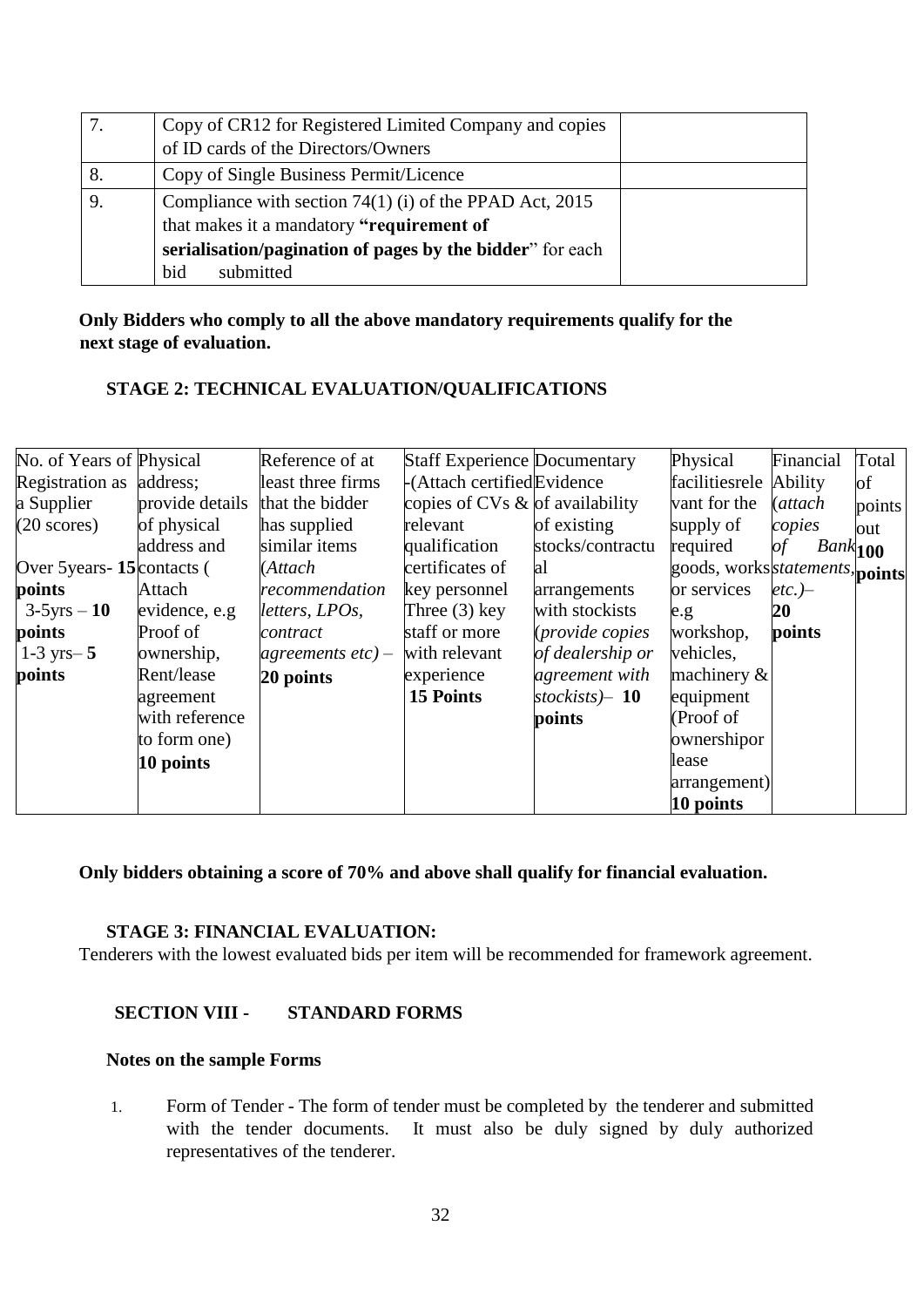- 2. Confidential Business Questionnaire Form This form must be completed by the tenderer and submitted with the tender documents.
- 3. Tender Security Form When required by the tender documents the tender shall provide the tender security either in the form included herein or in another format acceptable to the procuring entity.
- 4. Contract Form The Contract Form shall not be completed by the tenderer at the time of submitting the tender. The Contract Form shall be completed after contract award and should incorporate the accepted contract price.
- 5. Performance Security Form The performance security form should not be completed by the tenderers at the time of tender preparation. Only the successful tenderer will be required to provide performance security in the form provided herein or in another form acceptable to the procuring entity.
- 6. Bank Guarantee for Advance Payment Form When Advance payment is requested for by the successful bidder and agreed by the procuring entity, this form must be completed fully and duly signed by the authorized officials of the bank.
- 7. Manufacturers Authorization Form When required by the ender documents this form must be completed and submitted with the tender documents. This form will be completed by the manufacturer of the goods where the tenderer is an agent.

# **8.1 FORM OF TENDER**

Date and the same state of the state of the state of the state of the state of the state of the state of the state of the state of the state of the state of the state of the state of the state of the state of the state of

Tender No.

To:

*[name and address of procuring entity]* 

Gentlemen and/or Ladies:

1. Having examined the tender documents including Addenda

Nos. ………………………………. *[insert numbers].*the receipt of which is hereby duly acknowledged, we, the undersigned, offer to supply deliver, install and commission ( …………………………………………… (*insert equipment description*) in conformity with the said tender documents for the sum of

…………………………………………………………. (*total tender amount in words and figures*) or such other

sums as may be ascertained in accordance with the Schedule of Prices attached herewith and made part of this Tender.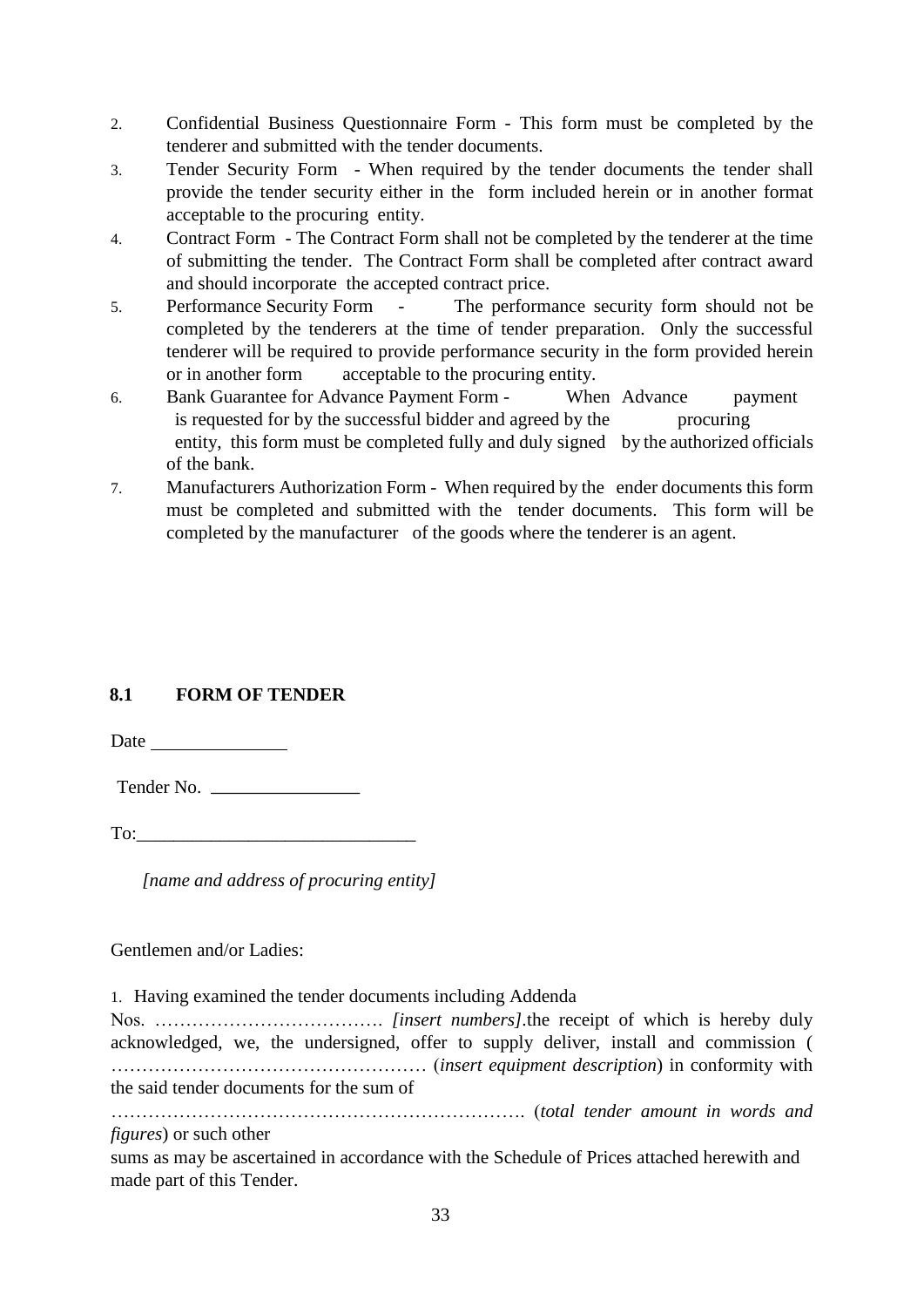- 2. We undertake, if our Tender is accepted, to deliver install and commission the equipment in accordance with the delivery schedule specified in the Schedule of Requirements.
- 3. If our Tender is accepted, we will obtain the guarantee of a bank in a sum of equivalent to percent of the Contract Price for the due performance of the Contract , in the form prescribed by ………………. ……………….( *Procuring entity).*
- 4. We agree to abid by this Tender for a period of …… [*number]* days from the date fixed for tender opening of the Instructions to tenderers, and it shall remain binding upon us and may be accepted at any time before the expiration of that period.
- 5. This Tender, together with your written acceptance thereof and your notification of award, shall

constitute a Contract, between us. Subject to signing of the Contract by the parties.

6. We understand that you are not bound to accept the lowest or any tender you may receive.

Dated this  $\frac{1}{20}$  day of  $\frac{20}{20}$ 

[signature] [in the capacity of]

Duly authorized to sign tender for an on behalf of

#### **8.2 CONFIDENTIAL BUSINESS QUESTIONNAIRE FORM (S33)**

 You are requested to give the particulars indicated in Part 1 and either Part 2(a), 2(b) or 2 (c ) whichever applied to your type of business

You are advised that it is a serious offence to give false information on this form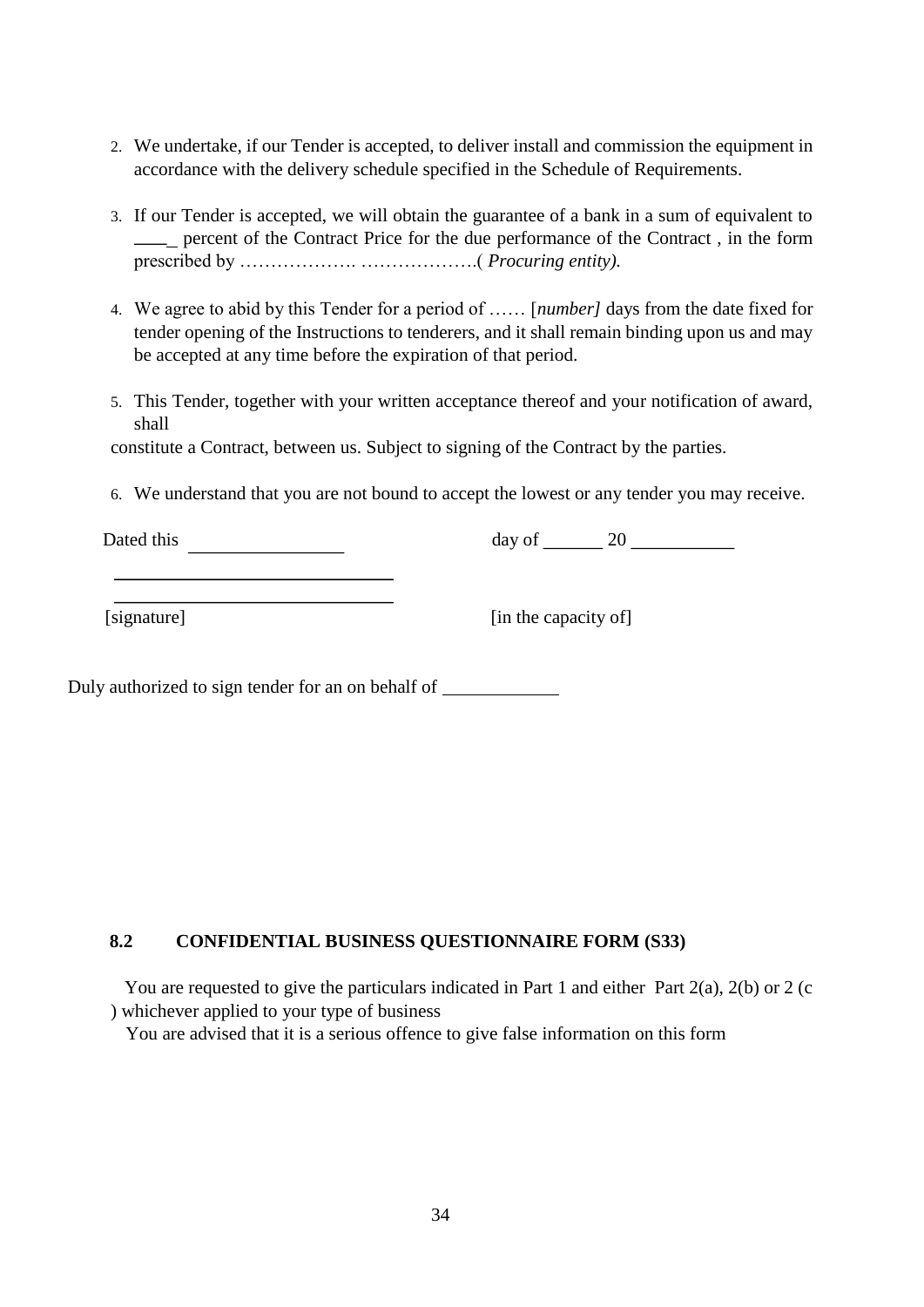| $\boxed{Part 1 - General:}$                                            |
|------------------------------------------------------------------------|
| <b>Business Name</b>                                                   |
| Location of business premises. Sub-county of ResidenceWard of          |
|                                                                        |
|                                                                        |
| Nature of Business                                                     |
| Registration Certificate No.                                           |
| Maximum value of business which you can handle at any one time – Kshs. |
|                                                                        |

 If a Kenya Citizen, indicate under "Citizenship Details" whether by Birth, Naturalization or Registration.

| Part 2 (a) – Sole Proprietor |
|------------------------------|
|                              |
|                              |
|                              |
|                              |
|                              |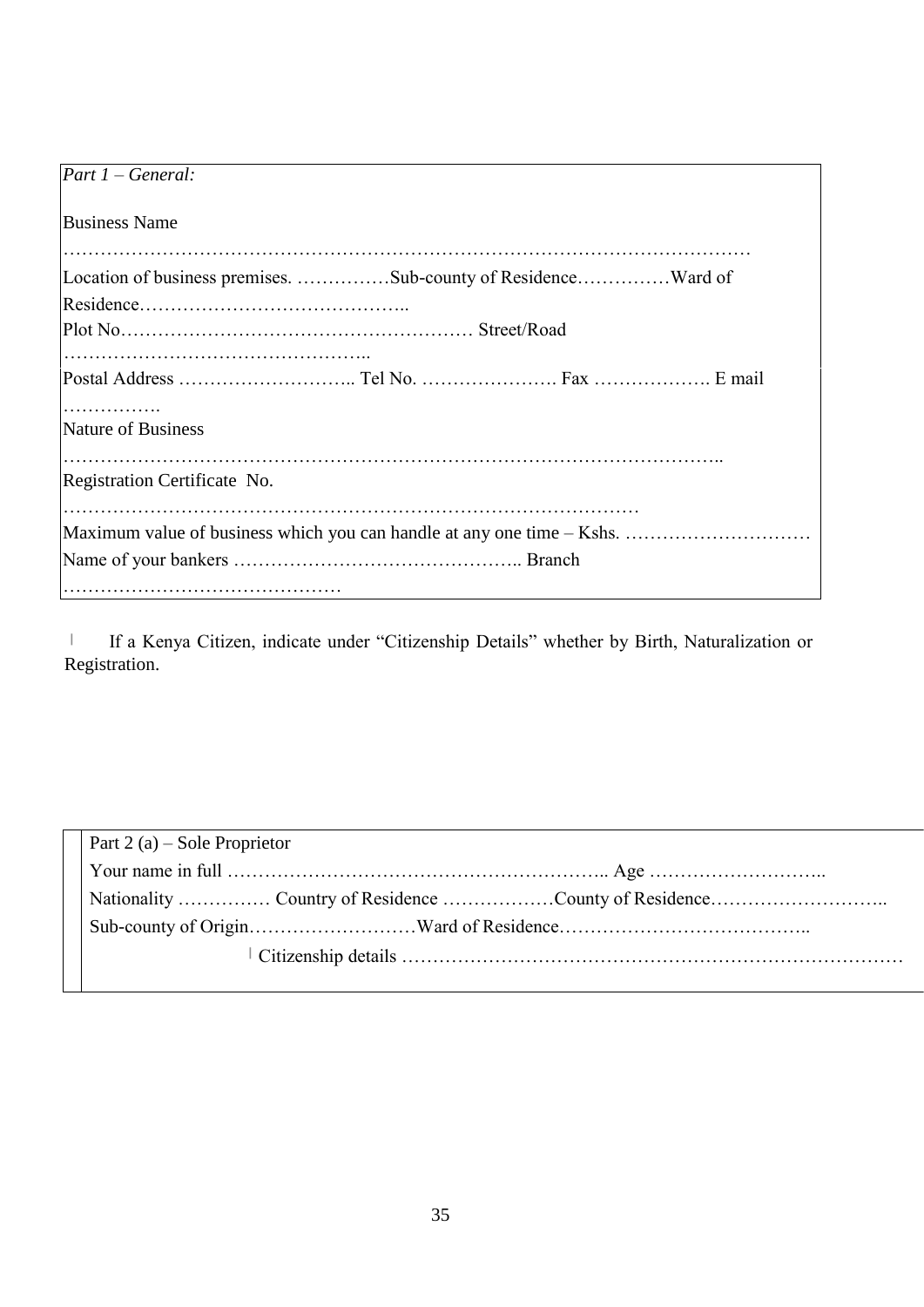| Part 2 (b) Partnership                                             |  |  |  |  |  |
|--------------------------------------------------------------------|--|--|--|--|--|
| Given details of partners as follows:                              |  |  |  |  |  |
| NameNationalityCounty of Residence<br>Sub-county of                |  |  |  |  |  |
| ResidenceWard of Residence Shares                                  |  |  |  |  |  |
| 1.                                                                 |  |  |  |  |  |
| 2.                                                                 |  |  |  |  |  |
| 3.                                                                 |  |  |  |  |  |
|                                                                    |  |  |  |  |  |
|                                                                    |  |  |  |  |  |
| Part 2 (c) – Registered Company                                    |  |  |  |  |  |
|                                                                    |  |  |  |  |  |
| State the nominal and issued capital of company-                   |  |  |  |  |  |
|                                                                    |  |  |  |  |  |
|                                                                    |  |  |  |  |  |
| Given details of all directors as follows                          |  |  |  |  |  |
| Name Nationality County of Residence Sub-county of Residence  Ward |  |  |  |  |  |
|                                                                    |  |  |  |  |  |
|                                                                    |  |  |  |  |  |
| <b>Shares</b>                                                      |  |  |  |  |  |
|                                                                    |  |  |  |  |  |
| 2.                                                                 |  |  |  |  |  |
| 3.                                                                 |  |  |  |  |  |
| 4.                                                                 |  |  |  |  |  |
|                                                                    |  |  |  |  |  |
|                                                                    |  |  |  |  |  |
|                                                                    |  |  |  |  |  |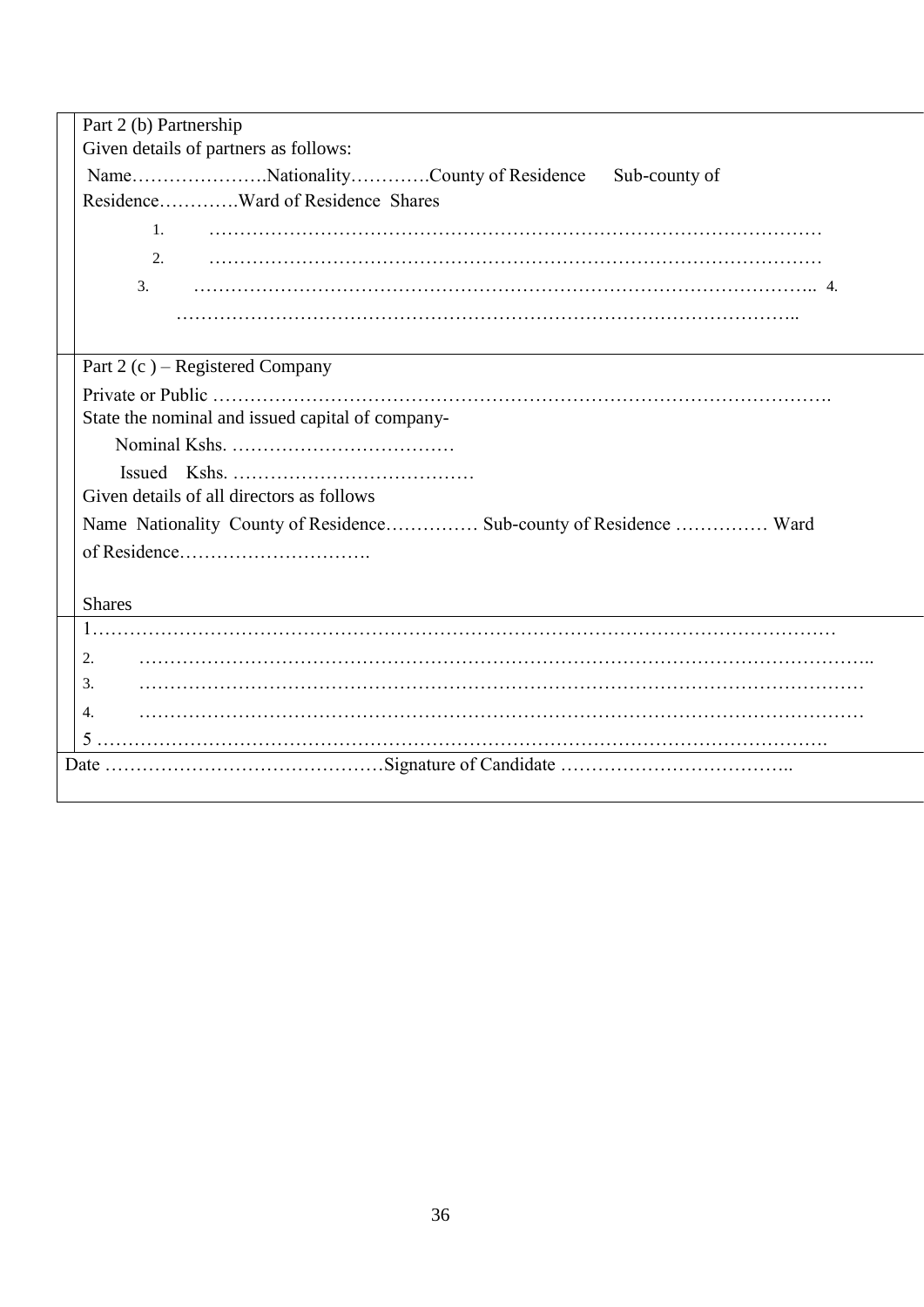# **8.3 SELF-DECLARATION FORM PURSUANT TO SECTION 62 OF PPADA ACT,2015 ANTI-CORRUPTION & ANTI-FRAUDULENT PRACTICE DECLARATION**

We (insert the name of the company / supplier)----------------------------------- declares and guarantees that no offer, gift or payment, consideration or benefit of any kind, which constitutes an illegal or corrupt practice or fraudulent practice has been or will be made to anyone by our organization or agent, either directly or indirectly, as an inducement or reward for the award or execution of this procurement.

We further make a declaration that the documents, certificates, licenses and any other information provided to Kitui county Government in support of this bid are authentic and genuine.

In the event the above is contravened we accept that the following shall apply :

- a) The Person shall be disqualified from entering into a contract for the procurement;
- b) If a contract has already been entered into with the Person, the contract shall be voidable at the option of the county Government of Kitui;
- c) The voiding of a contract by the procuring entity under subsection (b) above does not limit any other legal remedy that the County Government of Kitui may have;
- d) Debarment proceedings shall be instituted in liaison with the PPRA.
- e) We shall take liability for all legal consequences.

#### **NON - DEBARMENT DECLARATION**

We (insert the name of the company / supplier) -------------------------------------declares that we have not been debarred from participating in public procurement proceeding.

#### **CONFLICT OF INTEREST**

We (insert the name of the company / supplier) -------------------------------------declares and guarantees that no director or any person who has any controlling interest in our organization is a Public Officer or State Officer or Member of a Committee/Board of the County Government of Kitui.

Name ………………………………Signature………………………..Date ………………

……………………………………………..

Company Seal / Business Stamp

Commissioner of oaths…………………………………………….

**NB: This form must be filled, signed and submitted by all bidders participating in this tender/quotation and it is a mandatory requirement.**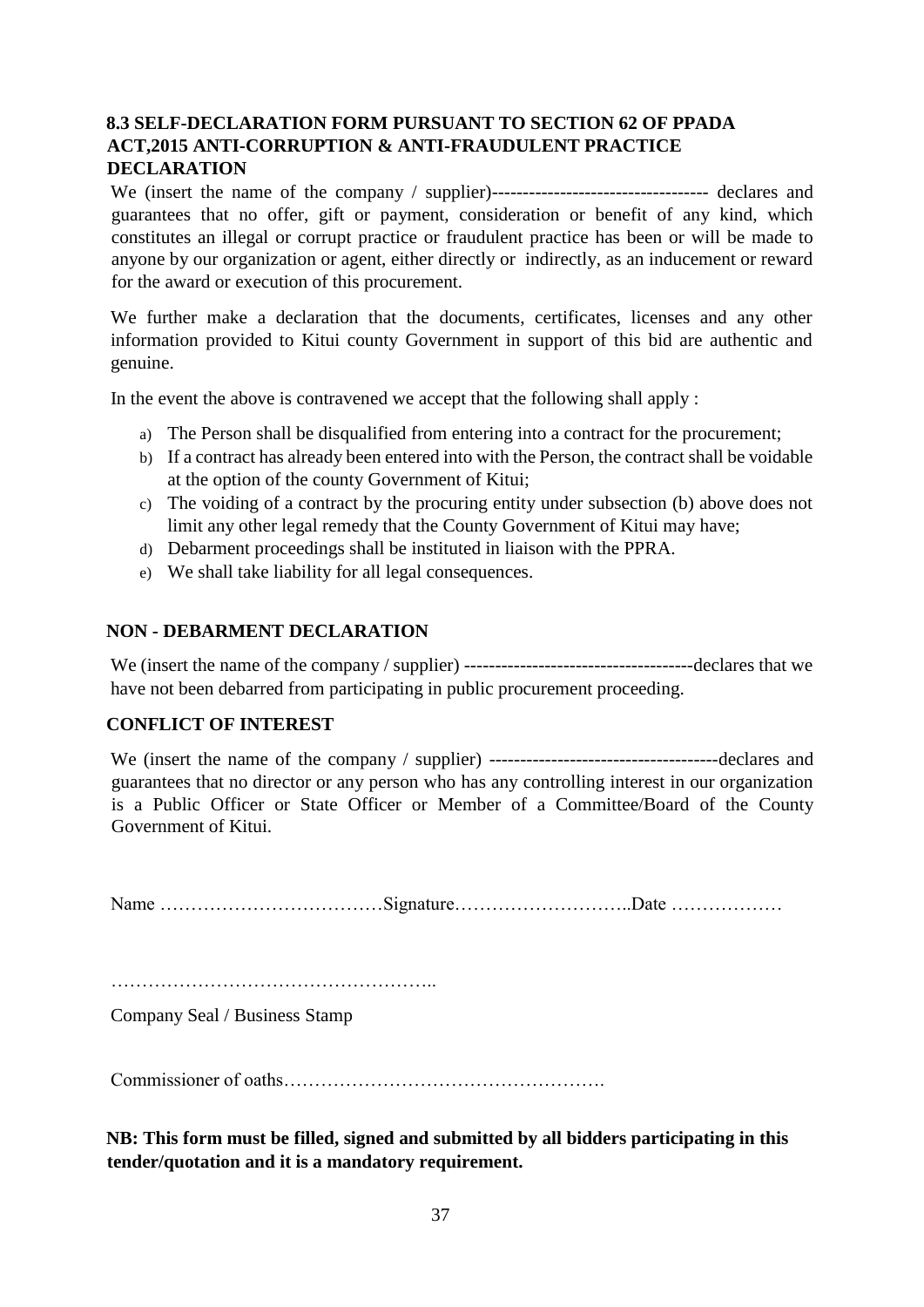#### **8.4 TENDER SECURITY FORM (Where Applicable )**

 Whereas ………………………………………. [*name of the tenderer]*  (hereinafter called "the tenderer") has submitted its tender dated …………. [*date of submission of tender]* for the supply, installation and commissioning of ……………………*[name and/or description of the equipment]* (hereinafter called "the Tender") ……………………………………….. KNOW ALL PEOPLE by these presents that WE ……………………… of ………………………. having our registered office at ………………… (hereinafter called "the Bank"), are bound unto …………….. [*name of Procuring entity*] (hereinafter called "the Procuring entity") in the sum of …………………….. for which payment well and truly to be made to the said Procuring entity, the Bank binds itself, its successors, and assigns by these presents. Sealed with the Common Seal of the said Bank this day of  $\frac{20}{20}$ 

THE CONDITIONS of this obligation are:-

- 1. If the tenderer withdraws its Tender during the period of tender validity specified by the tenderer on the Tender Form; or
- 2. If the tenderer, having been notified of the acceptance of its Tender by the Procuring entity during the period of tender validity:
	- (a) fails or refuses to execute the Contract Form, if required; or
	- (b) fails or refuses to furnish the performance security in accordance with the Instructions to tenderers;

We undertake to pay to the Procuring entity up to the above amount upon receipt of its first written demand, without the Procuring entity having to substantiate its demand, provided that in its demand the Procuring entity will note that the amount claimed by it is due to it, owing to the occurrence of one or both of the two conditions, specifying the occurred condition or conditions.

 This tender guarantee will remain in force up to and including thirty (30) days after the period of tender validity, and any demand in respect thereof should reach the Bank not later than the above date.

*[signature of the bank] (Amend accordingly if provided by Insurance Company)*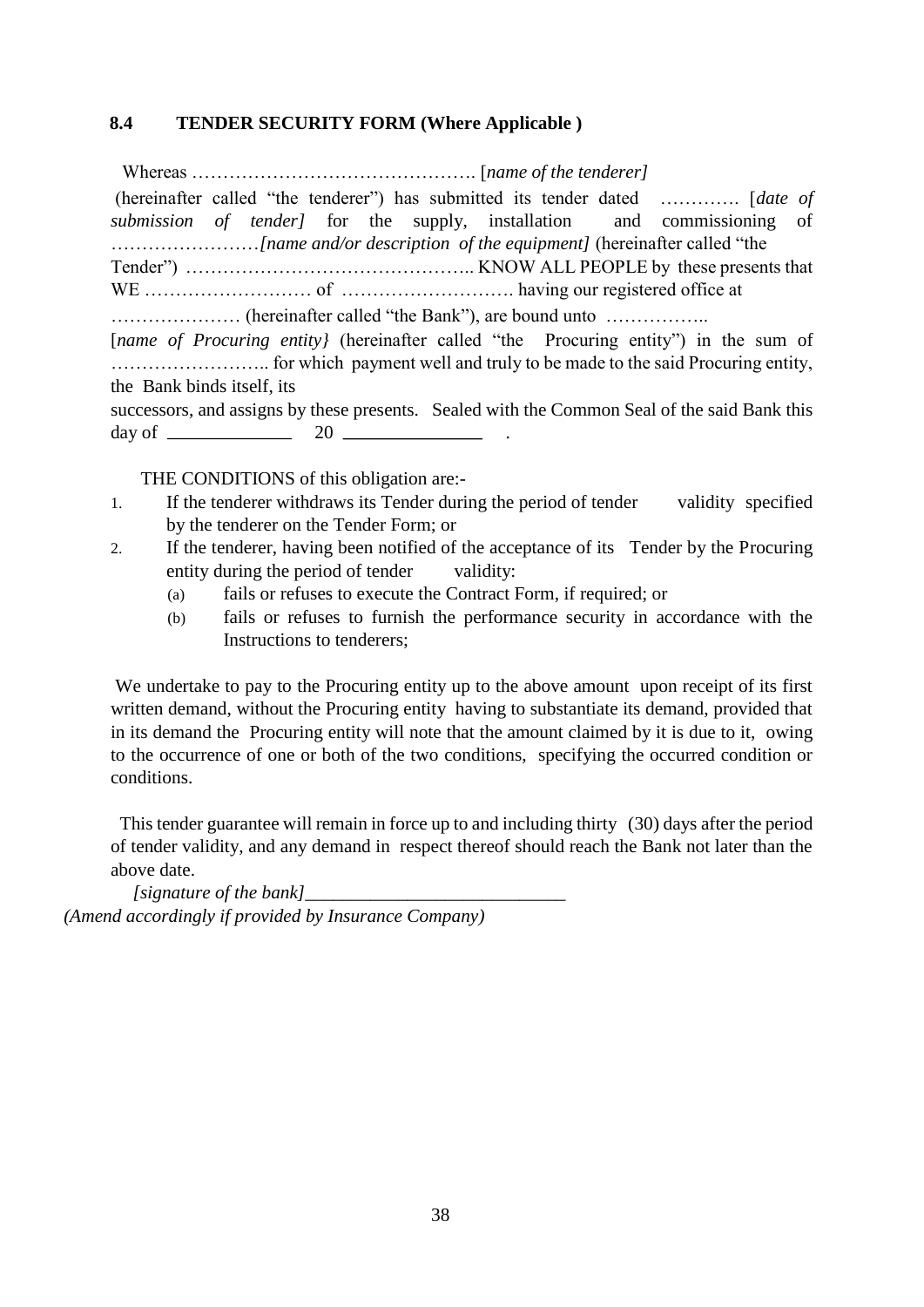### **8.5 CONTRACT FORM**

THIS AGREEMENT made the day of 20 between ……………… [*name of Procurement entity)* of ……….. [*country of Procurement entity]* (hereinafter called "the Procuring entity) of the one part and …………………….. [*name of tenderer]* of ………….. [*city and country of tenderer]*

(hereinafter called "the tenderer") of the other part;

WHEREAS the Procuring entity invited tenders for certain goods ] and has accepted a tender by the tenderer for the supply of those goods in the sum of …………………………… [*contract price in words and figures]* (hereinafter called "the Contract Price).

#### NOW THIS AGREEMENT WITNESSETH AS FOLLOWS:

1. In this Agreement words and expressions shall have the same meanings as are respectively assigned to them in the Conditions of Contract referred to:

2. The following documents shall be deemed to form and be read and construed as part of this Agreement viz:

(a) the Tender Form and the Price Schedule submitted by the tenderer (b) the Schedule of Requirements (c ) the Technical Specifications

(d) the General Conditions of Contract

(e) the Special Conditions of contract; and (f) the Procuring entity's Notification of Award

3. In consideration of the payments to be made by the Procuring entity to the tenderer as hereinafter mentioned, the tender hereby covenants with the Procuring entity to provide the goods and to remedy defects therein in conformity in all respects with the provisions of the **Contract** 

4. The Procuring entity hereby covenants to pay the tenderer in consideration of the provisions of the goods and the remedying of defects therein, the Contract Price or such other sum as may become payable under the provisions of the Contract at the times and in the manner prescribed by the contract.

IN WITNESS whereof the parties hereto have caused this Agreement to be executed in accordance with their respective laws the day and year first above written.

Signed, sealed, delivered by the the sealed of the sealed of the sealed of the sealed of the sealed of the sealed of the sealed of the sealed of the sealed of the sealed of the sealed of the sealed of the sealed of the sea (for the Procuring entity  $\mathbf{I}$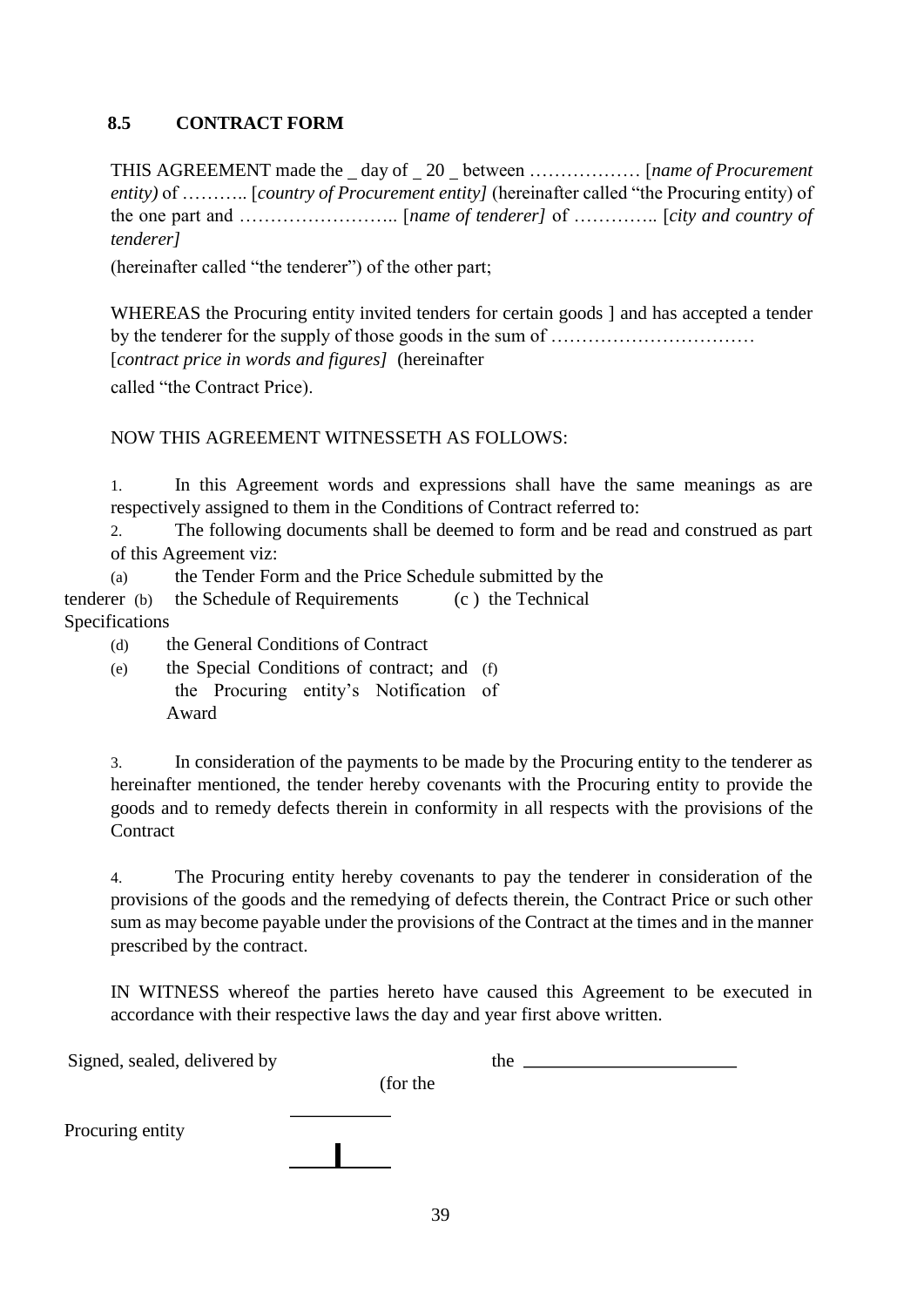Signed, sealed, delivered by the (for the tenderer in the presence of

*(Amend accordingly if provided by Insurance Company)* 

## **8.6 PERFORMANCE SECURITY FORM ..(N/A)**

To …………………………………………. [*name of Procuring entity]* 

 $\overline{a}$ 

WHEREAS …………………………………… [*name of tenderer*] (hereinafter called "the tenderer") has undertaken, in pursuance of Contract No. \_\_[*reference number of the contract]* dated  $20$   $\_\_\_\_\_\_\_\$ to supply  $\_\_\_\_\_\_\_\_\_\_\_\_\_\_\_\_\_\_\_\_\_$ [*description of goods*] (hereinafter called "the Contract").

AND WHEREAS it has been stipulated by you in the said Contract that the tenderer shall furnish you with a bank guarantee by a reputable bank for the sum specified therein as security for compliance with the Tenderer's performance obligations in accordance with the Contract.

AND WHEREAS we have agreed to give the tenderer a guarantee:

THEREFORE WE hereby affirm that we are Guarantors and responsible to you, on behalf of the tenderer, up to a total of ………………………. [*amount of the guarantee in words and figure]* and we undertake to pay you, upon your first written demand declaring the tenderer to be in default under the Contract and without cavil or argument, any sum or sums within the limits of …………………….. [*amount of guarantee]* as aforesaid, without you needing to prove or to show grounds or reasons for your demand or the sum specified therein.

This guarantee is valid until the <u>equal control of</u> the day of 20

Signed and seal of the Guarantors

*[name of bank or financial institution]* 

*[address]* 

*[date]*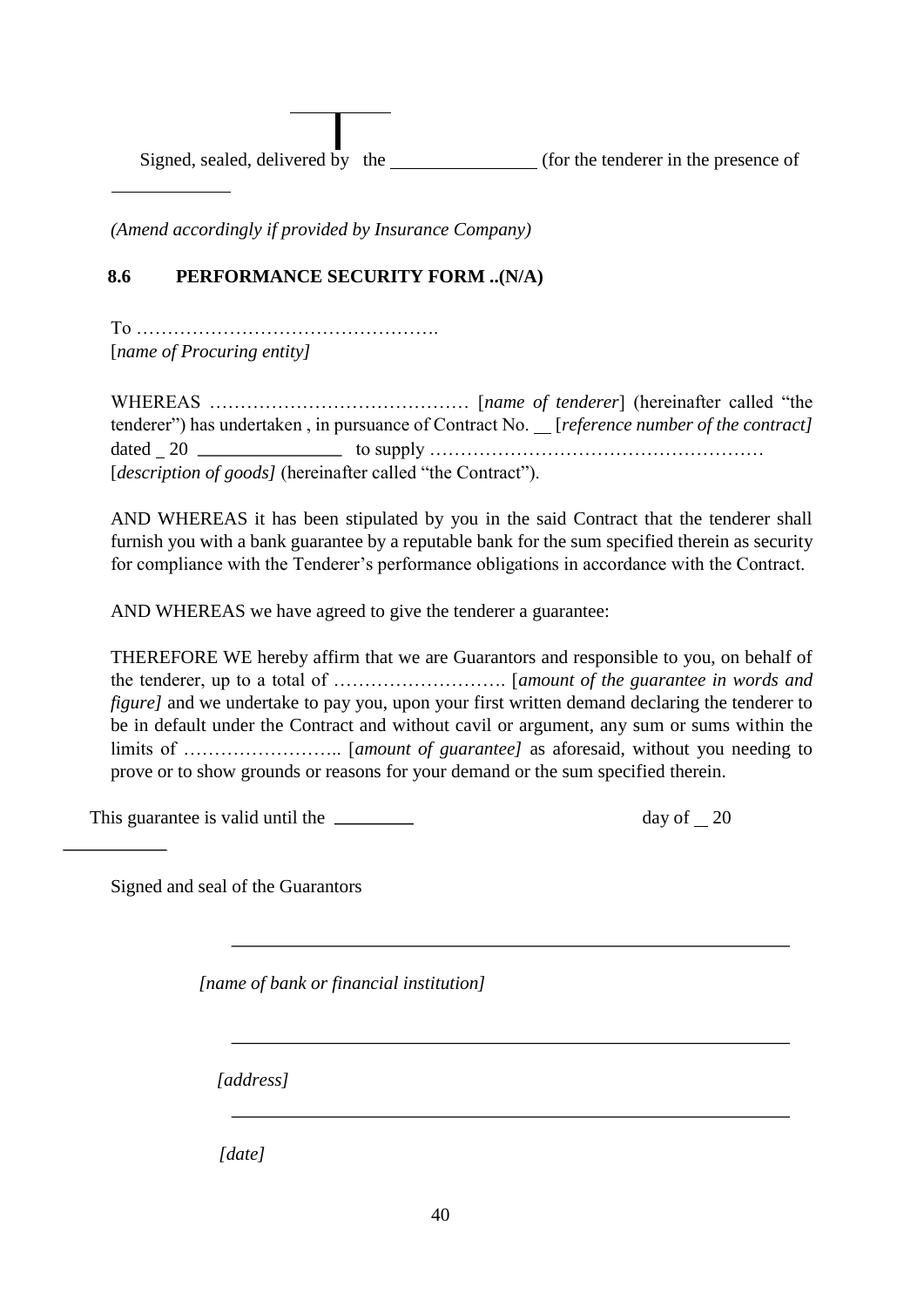# **8.7 BANK GUARANTEE FOR ADVANCE PAYMENT FORM**

To ……………………………… [*name of Procuring entity]* 

*[name of tender] …………………..* 

Gentlemen and/or Ladies:

In accordance with the payment provision included in the Special Conditions of Contract, which amends the

General Conditions of Contract to provide for advance payment, …………………………………………………. [*name and address of tenderer]*(hereinafter called "the tenderer") shall deposit with the Procuring entity a bank guarantee to guarantee its proper and faithful performance under the said Clause of the Contract in an amount of …… …………………. [*amount of guarantee in figures and words].* 

We, the ……………………………. [*bank or financial institutions]*, as instructed by the tenderer, agree unconditionally and irrevocably to guarantee as primary obligator and not as surety merely, the payment to the Procuring entity on its first demand without whatsoever right of objection on our part and without its first claim to the tenderer, in the amount not exceeding …………………… [*amount of guarantee in figures and words]* 

We further agree that no change or addition to or other modification of the terms of the Contract to be performed there-under or of any of the Contract documents which may be made between the Procuring entity and the tenderer, shall in any way release us from any liability under this guarantee, and we hereby waive notice of any such change, addition, or modification.

This guarantee shall remain valid in full effect from the date of the advance payment received by the tenderer under the Contract until ………… [*date]*.

Yours truly,

Signature and seal of the Guarantors

*[name of bank or financial institution]* 

*[address]*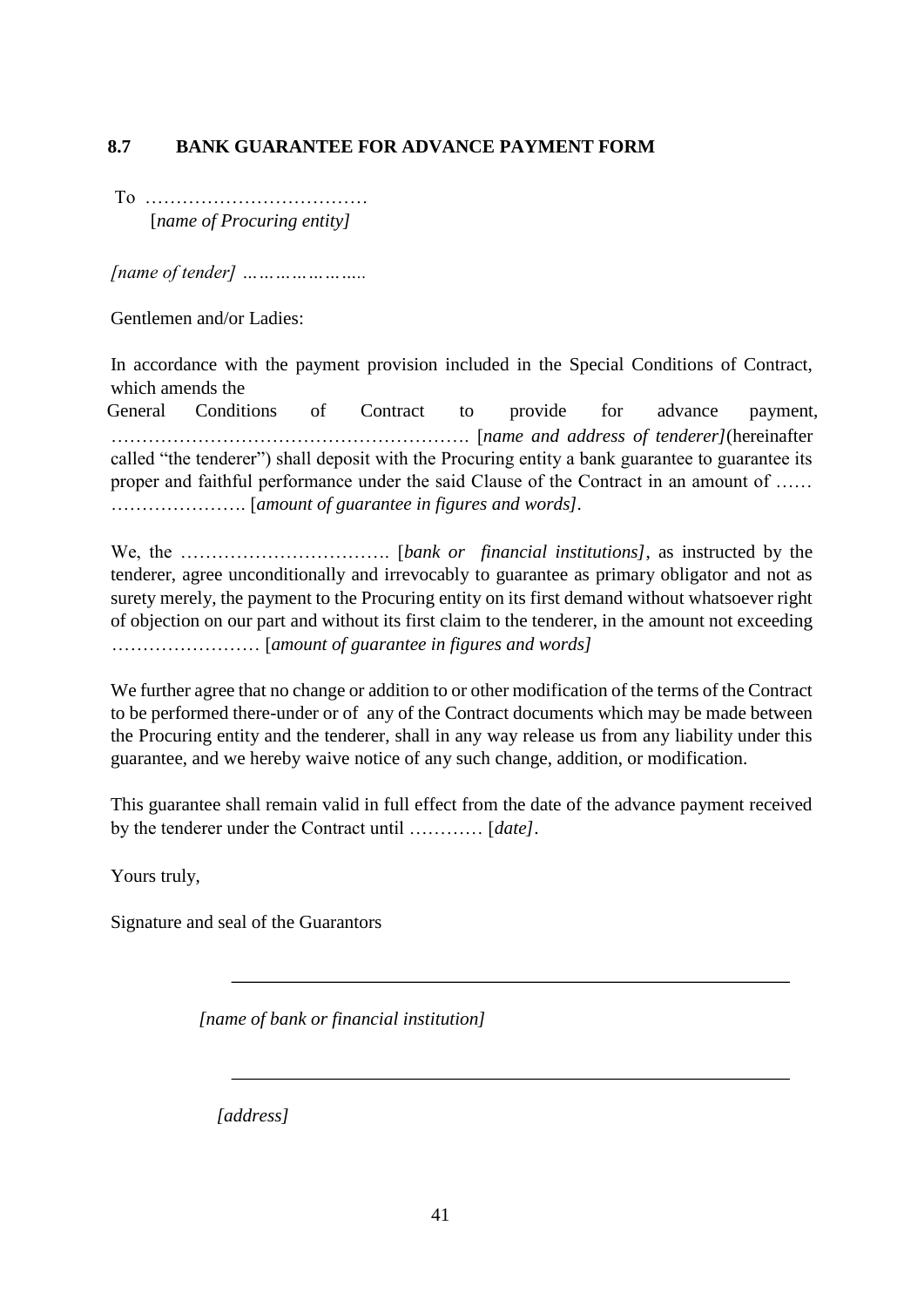*[date]*  **8.8 MANUFACTURER'S AUTHORIZATION FORM** 

To [*name of the Procuring entity] ………………….* 

| submit a tender, and subsequently negotiate and sign the Contract with you against tender No. |  |  |  |  |
|-----------------------------------------------------------------------------------------------|--|--|--|--|
|                                                                                               |  |  |  |  |

We hereby extend our full guarantee and warranty as per the General Conditions of Contract for the goods offered for supply by the above firm against this Invitation for Tenders.

[*signature for and on behalf of manufacturer]* 

*Note:* This letter of authority should be on the letterhead of the Manufacturer and should be signed by a person competent.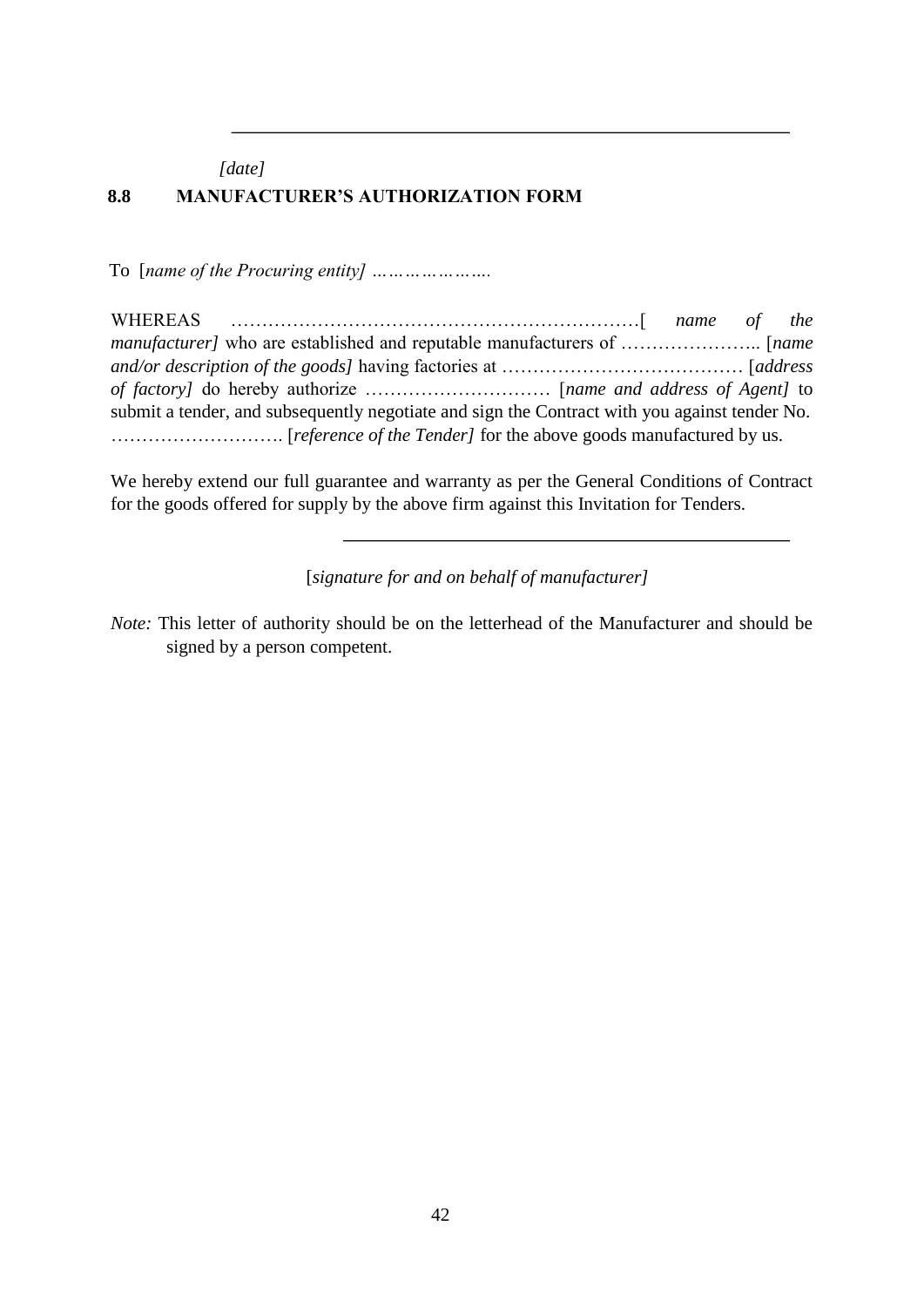#### **8.9 LETTER OF NOTIFICATION OF AWARD**

 $\overline{\phantom{a}}$  , and the contract of the contract of the contract of the contract of the contract of the contract of the contract of the contract of the contract of the contract of the contract of the contract of the contrac

Address of Procuring Entity

l,

 $\overline{\phantom{a}}$  To:

Tender Name

This is to notify that the contract/s stated below under the above mentioned tender have been awarded to you.

- 1. Please acknowledge receipt of this letter of notification signifying your acceptance.
- 2. The contract/contracts shall be signed by the parties within 30 days of the date of this letter but not earlier than 14 days from the date of the letter.
- 3. You may contact the officer(s) whose particulars appear below on the subject matter of this letter of notification of award.

*(FULL PARTICULARS)* 

#### SIGNED FOR ACCOUNTING OFFICER

# **8.10 FORM RB 1 REPUBLIC OF KENYA PUBLIC PROCUREMENT ADMINISTRATIVE REVIEW BOARD**

APPLICATION NO…………….OF……….….20……...

#### BETWEEN

…………………………………………….APPLICANT